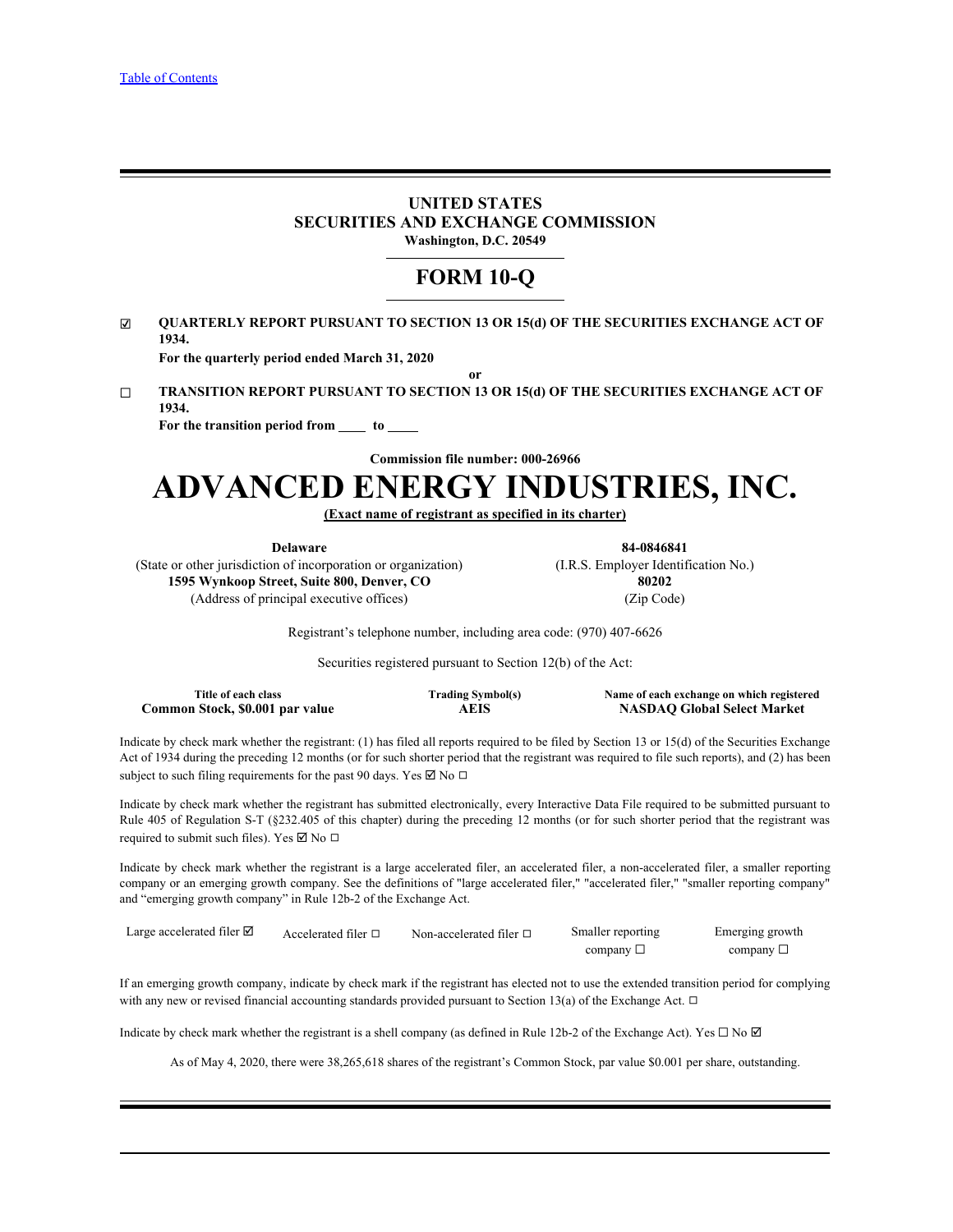# **ADVANCED ENERGY INDUSTRIES, INC. FORM 10-Q TABLE OF CONTENTS**

<span id="page-1-0"></span>

| <b>PART I FINANCIAL STATEMENTS</b>                                                                             | Page<br>3      |  |
|----------------------------------------------------------------------------------------------------------------|----------------|--|
| <b>ITEM 1. UNAUDITED CONSOLIDATED FINANCIAL STATEMENTS</b>                                                     | 3              |  |
| <b>Consolidated Balance Sheets</b>                                                                             | 3              |  |
| <b>Consolidated Statements of Operations</b>                                                                   | $\overline{4}$ |  |
| <b>Consolidated Statements of Comprehensive Income</b>                                                         | 5              |  |
| <b>Consolidated Statements of Stockholders' Equity</b>                                                         | 6              |  |
| <b>Consolidated Statements of Cash Flows</b>                                                                   | $\tau$         |  |
| <b>Notes to Consolidated Financial Statements</b>                                                              | $\,$ 8 $\,$    |  |
| <b>ITEM 2. MANAGEMENT'S DISCUSSION AND ANALYSIS OF FINANCIAL CONDITION AND</b><br><b>RESULTS OF OPERATIONS</b> | 26             |  |
| <b>ITEM 3. QUANTITATIVE AND QUALITATIVE DISCLOSURES ABOUT MARKET RISK</b>                                      | 36             |  |
| <b>ITEM 4. CONTROLS AND PROCEDURES</b>                                                                         | 37             |  |
| <b>PART II OTHER INFORMATION</b>                                                                               | 38             |  |
| <b>ITEM 1. LEGAL PROCEEDINGS</b>                                                                               | 38             |  |
| <b>ITEM 1A. RISK FACTORS</b>                                                                                   | 38             |  |
| <b>ITEM 2. UNREGISTERED SALES OF EQUITY SECURITIES AND USE OF PROCEEDS</b>                                     | 56             |  |
| <b>ITEM 6. EXHIBITS</b>                                                                                        | 57             |  |
| <b>SIGNATURES</b>                                                                                              | 58             |  |
|                                                                                                                |                |  |

2 a set of the set of the set of the set of the set of the set of the set of the set of the set of the set of the set of the set of the set of the set of the set of the set of the set of the set of the set of the set of th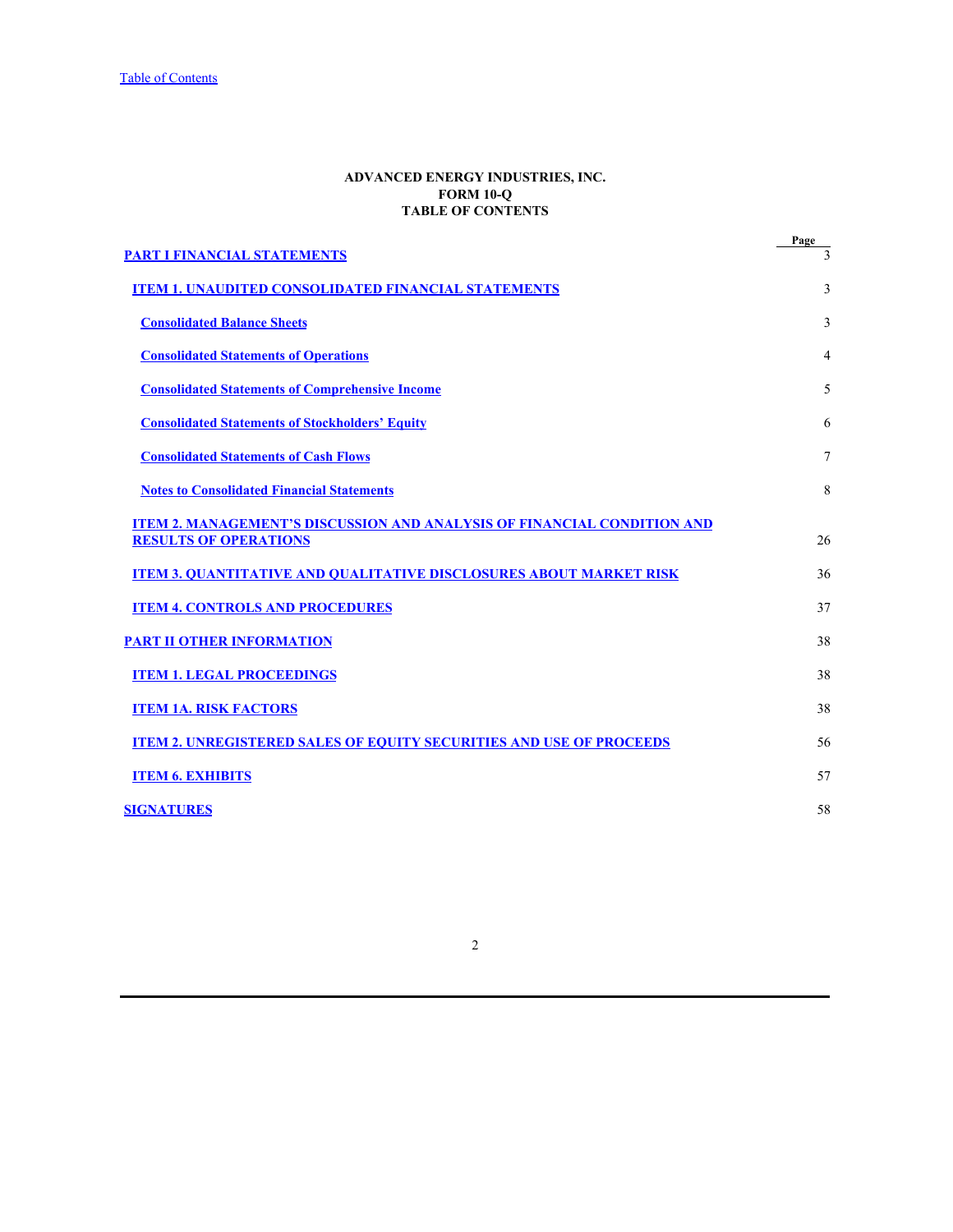# <span id="page-2-0"></span>**PART I FINANCIAL STATEMENTS**

# <span id="page-2-2"></span><span id="page-2-1"></span>**ITEM 1. UNAUDITED CONSOLIDATED FINANCIAL STATEMENTS**

# **ADVANCED ENERGY INDUSTRIES, INC. Unaudited Consolidated Balance Sheets (In thousands, except per share amounts)**

|                                                                                                        |               | March 31,<br>2020 |              | December 31,<br>2019 |
|--------------------------------------------------------------------------------------------------------|---------------|-------------------|--------------|----------------------|
| <b>ASSETS</b>                                                                                          |               |                   |              |                      |
| Current assets:                                                                                        |               |                   |              |                      |
| Cash and cash equivalents                                                                              | $\mathcal{S}$ | 352,540           | <sup>S</sup> | 346,441              |
| Marketable securities                                                                                  |               | 2,490             |              | 2,614                |
| Accounts and other receivable, net of expected credit losses of \$7,241 and \$7,745, respectively      |               | 214,360           |              | 246,564              |
| Inventories                                                                                            |               | 235,299           |              | 230,019              |
| Income taxes receivable                                                                                |               | 1,245             |              | 4,245                |
| Other current assets                                                                                   |               | 55,291            |              | 36,855               |
| Total current assets                                                                                   |               |                   |              |                      |
|                                                                                                        |               | 861,225           |              | 866,738              |
| Property and equipment, net                                                                            |               | 105,592           |              | 108,109              |
| Operating lease right-of-use assets                                                                    |               | 110,034           |              | 105,404              |
| Deposits and other assets                                                                              |               | 21,813            |              | 22,556               |
| Goodwill                                                                                               |               | 202,149           |              | 202,932              |
| Intangible assets, net                                                                                 |               | 178,479           |              | 184,011              |
| Deferred income tax assets                                                                             |               | 43,258            |              | 42,656               |
| <b>TOTAL ASSETS</b>                                                                                    |               | 1,522,550         |              | 1,532,406            |
| <b>LIABILITIES AND STOCKHOLDERS' EQUITY</b>                                                            |               |                   |              |                      |
| Current liabilities:                                                                                   |               |                   |              |                      |
|                                                                                                        | $\mathbf S$   | 167,442           | - S          | 170,671              |
| Accounts payable<br>Income taxes payable                                                               |               | 6,574             |              | 9,687                |
|                                                                                                        |               |                   |              |                      |
| Accrued payroll and employee benefits                                                                  |               | 39,217            |              | 51,545               |
| Other accrued expenses                                                                                 |               | 43.863            |              | 41,691               |
| Customer deposits and other                                                                            |               | 10,894            |              | 10,926               |
| Current portion of long-term debt                                                                      |               | 17,500            |              | 17.500               |
| Current portion of operating lease liabilities                                                         |               | 18,284            |              | 18,312               |
| Total current liabilities                                                                              |               | 303,774           |              | 320,332              |
| Long-term debt                                                                                         |               | 317,285           |              | 321,527              |
| Operating lease liabilities                                                                            |               | 95,205            |              | 90,538               |
| Pension benefits                                                                                       |               | 66,538            |              | 68,169               |
| Deferred income tax liabilities                                                                        |               | 10,213            |              | 9,952                |
| Uncertain tax positions                                                                                |               | 16,275            |              | 16,055               |
| Long-term deferred revenue                                                                             |               | 7,696             |              | 8,011                |
| Other long-term liabilities                                                                            |               | 19,606            |              | 20,562               |
| Total liabilities                                                                                      |               | 836,592           |              | 855,146              |
|                                                                                                        |               |                   |              |                      |
| Commitments and contingencies (Note 19)                                                                |               |                   |              |                      |
| Stockholders' equity:                                                                                  |               |                   |              |                      |
| Preferred stock, \$0.001 par value, 1,000 shares authorized, nonissued and outstanding                 |               |                   |              |                      |
| Common stock, \$0.001 par value, 70,000 shares authorized; 38,252 and 38,358 issued and outstanding at |               |                   |              |                      |
| March 31, 2020 and December 31, 2019, respectively                                                     |               | 38                |              | 38                   |
| Additional paid-in capital                                                                             |               | 98,478            |              | 104,849              |
| Accumulated other comprehensive loss                                                                   |               | (8, 804)          |              | (5,897)              |
| Retained earnings                                                                                      |               | 595,685           |              | 577,724              |
| Advanced Energy stockholders' equity                                                                   |               | 685,397           |              | 676,714              |
| Noncontrolling interest                                                                                |               | 561               |              | 546                  |
| Total stockholders' equity                                                                             |               | 685,958           |              | 677,260              |
|                                                                                                        |               |                   |              |                      |
| TOTAL LIABILITIES AND STOCKHOLDERS' EQUITY                                                             |               | 1,522,550         |              | 1,532,406            |

The accompanying notes are an integral part of these Unaudited Consolidated Financial Statements.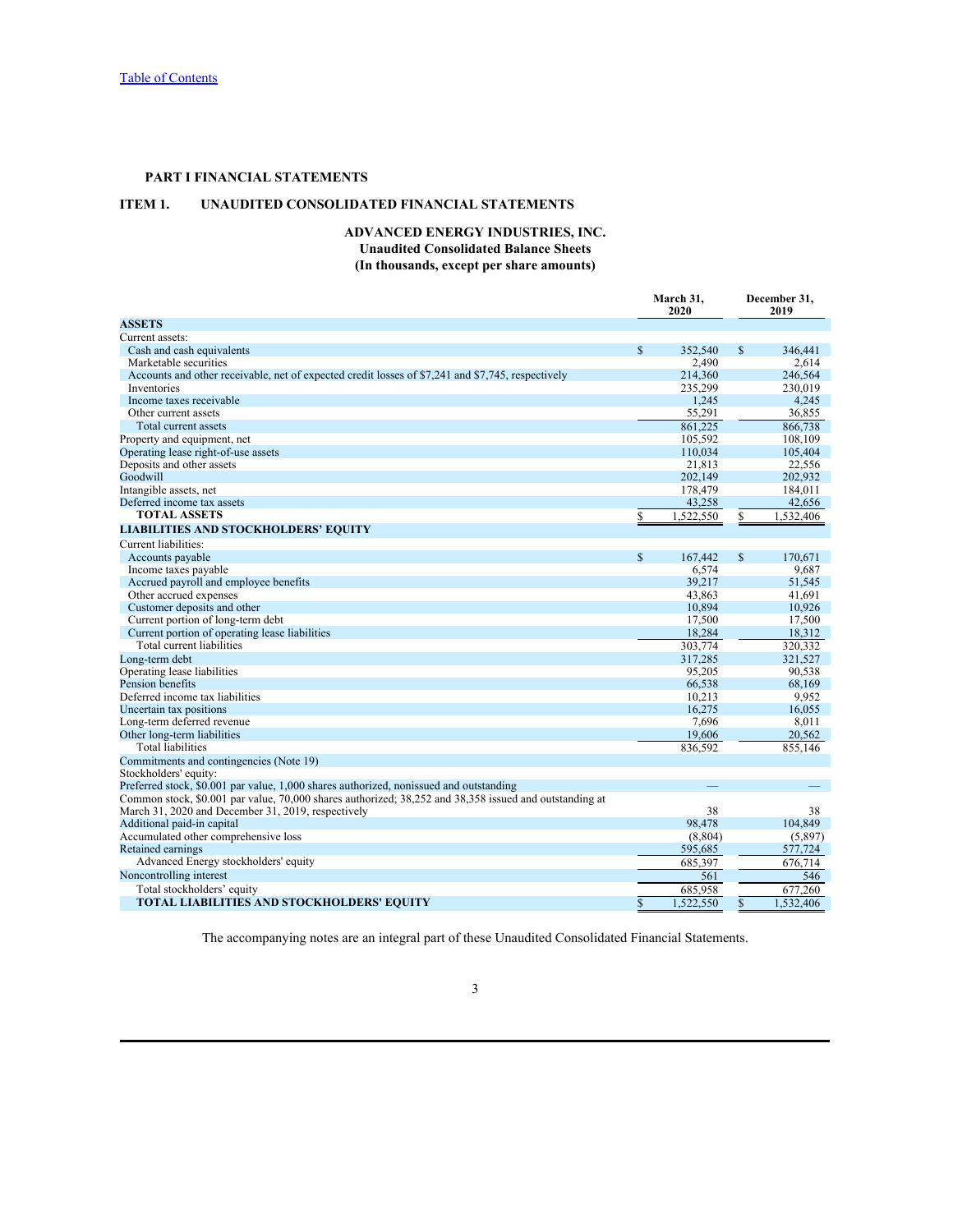# **ADVANCED ENERGY INDUSTRIES, INC. Unaudited Consolidated Statements of Operations (In thousands, except per share amounts)**

<span id="page-3-0"></span>

|                                                                      |                                                                                                                                                                                                      | 2019                                                                                                                                             |
|----------------------------------------------------------------------|------------------------------------------------------------------------------------------------------------------------------------------------------------------------------------------------------|--------------------------------------------------------------------------------------------------------------------------------------------------|
|                                                                      |                                                                                                                                                                                                      |                                                                                                                                                  |
|                                                                      |                                                                                                                                                                                                      | 112,112                                                                                                                                          |
|                                                                      |                                                                                                                                                                                                      | 28,631                                                                                                                                           |
|                                                                      |                                                                                                                                                                                                      | 140,743                                                                                                                                          |
|                                                                      |                                                                                                                                                                                                      |                                                                                                                                                  |
|                                                                      |                                                                                                                                                                                                      | 60,801                                                                                                                                           |
|                                                                      |                                                                                                                                                                                                      | 14,202                                                                                                                                           |
| 203,225                                                              |                                                                                                                                                                                                      | 75,003                                                                                                                                           |
| 112,231                                                              |                                                                                                                                                                                                      | 65,740                                                                                                                                           |
|                                                                      |                                                                                                                                                                                                      |                                                                                                                                                  |
| 34,770                                                               |                                                                                                                                                                                                      | 21,289                                                                                                                                           |
| 45,991                                                               |                                                                                                                                                                                                      | 29,014                                                                                                                                           |
| 5,006                                                                |                                                                                                                                                                                                      | 1,973                                                                                                                                            |
| 656                                                                  |                                                                                                                                                                                                      | 1,673                                                                                                                                            |
| 86,423                                                               |                                                                                                                                                                                                      | 53,949                                                                                                                                           |
| 25,808                                                               |                                                                                                                                                                                                      | 11,791                                                                                                                                           |
| (3,510)                                                              |                                                                                                                                                                                                      | 743                                                                                                                                              |
|                                                                      |                                                                                                                                                                                                      | 12,534                                                                                                                                           |
|                                                                      |                                                                                                                                                                                                      | (2, 853)                                                                                                                                         |
|                                                                      |                                                                                                                                                                                                      | 15,387                                                                                                                                           |
|                                                                      |                                                                                                                                                                                                      | (9)                                                                                                                                              |
|                                                                      |                                                                                                                                                                                                      | 15,378                                                                                                                                           |
|                                                                      |                                                                                                                                                                                                      | 8                                                                                                                                                |
|                                                                      |                                                                                                                                                                                                      | 15,370                                                                                                                                           |
|                                                                      |                                                                                                                                                                                                      |                                                                                                                                                  |
|                                                                      |                                                                                                                                                                                                      | 38,198                                                                                                                                           |
|                                                                      |                                                                                                                                                                                                      | 38,426                                                                                                                                           |
|                                                                      |                                                                                                                                                                                                      |                                                                                                                                                  |
|                                                                      |                                                                                                                                                                                                      |                                                                                                                                                  |
|                                                                      |                                                                                                                                                                                                      |                                                                                                                                                  |
|                                                                      |                                                                                                                                                                                                      | 0.40                                                                                                                                             |
|                                                                      |                                                                                                                                                                                                      | 0.40                                                                                                                                             |
|                                                                      |                                                                                                                                                                                                      |                                                                                                                                                  |
|                                                                      |                                                                                                                                                                                                      | $\qquad \qquad$                                                                                                                                  |
|                                                                      |                                                                                                                                                                                                      | $\overline{\phantom{m}}$                                                                                                                         |
|                                                                      |                                                                                                                                                                                                      |                                                                                                                                                  |
|                                                                      |                                                                                                                                                                                                      | 0.40                                                                                                                                             |
|                                                                      |                                                                                                                                                                                                      | 0.40                                                                                                                                             |
| S.<br>$\mathbb{S}$<br>\$<br>\$<br>$\mathbb{S}$<br>$\mathbb{S}$<br>\$ | 2020<br>289,361<br>26,095<br>315,456<br>191,066<br>12,159<br>22,298<br>3,900<br>18,398<br>(320)<br>18,078<br>$\overline{15}$<br>18,063<br>38,358<br>38,570<br>0.48<br>0.48<br>(0.01)<br>0.47<br>0.47 | Three Months Ended March 31,<br><sup>\$</sup><br>\$<br>\$<br><sup>S</sup><br>- \$<br>$\mathbf{s}$<br>$(0.01)$ \$<br>$\mathbb{S}$<br>$\mathbb{S}$ |

The accompanying notes are an integral part of these Unaudited Consolidated Financial Statements.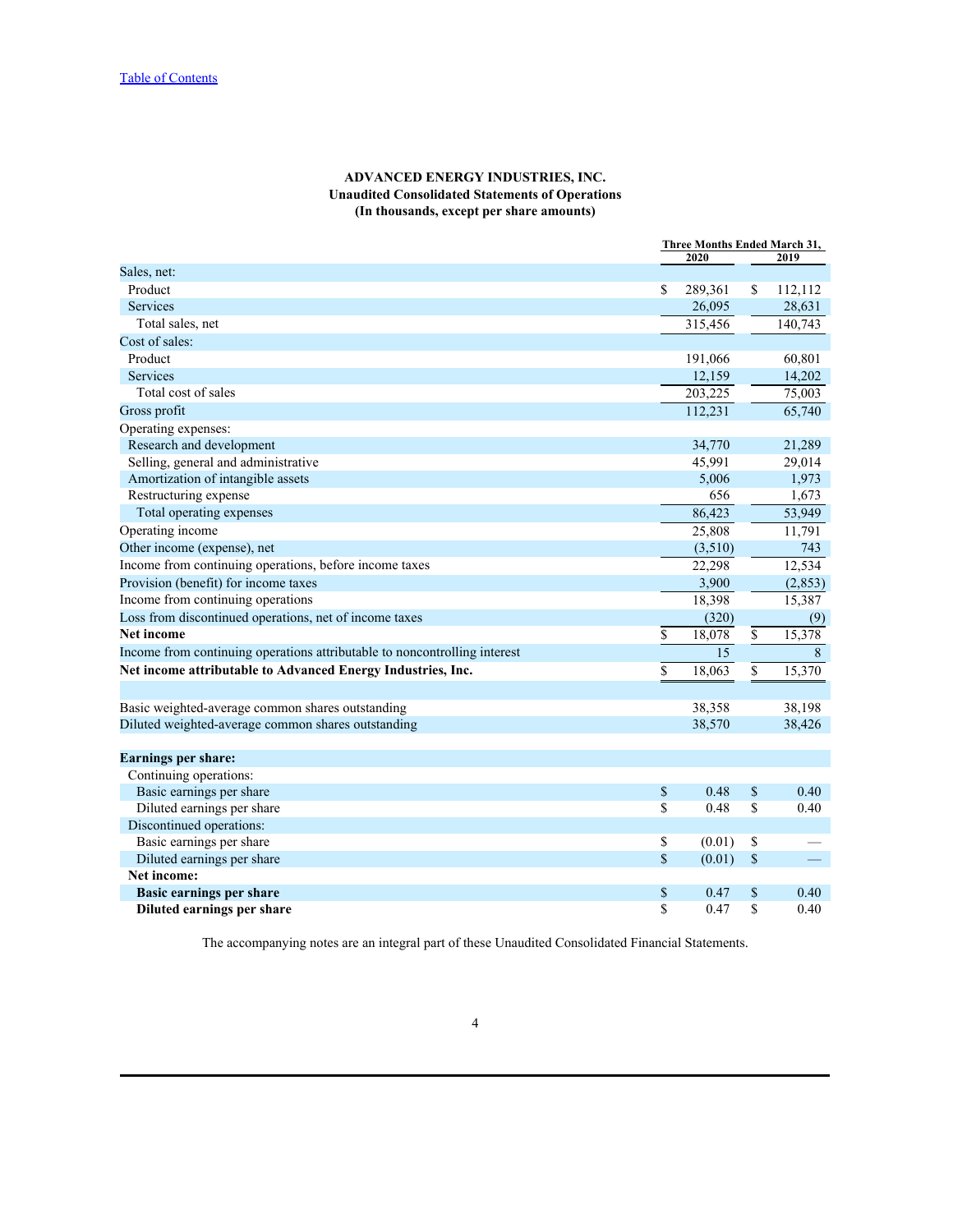# **ADVANCED ENERGY INDUSTRIES, INC. Unaudited Consolidated Statements of Comprehensive Income (In thousands)**

<span id="page-4-0"></span>

|                                                                       | <b>Three Months Ended March 31.</b> |         |  |         |  |  |  |
|-----------------------------------------------------------------------|-------------------------------------|---------|--|---------|--|--|--|
|                                                                       |                                     | 2020    |  | 2019    |  |  |  |
| Net income                                                            |                                     | 18.078  |  | 15,378  |  |  |  |
| Other comprehensive income (loss), net of income taxes                |                                     |         |  |         |  |  |  |
| Foreign currency translation                                          |                                     | (3,061) |  | (1,975) |  |  |  |
| Minimum benefit retirement liability                                  |                                     | 154     |  | (53)    |  |  |  |
| Comprehensive income                                                  |                                     | 15.171  |  | 13,350  |  |  |  |
| Comprehensive income attributable to noncontrolling interest          |                                     |         |  |         |  |  |  |
| Comprehensive income attributable to Advanced Energy Industries, Inc. |                                     | 15.156  |  | 13.342  |  |  |  |

The accompanying notes are an integral part of these Unaudited Consolidated Financial Statements.

#### $5<sub>5</sub>$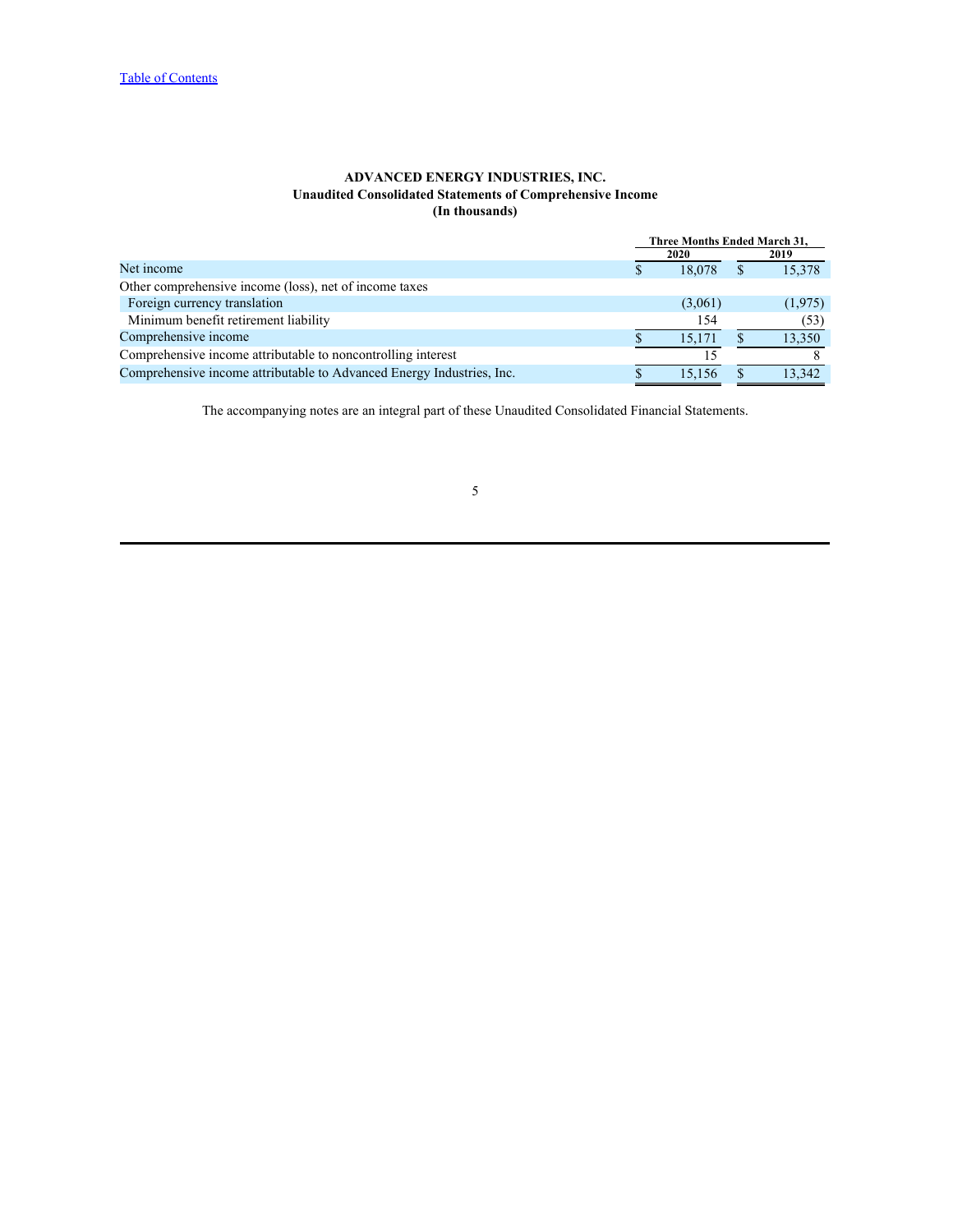# **ADVANCED ENERGY INDUSTRIES, INC. Unaudited Consolidated Statements of Stockholders' Equity (In thousands, except share amounts)**

<span id="page-5-0"></span>

|                                                          |                          |                                 |   |                              | <b>Advanced Energy Industries, Inc Stockholders' Equity</b>    |                                                |               |                                                                                                                                                                                                                                                                                                                                                                                               |              |
|----------------------------------------------------------|--------------------------|---------------------------------|---|------------------------------|----------------------------------------------------------------|------------------------------------------------|---------------|-----------------------------------------------------------------------------------------------------------------------------------------------------------------------------------------------------------------------------------------------------------------------------------------------------------------------------------------------------------------------------------------------|--------------|
|                                                          |                          | <b>Common Stock</b>             |   |                              | <b>Accumulated Other</b><br><b>Comprehensive Income (Loss)</b> |                                                |               |                                                                                                                                                                                                                                                                                                                                                                                               |              |
|                                                          |                          |                                 |   | <b>Additional</b><br>Paid-in | Foreign<br>Currency                                            | <b>Minimum</b><br><b>Benefit</b><br>Retirement |               | Non-<br>Retained controlling Stockholders'                                                                                                                                                                                                                                                                                                                                                    | <b>Total</b> |
|                                                          | <b>Shares</b>            | Amount                          |   | Capital                      | Translation                                                    | Liability                                      | Earnings      | <b>Interest</b>                                                                                                                                                                                                                                                                                                                                                                               | Equity       |
| Balances, December 31, 2018                              | 38,164                   | 38                              |   | 97,418                       | (590)                                                          | (2,859)                                        | $$512,783$ \$ | 512 \$                                                                                                                                                                                                                                                                                                                                                                                        | 607,302      |
| Stock issued from equity plans                           | 72                       |                                 |   | (1,707)                      | $\overbrace{\phantom{12332}}$                                  |                                                |               |                                                                                                                                                                                                                                                                                                                                                                                               | (1,707)      |
| Stock-based compensation<br>Comprehensive income (loss): |                          |                                 |   | 3,199                        |                                                                |                                                |               | _                                                                                                                                                                                                                                                                                                                                                                                             | 3,199        |
| Foreign currency translation                             |                          |                                 |   |                              | (1, 975)                                                       | $\hspace{0.1mm}-\hspace{0.1mm}$                |               | $\hspace{1.0cm} \overline{\hspace{1.0cm} \hspace{1.0cm} \hspace{1.0cm} } \hspace{1.0cm} \hspace{1.0cm} \overline{\hspace{1.0cm} \hspace{1.0cm} \hspace{1.0cm} } \hspace{1.0cm} \hspace{1.0cm} \overline{\hspace{1.0cm} \hspace{1.0cm} \hspace{1.0cm} } \hspace{1.0cm} \hspace{1.0cm} \overline{\hspace{1.0cm} \hspace{1.0cm} \hspace{1.0cm} } \hspace{1.0cm} \hspace{1.0cm} \hspace{1.0cm} }$ | (1,975)      |
| Minimum benefit retirement liability                     |                          |                                 |   |                              |                                                                | (53)                                           |               |                                                                                                                                                                                                                                                                                                                                                                                               | (53)         |
| Net income                                               |                          |                                 |   |                              |                                                                | $\qquad \qquad$                                | 15,370        | 8                                                                                                                                                                                                                                                                                                                                                                                             | 15,378       |
| Total comprehensive income (loss)                        | $\overline{\phantom{a}}$ |                                 |   | _                            | (1,975)                                                        | (53)                                           | 15,370        | 8                                                                                                                                                                                                                                                                                                                                                                                             | 13,350       |
| Balances, March 31, 2019                                 | 38,236                   | 38                              |   | 98,910                       | (2, 565)                                                       | (2,912)                                        | $$528,153$ \$ | 520 \$                                                                                                                                                                                                                                                                                                                                                                                        | 622,144      |
| Balances, December 31, 2019                              | 38,358                   | 38<br>- 75                      | Ъ | 104,849                      | (3, 113)                                                       | (2,784)                                        | \$577,724 \$  | 546 \$                                                                                                                                                                                                                                                                                                                                                                                        | 677,260      |
| Adoption of new accounting<br>standards                  |                          |                                 |   |                              |                                                                |                                                | (102)         |                                                                                                                                                                                                                                                                                                                                                                                               | (102)        |
| Stock issued from equity plans                           | 64                       | $\hspace{0.1mm}-\hspace{0.1mm}$ |   | (2,171)                      |                                                                |                                                |               | $\hspace{1.0cm} \overline{\phantom{0}}$                                                                                                                                                                                                                                                                                                                                                       | (2,171)      |
| Stock-based compensation                                 |                          |                                 |   | 3,048                        | $\overline{\phantom{a}}$                                       |                                                |               |                                                                                                                                                                                                                                                                                                                                                                                               | 3,048        |
| Stock buyback                                            | (170)                    |                                 |   | (7,248)                      |                                                                |                                                |               | $\hspace{1.0cm} \overline{\hspace{1.0cm} \hspace{1.0cm} \hspace{1.0cm} } \hspace{1.0cm} \hspace{1.0cm} \overline{\hspace{1.0cm} \hspace{1.0cm} \hspace{1.0cm} } \hspace{1.0cm} \hspace{1.0cm} \overline{\hspace{1.0cm} \hspace{1.0cm} \hspace{1.0cm} } \hspace{1.0cm} \hspace{1.0cm} \overline{\hspace{1.0cm} \hspace{1.0cm} \hspace{1.0cm} } \hspace{1.0cm} \hspace{1.0cm} \hspace{1.0cm} }$ | (7,248)      |
| Comprehensive income (loss):                             |                          |                                 |   |                              |                                                                |                                                |               |                                                                                                                                                                                                                                                                                                                                                                                               |              |
| Foreign currency translation                             |                          |                                 |   |                              | (3,061)                                                        |                                                |               | –                                                                                                                                                                                                                                                                                                                                                                                             | (3,061)      |
| Minimum benefit retirement liability                     |                          |                                 |   | _                            |                                                                | 154                                            |               |                                                                                                                                                                                                                                                                                                                                                                                               | 154          |
| Net income                                               |                          |                                 |   |                              |                                                                | $\hspace{0.1mm}-\hspace{0.1mm}$                | 18,063        | 15                                                                                                                                                                                                                                                                                                                                                                                            | 18,078       |
| Balances at March 31, 2020                               | 38,252                   | 38                              |   | 98,478                       | (6, 174)                                                       | (2,630)                                        | $$595,685$ \$ | 561                                                                                                                                                                                                                                                                                                                                                                                           | 685,958      |

The accompanying notes are an integral part of these Unaudited Consolidated Financial Statements.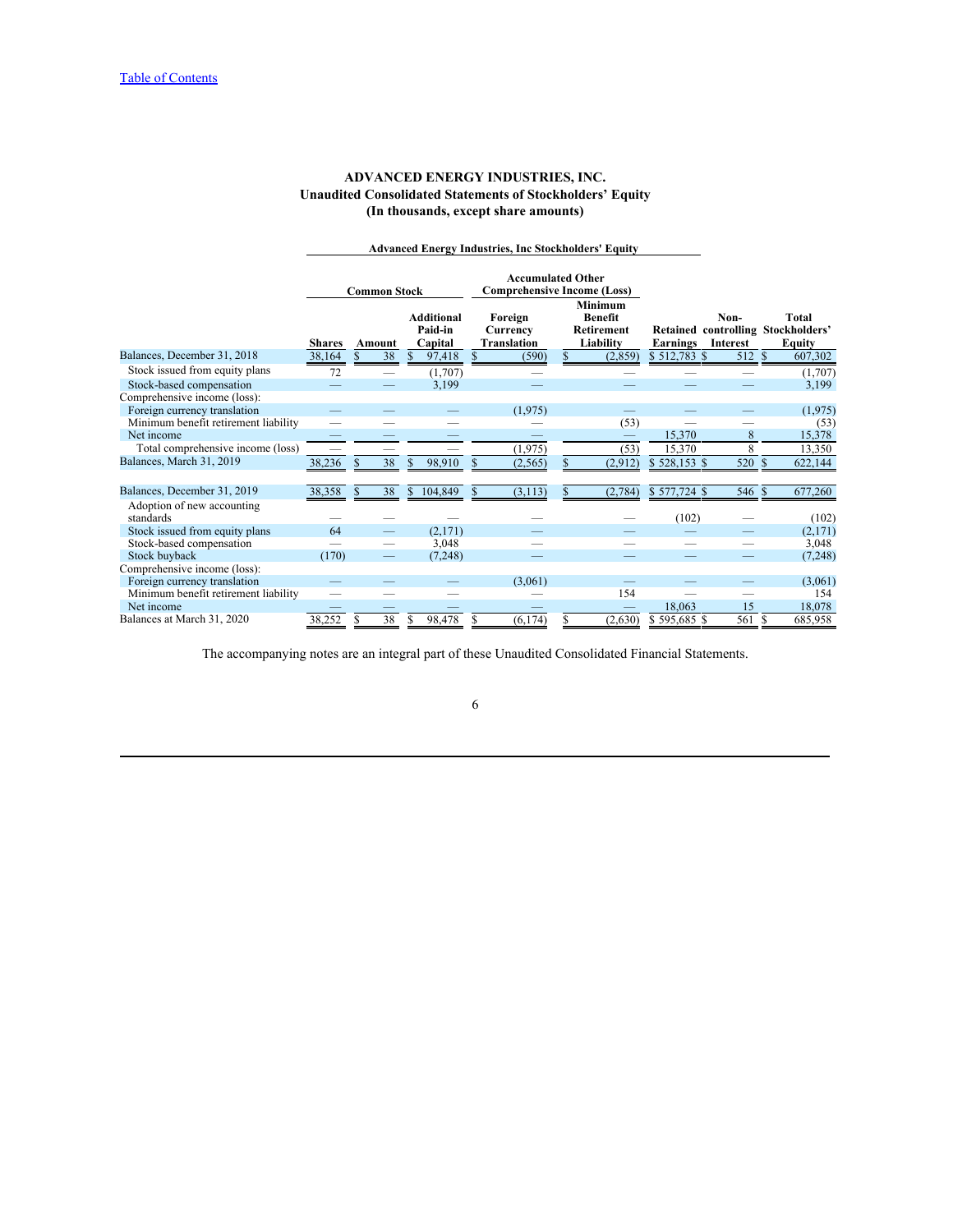# **ADVANCED ENERGY INDUSTRIES, INC. Unaudited Consolidated Statements of Cash Flows (In thousands)**

<span id="page-6-0"></span>

|                                                                                             |    | Three Months Ended March 31, |          |                                 |
|---------------------------------------------------------------------------------------------|----|------------------------------|----------|---------------------------------|
|                                                                                             |    | 2020                         |          | 2019                            |
| CASH FLOWS FROM OPERATING ACTIVITIES:                                                       |    |                              |          |                                 |
| Net income                                                                                  | -S | 18,078                       | -S       | 15,378                          |
| Income (loss) from discontinued operations, net of income taxes                             |    | (320)                        |          | (9)                             |
| Income (loss) from continuing operations, net of income taxes                               |    | 18,398                       |          | 15,387                          |
| Adjustments to reconcile net income to net cash provided by (used in) operating activities: |    |                              |          |                                 |
| Depreciation and amortization                                                               |    | 11,616                       |          | 4,181                           |
| Stock-based compensation expense                                                            |    | 3,048                        |          | 3,199                           |
| Provision for deferred income taxes                                                         |    | (1,265)                      |          | (649)                           |
| Discount on notes receivable                                                                |    | 721                          |          | $\hspace{0.1mm}-\hspace{0.1mm}$ |
| Net loss on disposal of assets                                                              |    | 173                          |          | 6                               |
| Changes in operating assets and liabilities, net of assets acquired:                        |    |                              |          |                                 |
| Accounts and other receivable, net                                                          |    | 32,084                       |          | (2, 416)                        |
| Inventories                                                                                 |    | (6,726)                      |          | (1,243)                         |
| Other assets                                                                                |    | (14,688)                     |          | (4,295)                         |
| Accounts payable                                                                            |    | (5,351)                      |          | 4,546                           |
| Other liabilities and accrued expenses                                                      |    | (9,989)                      |          | (7,165)                         |
| Income taxes                                                                                |    | 919                          |          | (4,696)                         |
| Net cash provided by (used in) operating activities from continuing operations              |    | 28.940                       |          | 6.855                           |
| Net cash provided by (used in) operating activities from discontinued operations            |    | (418)                        |          | (1, 409)                        |
| Net cash provided by operating activities                                                   |    | 28,522                       |          | 5,446                           |
| <b>CASH FLOWS FROM INVESTING ACTIVITIES:</b>                                                |    |                              |          |                                 |
| Proceeds from sale of property and equipment                                                |    | 10                           |          |                                 |
| Issuance of notes receivable                                                                |    | (1,000)                      |          |                                 |
| Purchases of property and equipment                                                         |    | (6, 134)                     |          | (2, 436)                        |
| Net cash provided by (used in) investing activities from continuing operations              |    | (7,124)                      |          | (2, 436)                        |
| Net cash used in investing activities from discontinued operations                          |    |                              |          |                                 |
| Net cash provided by (used in) investing activities                                         |    | (7, 124)                     |          | (2, 436)                        |
| <b>CASH FLOWS FROM FINANCING ACTIVITIES:</b>                                                |    |                              |          |                                 |
| Payments on long-term borrowings                                                            |    | (4,375)                      |          |                                 |
| Purchase and retirement of common stock                                                     |    | (7,248)                      |          |                                 |
| Net payments related to stock-based award activities                                        |    | (2,171)                      |          | (1,707)                         |
| Net cash provided by (used in) financing activities from continuing operations              |    |                              |          |                                 |
|                                                                                             |    | (13,794)                     |          | (1,707)                         |
| Net cash provided by financing activities from discontinued operations                      |    |                              |          |                                 |
| Net cash provided by (used in) financing activities                                         |    | (13, 794)                    |          | (1,707)                         |
| <b>EFFECT OF CURRENCY TRANSLATION ON CASH</b>                                               |    | (1,505)                      |          | (566)                           |
| <b>INCREASE (DECREASE) IN CASH AND CASH EQUIVALENTS</b>                                     |    | 6,099                        |          | 737                             |
| CASH AND CASH EQUIVALENTS, beginning of period                                              |    | 346,441                      |          | 354,552                         |
| CASH AND CASH EQUIVALENTS, end of period                                                    |    | 352,540                      |          | 355,289                         |
| Less cash and cash equivalents from discontinued operations                                 |    |                              |          | 4,140                           |
| CASH AND CASH EQUIVALENTS FROM CONTINUING OPERATIONS, end of period                         |    | 352,540                      | <b>S</b> | 351,149                         |
| SUPPLEMENTAL DISCLOSURE OF CASH FLOW INFORMATION:                                           |    |                              |          |                                 |
| Cash paid for interest                                                                      | -S | 2,240                        | - S      | 56                              |
| Cash paid for income taxes                                                                  |    | 4,545                        |          | 2,371                           |
| Cash received for refunds of income taxes                                                   |    | 121                          |          | 61                              |

The accompanying notes are an integral part of these Unaudited Consolidated Financial Statements.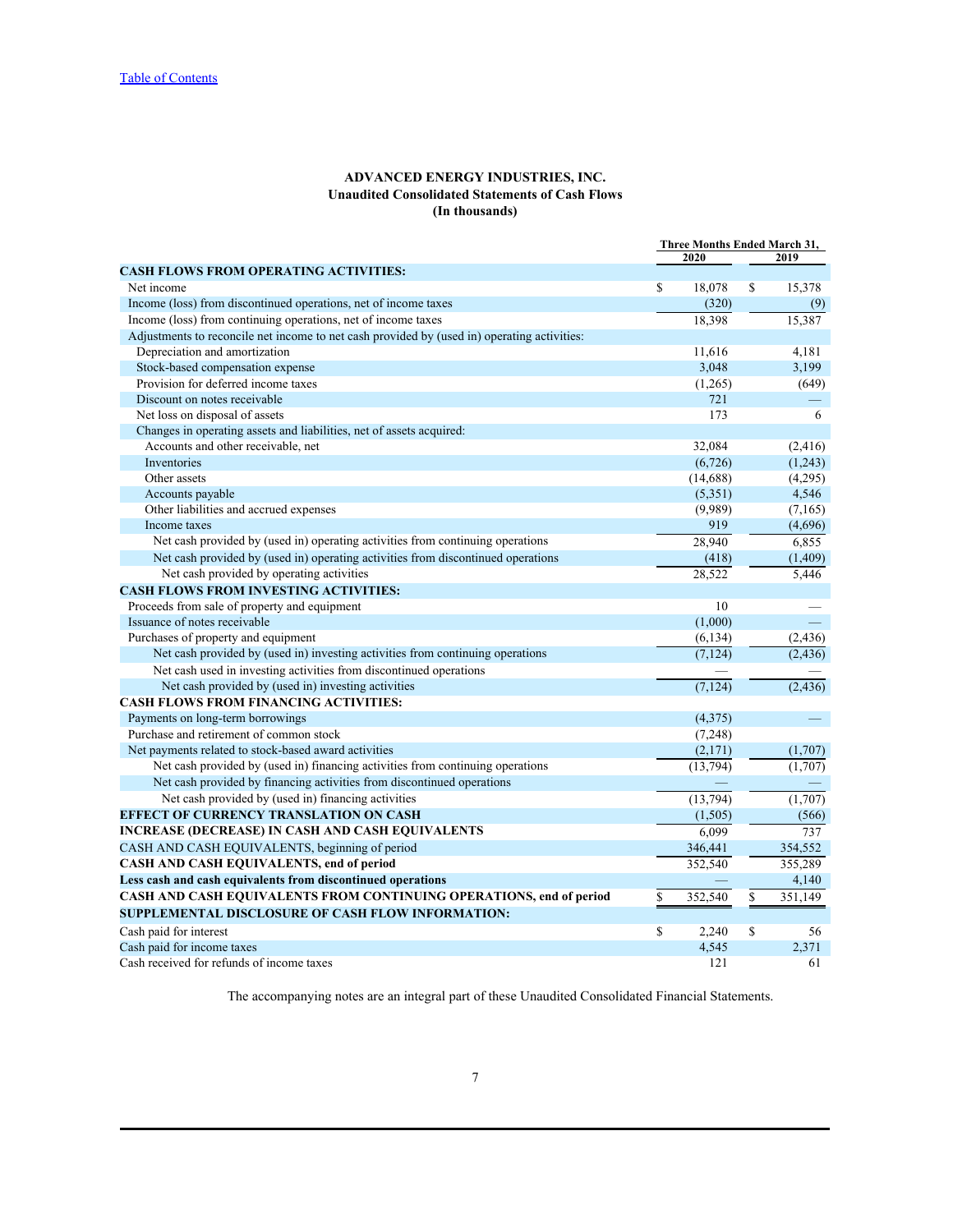# **ADVANCED ENERGY INDUSTRIES, INC. NOTES TO UNAUDITED CONSOLIDATED FINANCIAL STATEMENTS (In thousands, except per share data)**

# <span id="page-7-0"></span>**NOTE 1. BASIS OF PRESENTATION**

Advanced Energy Industries, Inc., a Delaware corporation, and its wholly-owned subsidiaries ("we," "us," "our," "Advanced Energy," or the "Company") design, manufacture, sell and support precision power products that transform, refine, and modify the raw electrical power from the utility and convert it into various types of highly-controllable usable power that is predictable, repeatable and customizable. Our power solutions enable innovation in complex semiconductor and thin film plasma processes such as dry etch, strip, chemical and physical deposition, high and low voltage applications such as process control, analytical instrumentation and medical equipment, and in temperature-critical thermal applications such as material and chemical processing. We also supply related instrumentation products for advanced temperature measurement and control, electrostatic instrumentation products for test and measurement applications, and gas sensing and monitoring solutions for a number of industrial markets. Our network of service support centers provide local repair and field service capability in key regions, provide upgrades and refurbishment services and sell used equipment to businesses that use our products. In September 2019, we acquired the Artesyn Embedded Power business, which added new power products and technologies used in networking and computing, data center, and industrial and medical applications. As of December 31, 2015, we discontinued our engineering, production, and sales of our Inverter product line. As such, all Inverter product revenues, costs, assets, and liabilities are reported in Discontinued Operations for all periods presented herein, and we currently report as a single unit. See *Note 4. Disposed and Discontinued Operations* for more information. Ongoing inverter repair and service operations are reported as part of our continuing operations.

In the opinion of management, the accompanying Unaudited Consolidated Financial Statements contain all adjustments, consisting of normal, recurring adjustments, necessary to present fairly the financial position of the Company as of March 31, 2020, and the results of our operations and cash flows for the three months ended March 31, 2020 and 2019.

The Unaudited Consolidated Financial Statements included herein have been prepared pursuant to the rules and regulations of the Securities and Exchange Commission ("SEC"). Certain information and footnote disclosures normally included in financial statements prepared in accordance with accounting principles generally accepted in the United States of America ("U.S. GAAP") have been or omitted pursuant to such rules and regulations. These Unaudited Consolidated Financial Statements should be read in conjunction with the audited Consolidated Financial Statements and Notes thereto contained in our Annual Report on Form 10-K for the fiscal year ended December 31, 2019 and other financial information filed with the SEC.

# **Use of Estimates in the Preparation of the Consolidated Financial Statements**

The preparation of our Consolidated Financial Statements in conformity with U.S. GAAP requires us to make estimates, assumptions and judgments that affect the reported amounts of assets and liabilities, and disclosure of contingent liabilities at the date of the financial statements and the reported amounts of revenue and expenses during the reporting period. We believe that the significant estimates, assumptions, and judgments when accounting for items and matters such as allowances for doubtful accounts, excess and obsolete inventory, warranty reserves, right-of-use assets and related liabilities, acquisitions, asset valuations, asset life, depreciation, amortization, recoverability of assets, impairments, deferred revenue, stock option and restricted stock grants, taxes, and other provisions are reasonable, based upon information available at the time they are made. Actual results may differ from these estimates, making it possible that a change in these estimates could occur in the near term.

### **Critical Accounting Policies**

Our accounting policies are described in our audited Consolidated Financial Statements and Notes contained in our Annual Report on Form 10-K for the year ended December 31, 2019.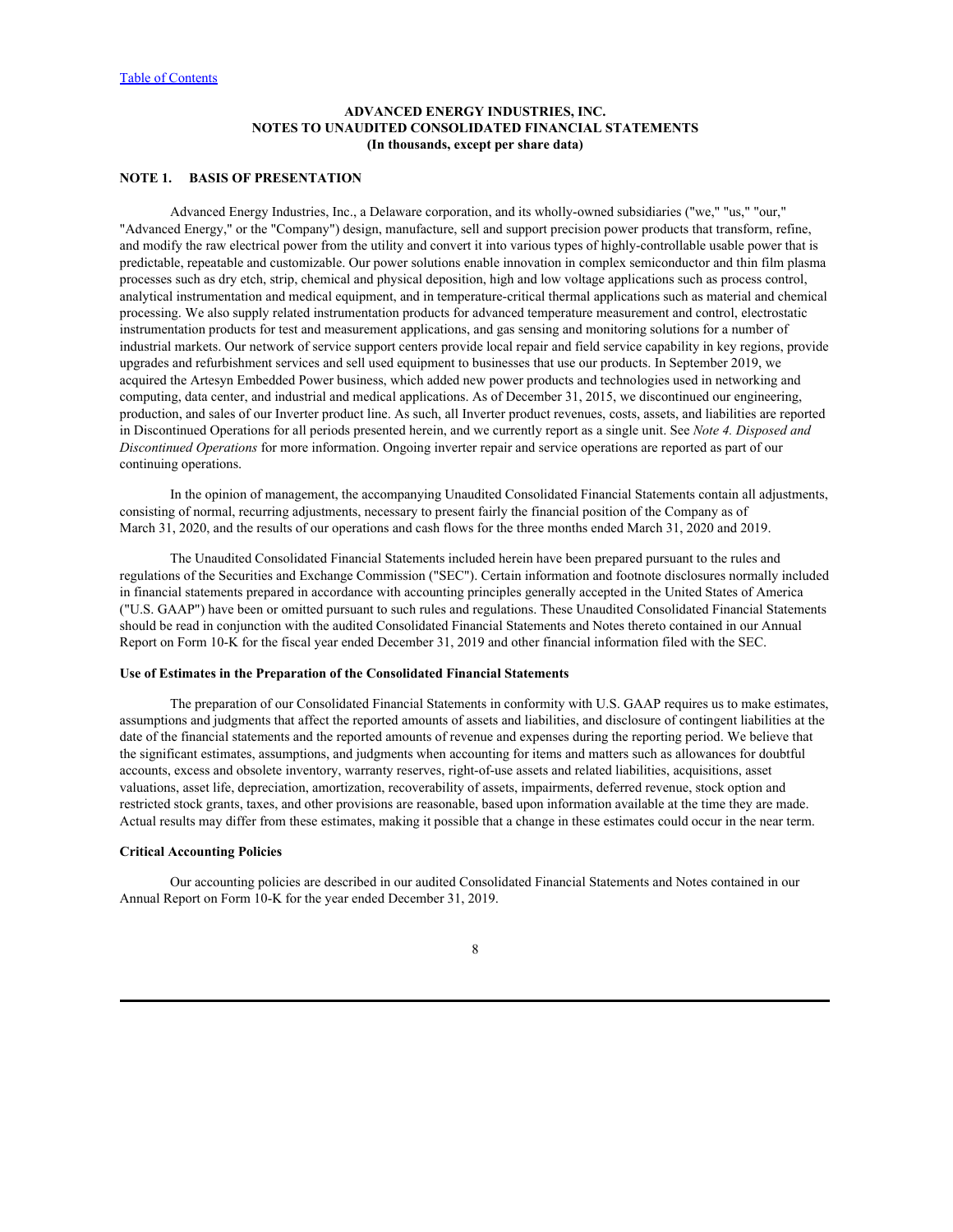### **New Accounting Standards**

From time to time, the Financial Accounting Standards Board ("FASB") or other standards setting bodies issue new accounting pronouncements. Updates to the FASB Accounting Standards Codification ("ASC") are communicated through issuance of an Accounting Standards Update ("ASU"). Unless otherwise discussed, we believe that the impact of recently issued guidance, whether adopted or to be adopted in the future, is not expected to have a material impact on the Consolidated Financial Statements upon adoption.

#### *Recently issued accounting pronouncements not yet adopted*

In August 2018, the FASB issued ASU 2018-13, "Fair Value Measurement (Topic 820)" ("ASU 2018-13"). ASU 2018- 13 modifies the disclosure requirements on fair value measurements in Topic 820, Fair Value Measurement, based on the concepts in the Concepts Statement, including the consideration of costs and benefits. ASU 2018-13 is effective for fiscal years ending after December 15, 2019 and shall be applied to all periods presented on a retrospective basis. Early adoption is permitted. We are currently assessing and do not believe ASU 2018-13 will have a significant impact on our fair value measurements disclosure requirements.

In August 2018, the FASB issued ASU 2018-14, "Compensation—Retirement Benefits—Defined Benefit Plans— General (Subtopic 715-20)" ("ASU 2018-14"). ASU 2018-14 eliminates requirements for certain disclosures and requires additional disclosures under defined benefit pension plans and other post-retirement plans. ASU 2018-14 is effective for fiscal years ending after December 15, 2020 and shall be applied to all periods presented on a retrospective basis. Early adoption is permitted. We are currently assessing and do not believe ASU 2018-14 will have a significant impact on our defined benefit plan disclosure requirements.

In March 2020, the FASB issued ASU 2020-04, "Reference Rate Reform (Topic 848): Facilitation of the Effects of Reference Rate Reform on Financial Reporting" ("ASU 2020-04"). ASU 2020-04 provides optional expedients and exceptions for applying GAAP to contract modifications and hedging relationships, subject to meeting certain criteria, that reference LIBOR or another rate that is expected to be discontinued. ASU 2020-04 will be in effect through December 31, 2022. We are currently assessing the potential impact of ASU 2020-04 on our Consolidated Financial Statements.

### *Recently adopted accounting pronouncements*

In June 2016, the FASB issued ASU 2016-13, "Financial Instruments—Credit Losses (Topic 326)", Measurement of Credit Losses on Financial Instruments ("ASU 2016-13"). ASU 2016-13 changes the methodology for measuring credit losses on financial instruments and the timing of when such losses are recorded. ASU 2016-13 is effective for fiscal years, and interim periods within those years, beginning after December 15, 2019. Early adoption is permitted for fiscal years, and interim periods within those years, beginning after December 15, 2018. We adopted ASU 2016-13 in the first quarter of fiscal year 2020 through a cumulative-effect adjustment to beginning retained earnings using the modified retrospective approach. The impact of the adoption of ASU 2016-13 was not material to our Consolidated Financial Statements.

The Company's principal customers are original equipment manufacturers and end user customers, which operate globally through wholly owned subsidiaries that purchase the Company's products under substantially the same credit terms, with similar historical credit risks. As a result, the Company assesses credit risks for its customers as a single group. The Company evaluates collection risk and establishes its expected credit loss primarily through a combination of the following: an assessment of customer credit risk ratings utilizing third party credit risk data, analysis of historical aging and credit loss experience, and customer specific information.

In December 2019, the FASB issued ASU 2019-12, "Income Taxes (Topic 740)—Simplifying the Accounting for Income Taxes" ("ASU 2019-12"), which is meant to simplify and reduce the cost of accounting for income taxes. The FASB has stated that the ASU 2019-12 is being issued in connection with its Simplification Initiative, which is meant to reduce complexity in accounting standards by improving certain areas of generally accepted accounting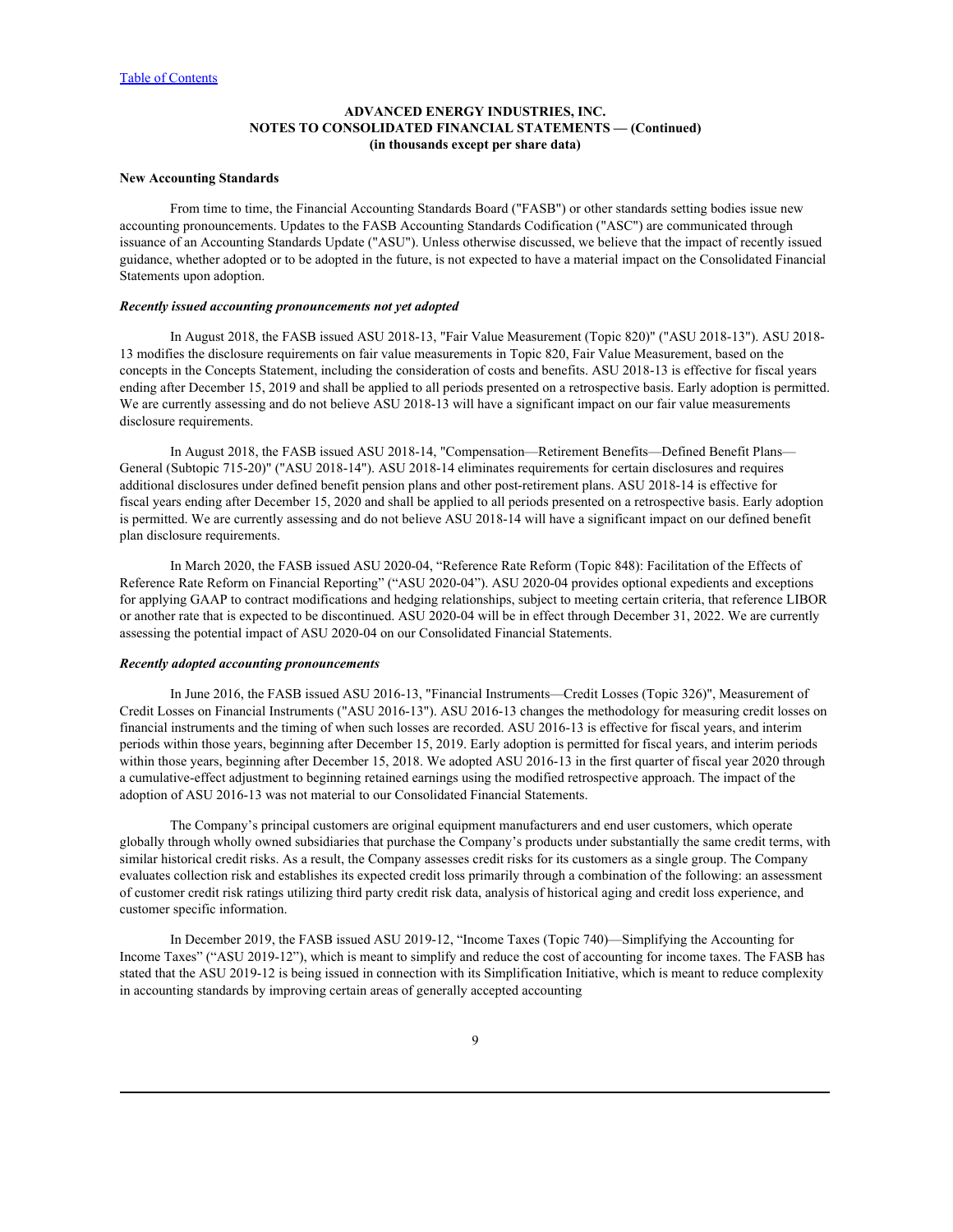principles without compromising information provided to users of financial statements. We early adopted ASU 2019-12 in the first quarter of 2020. The impact of the adoption of ASU 2019-12 was not material to our Consolidated Financial Statements.

### **NOTE 2. BUSINESS ACQUISITIONS**

# *Artesyn's Embedded Power Business*

In September 2019, we completed the acquisition of Artesyn Embedded Technologies, Inc.'s ("Artesyn") Embedded Power business pursuant to the Stock Purchase Agreement, dated May 14, 2019 as amended (the "Acquisition Agreement"). Pursuant to the Acquisition Agreement, we acquired all of Artesyn's issued and outstanding shares for a purchase price of \$361.3 million including the assumption of certain liabilities and subject to an adjustment for net working capital. In connection with the Acquisition Agreement, we entered into a credit agreement that provided us with aggregate financing of \$500.0 million which was used to partially fund the Artesyn acquisition. See *Note 22. Credit Facility* for additional details related to the credit agreement.

Artesyn's Embedded Power business is one of the world's largest providers of highly engineered, application-specific power supplies for demanding applications. This acquisition diversified our product portfolio and gave us access to additional growth markets, including hyperscale data centers, telecom infrastructure in next generation 5G networks, embedded industrial power applications and medical power for diagnostic and treatment applications.

The components of the fair value of the total consideration transferred for the acquisition is as follows:

| 389,326   |
|-----------|
| 2,000     |
| (6, 848)  |
| 384,478   |
| (23, 225) |
| 361,253   |
|           |

The following table summarizes the estimated preliminary fair values of the assets acquired and liabilities assumed from the acquisition, along with the measurement period adjustments that occurred during the quarter:

|                                         | Preliminary:<br>September 10,<br>2019 | Measurement<br>Period<br><b>Adjustments</b> | Preliminary:<br>September 10,<br>2019 |
|-----------------------------------------|---------------------------------------|---------------------------------------------|---------------------------------------|
| Accounts and other receivable, net      | 128,221                               | 4,245                                       | 132,466                               |
| Inventories                             | 139,778                               | 16,629                                      | 156,407                               |
| Property and equipment                  | 63,032                                | 289                                         | 63,321                                |
| Operating lease right-of-use assets     | 60,073                                | (5,634)                                     | 54,439                                |
| Goodwill                                | 113,040                               | (421)                                       | 112,619                               |
| Intangible assets                       | 124,000                               |                                             | 124,000                               |
| Other assets                            | 64,018                                | (155)                                       | 63,863                                |
| Total assets acquired                   | 692,162                               | 14,953                                      | 707,115                               |
| Accounts payable                        | 144,702                               | 7,933                                       | 152,635                               |
| Operating lease liability               | 60,111                                | (5,634)                                     | 54,477                                |
| Pension liability                       | 48,686                                | (371)                                       | 48,315                                |
| Deferred income tax liabilities         | 5,846                                 | 24                                          | 5,870                                 |
| Other liabilities                       | 71,564                                | 13,001                                      | 84,565                                |
| Total liabilities assumed               | 330,909                               | 14,953                                      | 345,862                               |
| Total fair value of net assets acquired | 361,253                               | $\overline{\phantom{a}}$                    | 361,253                               |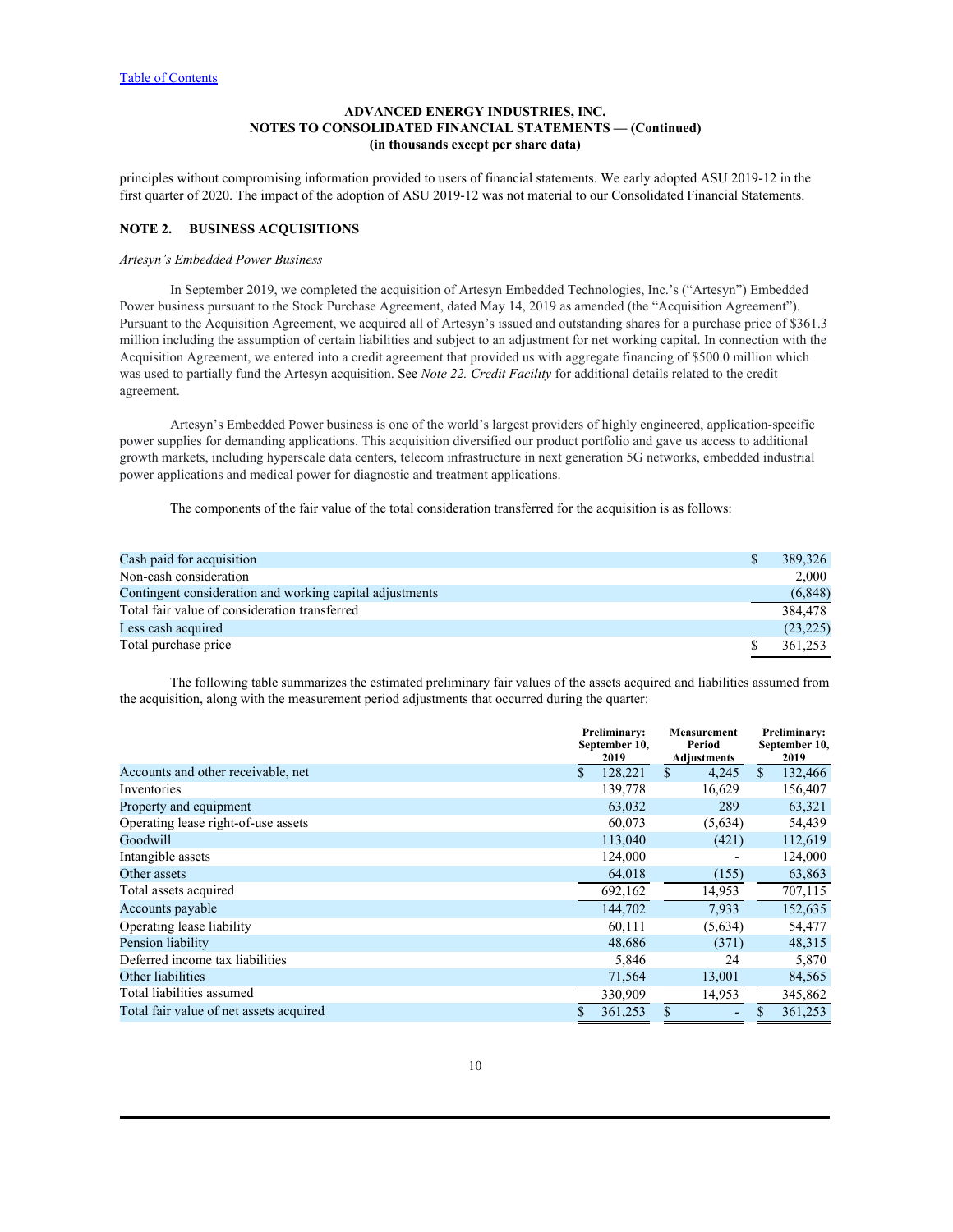A summary of the intangible assets acquired, amortization method and estimated useful lives are as follows:

| Amortization |         |               |                    |  |  |
|--------------|---------|---------------|--------------------|--|--|
| Artesyn      |         | Method        | <b>Useful Life</b> |  |  |
|              | 28,000  | Straight-line |                    |  |  |
|              | 75,000  | Straight-line | $\overline{ }$     |  |  |
|              | 21,000  | Straight-line | 10                 |  |  |
|              | 124,000 |               |                    |  |  |
|              |         |               |                    |  |  |

Goodwill and intangible assets are recorded in the functional currency of the entity and are subject to changes due to translation at each balance sheet date. The goodwill represents expected operating synergies from combining operations with the acquired company and the estimated value associated with the enhancements to our comprehensive product lines and access to new markets. Advanced Energy is still evaluating the fair value for the assets acquired and liabilities assumed related to the Artesyn acquisition. Accordingly, the purchase price allocation presented above is preliminary.

#### *Pro forma results for Advanced Energy Inc. giving effect to the Artesyn Embedded Power Business Transactions*

The following unaudited pro forma financial information presents the combined results of operations of Advanced Energy and Artesyn as if the acquisition had been completed at the beginning of fiscal year 2019. The unaudited pro forma financial information is presented for informational purposes and is not indicative of the results of operations that would have been achieved if the acquisitions had taken place at the beginning of the year prior to the acquisition dates, nor are they indicative of future results.

The unaudited pro forma financial information for the three months ended March 31, 2019 combines Advanced Energy's results with the pre-acquisition results of Artesyn for that period.

The following table presents our unaudited pro forma results for the acquisition of Artesyn for the three months ended March 31, 2019:

|                                                             | Three Months Ended March 31,<br>2019 |  |           |  |  |
|-------------------------------------------------------------|--------------------------------------|--|-----------|--|--|
|                                                             | <b>As Reported</b>                   |  | Pro Forma |  |  |
| Total sales                                                 | 140,743                              |  | 295,975   |  |  |
| Net income attributable to Advanced Energy Industries, Inc. | 15,370                               |  | 21,544    |  |  |
| Earnings per share:                                         |                                      |  |           |  |  |
| Basic earnings per share                                    | 0.40                                 |  | 0.56      |  |  |
| Diluted earnings per share                                  | 0.40                                 |  | 0.56      |  |  |

The unaudited pro forma results for all periods presented include adjustments made to account for certain costs and transactions that would have been incurred had the acquisitions been completed at the beginning of the year prior to the year of acquisition. These include adjustments to amortization charges for acquired intangible assets, interest and financing expenses, transaction costs, amortization of purchased gross profit and the alignment of various accounting policies. These adjustments are net of any applicable tax impact and were included to arrive at the pro forma results above.

Artesyn's operating results have been included in the Advanced Energy's operating results for the periods subsequent to the completion of the acquisition on September 10, 2019. Artesyn contributed total sales of \$153.9 million and net loss of \$1.0 million for the three months ended March 31, 2020.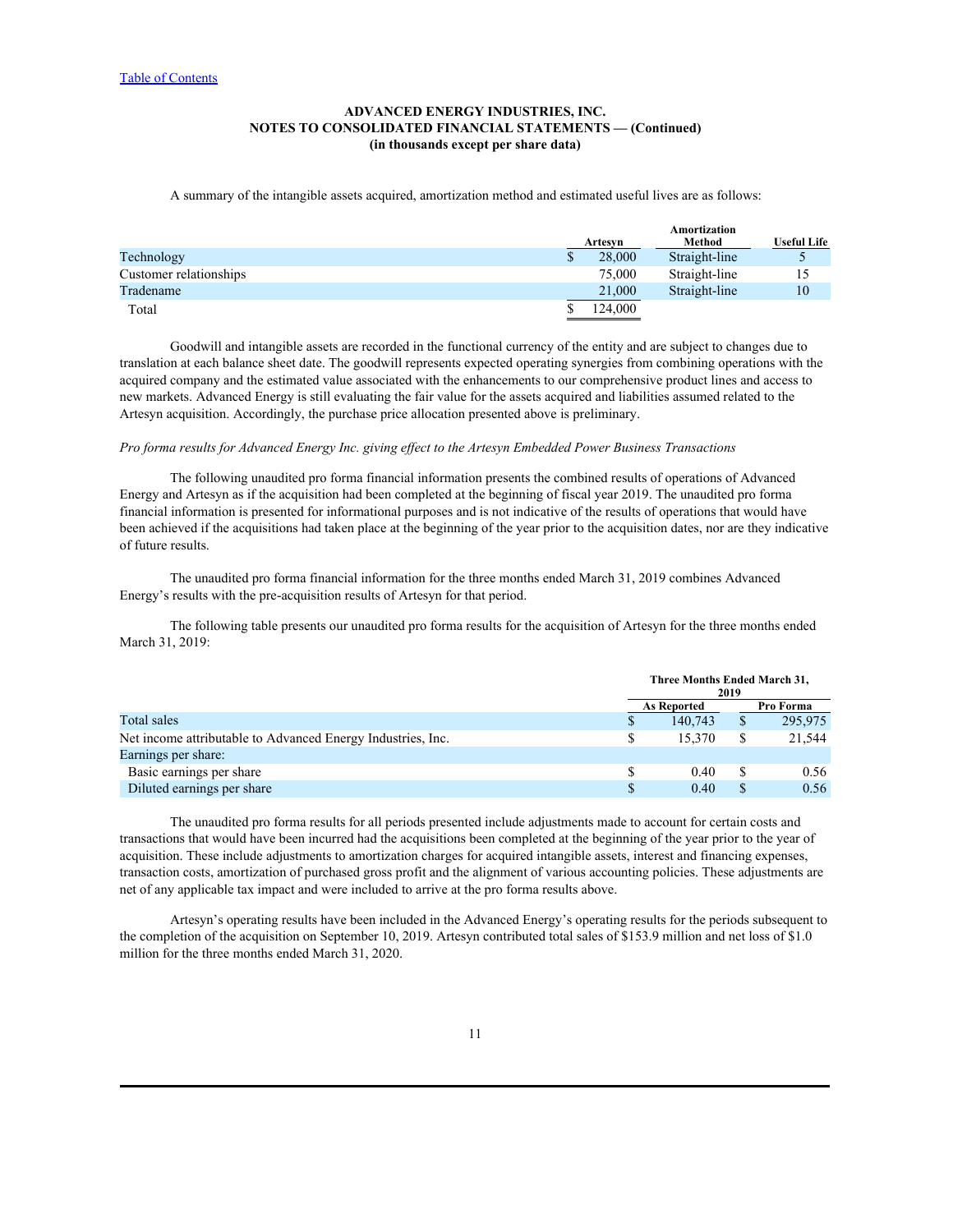# **NOTE 3. REVENUE**

#### **Revenue Recognition**

We recognize revenue when we have satisfied our performance obligations which typically occurs when control of the products or services has been transferred to our customers. The transaction price is based upon the standalone selling price. In most transactions, we have no obligations to our customers after the date products are shipped, other than pursuant to warranty obligations. Shipping and handling fees billed to customers, if any, are recognized as revenue. The related shipping and handling costs are recognized in cost of sales. Support services include warranty and non-warranty repair services, upgrades, and refurbishments on the products we sell. Repairs that are covered under our standard warranty do not generate revenue.

#### **Practical Expedients**

We expense incremental costs of obtaining contracts when the amortization period of the costs is less than 1 year. These costs are included in selling, general, and administrative expenses.

#### **Nature of goods and services**

#### *Products*

Advanced Energy provides highly engineered, mission-critical, precision power conversion, measurement, and control solutions to our global customers. We design, manufacture, sell and support precision power products that transform electrical power into various usable forms. Our power conversion products refine, modify, and control the raw electrical power from a utility and convert it into power that is predictable, repeatable and customizable. Our products enable thin film manufacturing processes such as plasma enhanced chemical and physical deposition and etch for various semiconductor and industrial products, industrial thermal applications for material and chemical processes, and specialty power for critical industrial technology applications. We also supply thermal instrumentation products for advanced temperature measurement and control in these markets. As a result of the Artesyn acquisition, we now sell precision power conversion products into the telecom and networking, data center, and additional medical and industrial markets.

Our products are designed to enable new process technologies, improve productivity, and lower the cost of ownership for our customers. We also provide repair and maintenance services for all our products. We principally serve original equipment manufacturers ("OEM") and end customers in the semiconductor, flat panel display, high voltage, solar panel, telecom and networking, data center, medical, and other industrial capital equipment markets. Our advanced power products are used in diverse markets, applications, and processes including the manufacture of capital equipment for semiconductor device manufacturing, thin film applications for thin film renewables and architectural glass, and for other thin film applications including flat panel displays, and industrial coatings. Our embedded power products are used in a wide range of applications, including 5G, datacenter including hyperscale and other industrial and medical applications.

# *Services*

Our services group offers warranty and after-market repair services in the regions in which we operate, providing us with preventive maintenance opportunities. Our customers continue to pursue low cost of ownership of their capital equipment and are increasingly sensitive to the costs of system downtime. They expect that suppliers offer comprehensive local repair service and customer support. To meet these market requirements, we maintain a worldwide support organization comprising both direct and indirect activities, through partnership with local distributors, primarily in the United States ("U.S."), the People's Republic of China ("PRC"), Japan, South Korea, Taiwan, Malaysia, Israel, Philippines, Germany, Singapore and United Kingdom.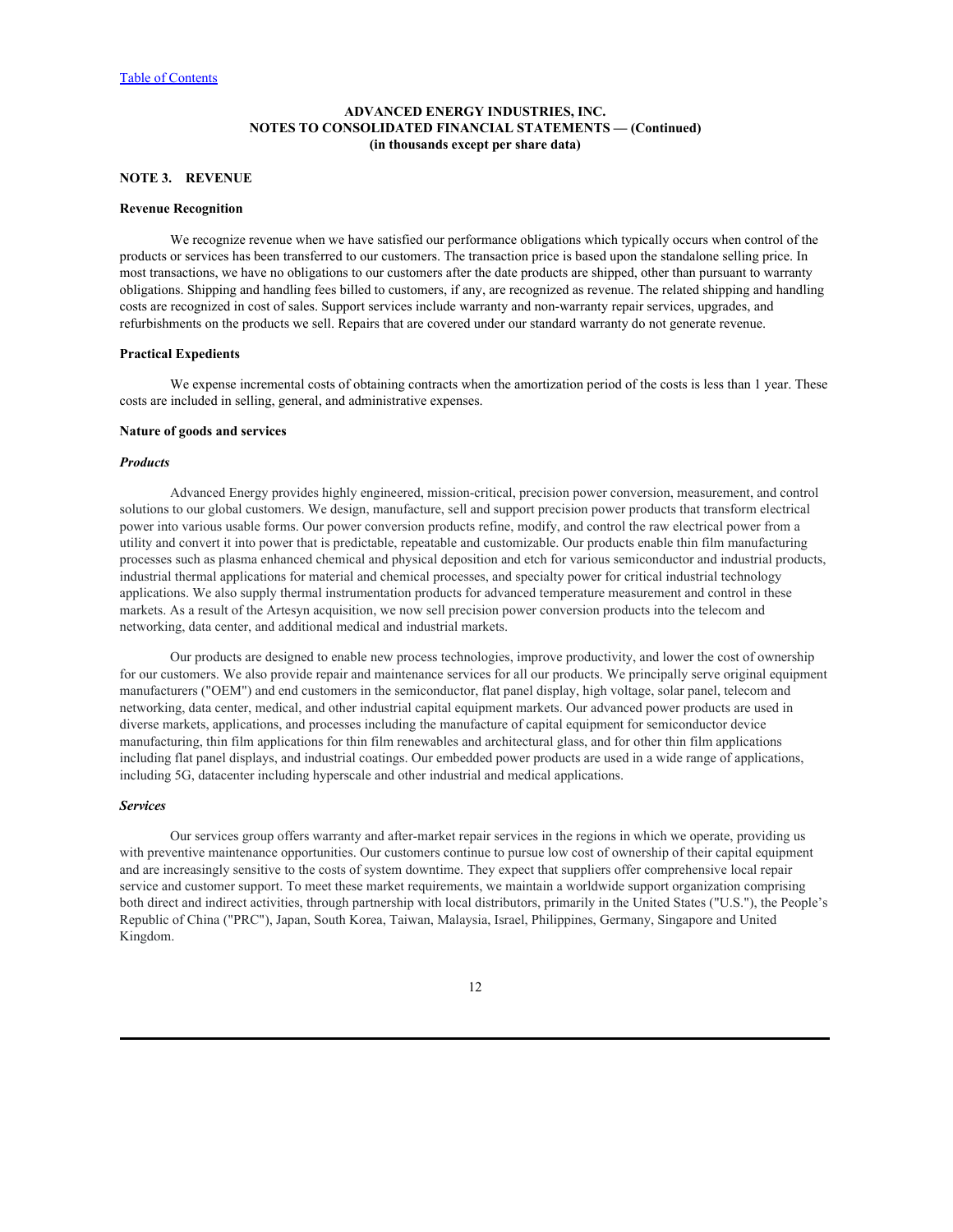As part of our ongoing service business, we satisfy our service obligations under preventative maintenance contracts and extended warranties which had previously been offered on our discontinued inverter products. Any up-front fees received for extended warranties or maintenance plans are deferred. Revenue under these arrangements is recognized ratably over the underlying terms as we do not have historical information which would allow us to project the estimated service usage pattern at this time.

In May 2019, we sold our grid-tied central inverter repair and service operation to a third party. In connection with this sale, approximately \$22.0 million of deferred revenue related to extended warranties and service contracts were transferred to the buyer. See *Note 4. Disposed and Discontinued Operations* for additional information in relation to this sale. We have deferred revenue related to our extended warranties and service contracts totaling \$8.9 million as of March 31, 2020 and \$9.2 million as of December 31, 2019. We are expected to recognize between \$0.2 million and \$1.0 million per year in revenue through year 2031.

#### **Disaggregation of Revenue**

The following table presents our sales by product line, inclusive of both products and services, which includes certain reclassification to prior comparative periods to conform to our current year presentation:

|                         | Three Months Ended March 31, |                                |
|-------------------------|------------------------------|--------------------------------|
|                         | 2020                         | 2019                           |
| Semiconductor Equipment | 133,625                      | 91,437                         |
| Industrial & Medical    | 61,979                       | 49,306                         |
| Data Center Computing   | 86,183                       |                                |
| Telecom & Networking    | 33,669                       | $\overbrace{\hspace{25mm}}^{}$ |
| Total                   | 315,456                      | 140,743                        |

The following table presents our sales by geographic region:

| 2020    | 2019                         |
|---------|------------------------------|
| 164,331 | 58,506                       |
| 110,975 | 58,435                       |
| 39,136  | 23,426                       |
| 1,014   | 376                          |
| 315,456 | 140,743                      |
|         | Three Months Ended March 31, |

The following table presents our net sales by extended warranty and service contracts recognized over time and our product and service revenue recognized at a point in time:

|                                                              | Three Months Ended March 31. |         |
|--------------------------------------------------------------|------------------------------|---------|
|                                                              | 2020                         | 2019    |
| Product and service revenue recognized at point in time      | 315.281                      | 139,840 |
| Extended warranty and service contracts recognized over time |                              | 903     |
| Total                                                        | 315.456                      | 140.743 |

### **NOTE 4. DISPOSED AND DISCONTINUED OPERATIONS**

# *Disposed Operations*

In May 2019, we sold our grid-tied central solar inverter services business to Bold Renewables Holdings, LLC ("Buyer") for \$1.00 dollar and assumption of our initial product warranty and our extended warranty service obligations. In connection with this transaction, we entered into a Loan and Security Agreement with the Buyer. Under this agreement, we initially loaned \$2.8 million to the Buyer at closing and loaned and additional \$1.5 million in the fourth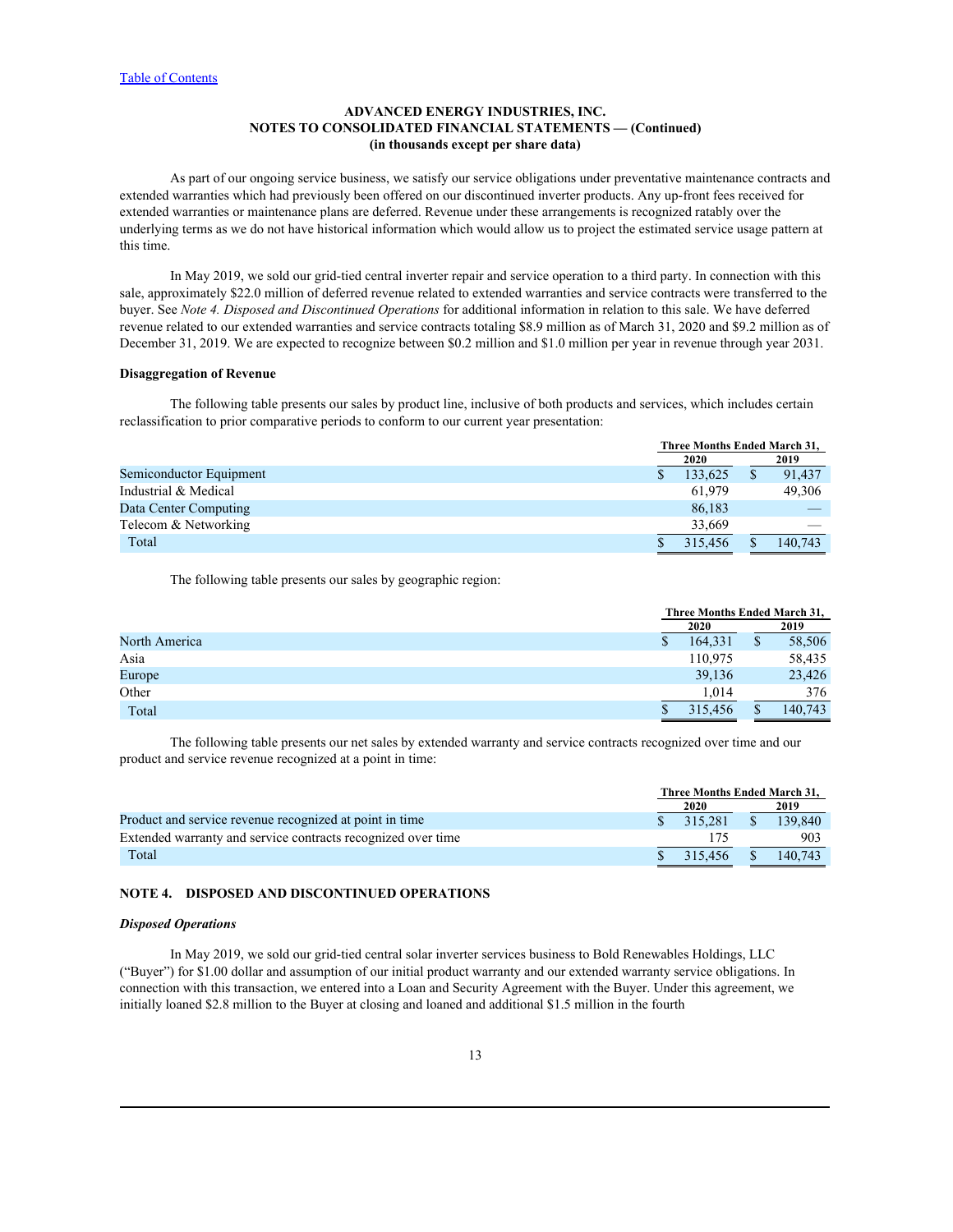quarter of 2019 and an additional \$1.0 million in the first quarter of 2020. We have made available an additional \$2.75 million that may be borrowed in the future, subject to certain operating and liquidity covenants, for operating needs over the next ten years. The borrowings under the Loan and Security Agreement bear interest at 0% for the first seven years and 5% thereafter. Additionally, the Loan and Security Agreement provides for early payment discounts of 50% during the first three years, 45% for years four and five and 40% thereafter up to 30 days prior to the maturity of the Loan and Security Agreement. A discount on the initial \$2.8 million funding under the Loan and Security Agreement of \$2.3 million has been recognized as a reduction to the gain recognized on the sale. As a result of the transaction, we reduced our liabilities held in discontinued operations approximately \$10.9 million related to initial product warranty and reduced Other liabilities of our continuing operations of approximately \$22.0 million related to extended warranty service obligations as well as other assets and liabilities associated with the continuing gridtied central solar inverter service and repair business. A \$14.8 million non-cash gain was recognized in Other income (expense) from continuing operations and an \$8.6 million non-cash gain, net of tax expense of \$2.4 million, was recognized in Income from discontinued operations.

#### *Discontinued Operations*

In December 2015, we completed the wind down of engineering, manufacturing, and sales of our solar inverter product line (the "inverter business"). Accordingly, the results of our inverter business have been reflected as "Income (loss) from discontinued operations, net of income taxes" on our Consolidated Statements of Operations for all periods presented herein.

The effect of our sales of extended inverter warranties to our customers continues to be reflected in deferred revenue in our Consolidated Balance Sheets. Deferred revenue for extended inverter warranties and the associated costs of warranty service will be reflected in Sales and Cost of goods sold, respectively, from continuing operations in future periods in our Consolidated Statement of Operations, as the deferred revenue, is earned and the associated services are rendered. Extended warranties related to the inverter product line are no longer offered.

The significant items included in "Income (loss) from discontinued operations, net of income taxes" are as follows:

|                                                                 | Three Months Ended March 31, |      |
|-----------------------------------------------------------------|------------------------------|------|
|                                                                 | <b>2020</b>                  | 2019 |
| <b>Sales</b>                                                    |                              |      |
| Cost of sales                                                   |                              |      |
| Total operating expense                                         | .39                          |      |
| Operating income (loss) from discontinued operations            | (139)                        |      |
| Other income (expense)                                          | (210)                        |      |
| Income (loss) from discontinued operations before income taxes  | (349)                        |      |
| Provision (benefit) for income taxes                            | (29)                         |      |
| Income (loss) from discontinued operations, net of income taxes | (320)                        |      |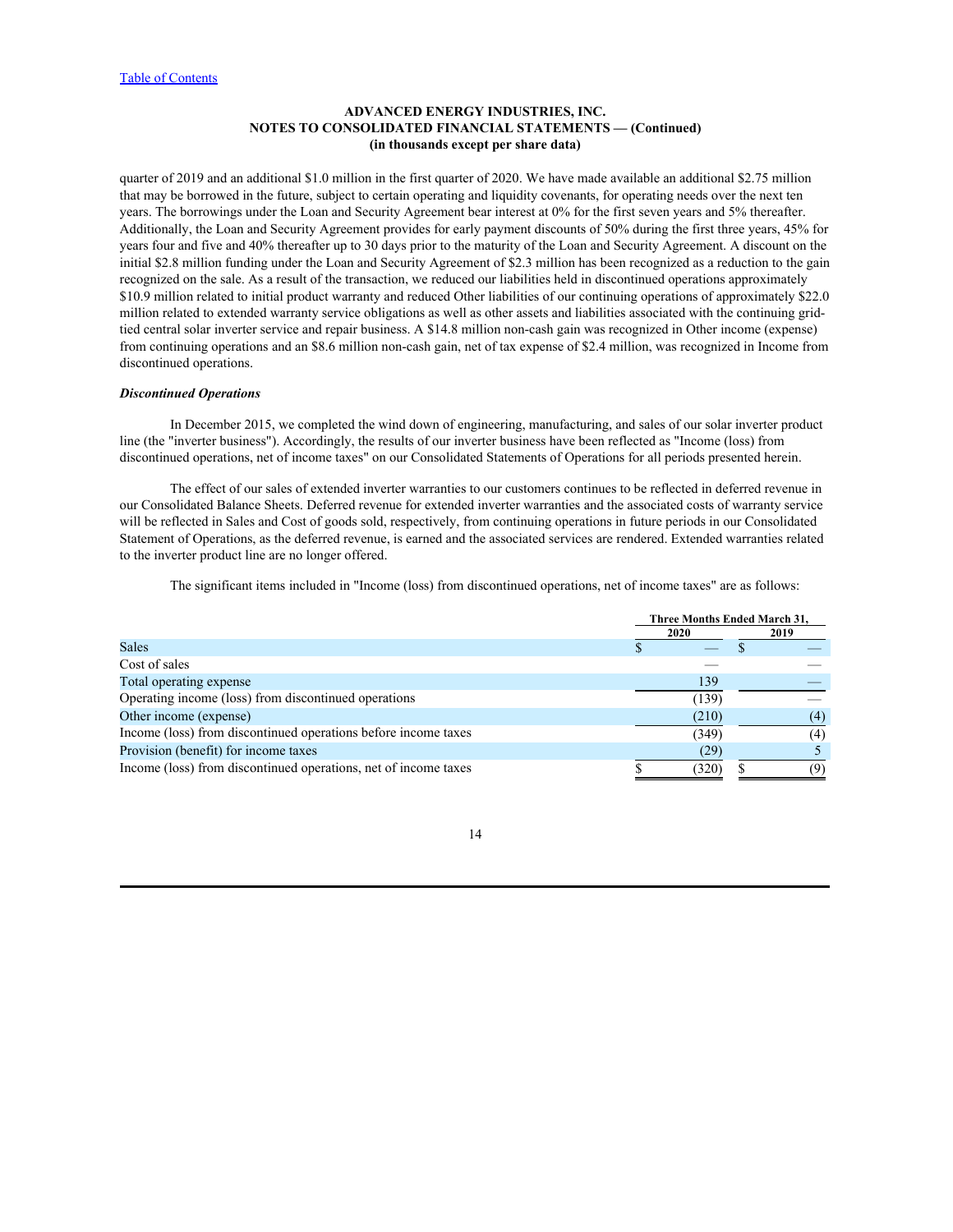Assets and Liabilities of discontinued operations within the Consolidated Balance Sheets are comprised of the following:

| 2020<br>2019<br>-S<br>23<br>30<br>23<br>30<br>269<br>269<br>269<br>269<br>122<br>967<br>914<br>914<br>1.089<br>462<br>698                                                                                                                                                                                                                                                                                                                                                                                                                                                                                                                                                 |
|---------------------------------------------------------------------------------------------------------------------------------------------------------------------------------------------------------------------------------------------------------------------------------------------------------------------------------------------------------------------------------------------------------------------------------------------------------------------------------------------------------------------------------------------------------------------------------------------------------------------------------------------------------------------------|
|                                                                                                                                                                                                                                                                                                                                                                                                                                                                                                                                                                                                                                                                           |
|                                                                                                                                                                                                                                                                                                                                                                                                                                                                                                                                                                                                                                                                           |
|                                                                                                                                                                                                                                                                                                                                                                                                                                                                                                                                                                                                                                                                           |
|                                                                                                                                                                                                                                                                                                                                                                                                                                                                                                                                                                                                                                                                           |
|                                                                                                                                                                                                                                                                                                                                                                                                                                                                                                                                                                                                                                                                           |
|                                                                                                                                                                                                                                                                                                                                                                                                                                                                                                                                                                                                                                                                           |
|                                                                                                                                                                                                                                                                                                                                                                                                                                                                                                                                                                                                                                                                           |
|                                                                                                                                                                                                                                                                                                                                                                                                                                                                                                                                                                                                                                                                           |
|                                                                                                                                                                                                                                                                                                                                                                                                                                                                                                                                                                                                                                                                           |
|                                                                                                                                                                                                                                                                                                                                                                                                                                                                                                                                                                                                                                                                           |
|                                                                                                                                                                                                                                                                                                                                                                                                                                                                                                                                                                                                                                                                           |
| 191<br>189                                                                                                                                                                                                                                                                                                                                                                                                                                                                                                                                                                                                                                                                |
| 887<br>653                                                                                                                                                                                                                                                                                                                                                                                                                                                                                                                                                                                                                                                                |
| Three Months Ended March 31,                                                                                                                                                                                                                                                                                                                                                                                                                                                                                                                                                                                                                                              |
| 22,298<br><sup>S</sup><br>12,534                                                                                                                                                                                                                                                                                                                                                                                                                                                                                                                                                                                                                                          |
| (2,853)                                                                                                                                                                                                                                                                                                                                                                                                                                                                                                                                                                                                                                                                   |
| $17.5\%$<br>$(22.8)\%$                                                                                                                                                                                                                                                                                                                                                                                                                                                                                                                                                                                                                                                    |
| The following table sets out the tax expense and the effective tax rate for our income from continuing operations:<br>2020<br>2019<br>3,900<br>Our effective tax rates differ from the U.S. federal statutory rate of 21% for the three months ended March 31, 2020 and<br>2019, respectively, primarily due to the benefit of earnings in foreign jurisdictions which are subject to lower tax rates, partially<br>offset by additional GILTI tax in the U.S. The effective tax rate for the first three months of 2020 was higher than the same<br>period in 2019 primarily due to the release of liabilities for uncertain tax positions in the first quarter of 2019. |

### **NOTE 5. INCOME TAXES**

|                                                        | Three Months Ended March 31, |  |            |  |  |
|--------------------------------------------------------|------------------------------|--|------------|--|--|
|                                                        | 2020                         |  | 2019       |  |  |
| Income from continuing operations, before income taxes | 22,298                       |  | 12,534     |  |  |
| Provision for income taxes                             | 3.900                        |  | (2, 853)   |  |  |
| Effective tax rate                                     | $17.5\%$                     |  | $(22.8)\%$ |  |  |

# **NOTE 6. EARNINGS PER SHARE**

Basic earnings per share ("EPS") is computed by dividing income available to common stockholders by the weightedaverage number of common shares outstanding during the period. The computation of our diluted EPS is similar to the computation of our basic EPS except that the denominator is increased to include the number of additional common shares that would have been outstanding (using the if-converted and treasury stock methods), if our outstanding stock options and restricted stock units had been converted to common shares, and if such assumed conversion is dilutive.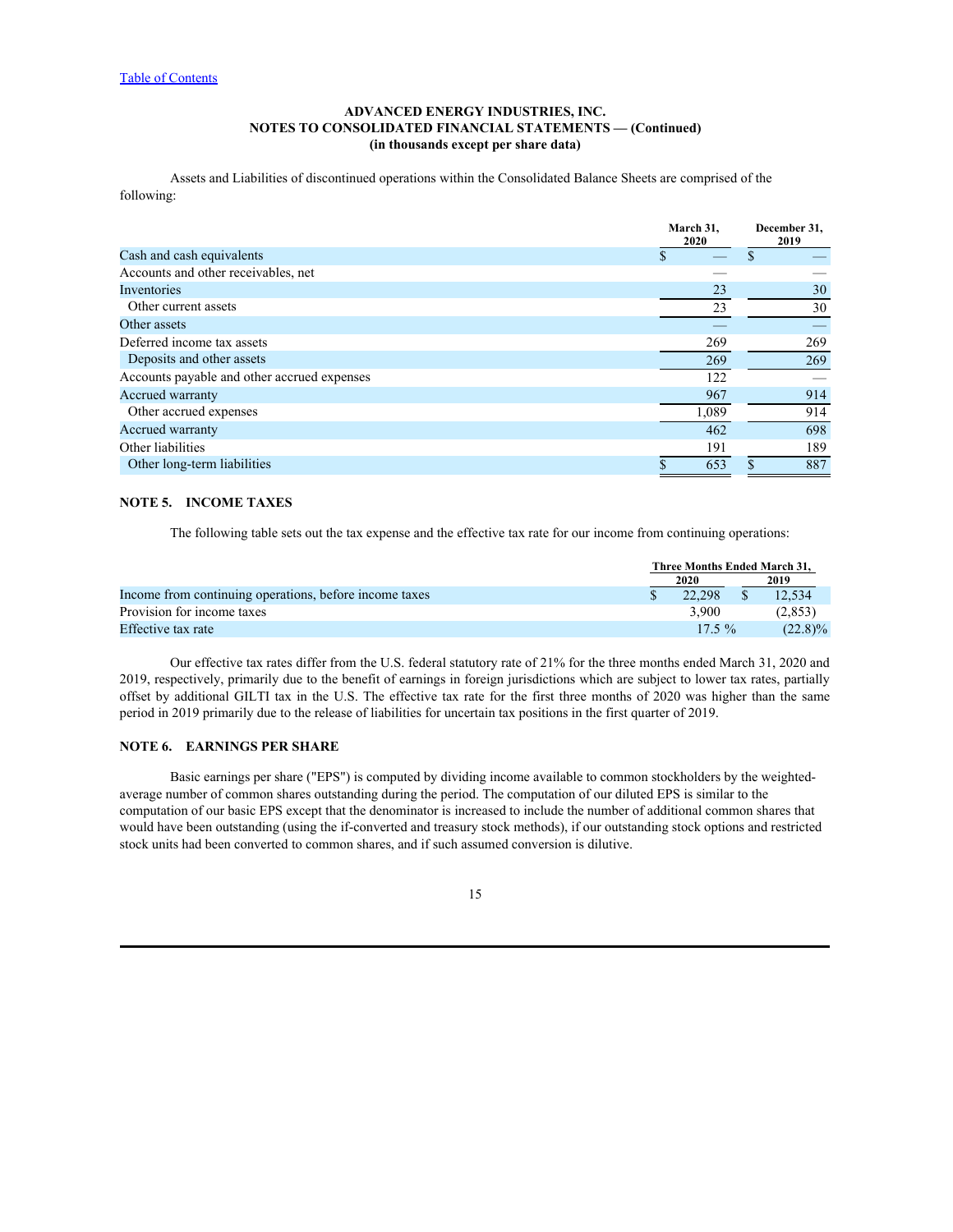The following is a reconciliation of the weighted-average shares outstanding used in the calculation of basic and diluted EPS for the three months ended March 31, 2020 and 2019:

|                                                                                    |        | Three Months Ended March 31, |        |  |
|------------------------------------------------------------------------------------|--------|------------------------------|--------|--|
|                                                                                    | 2020   |                              | 2019   |  |
| Income from continuing operations                                                  | 18,398 |                              | 15,387 |  |
| Income from continuing operations attributable to noncontrolling interest          |        |                              |        |  |
| Income from continuing operations attributable to Advanced Energy Industries, Inc. | 18,383 |                              | 15,379 |  |
|                                                                                    |        |                              |        |  |
| Basic weighted-average common shares outstanding                                   | 38.358 |                              | 38,198 |  |
| Assumed exercise of dilutive stock options and restricted stock units              | 212    |                              | 228    |  |
| Diluted weighted-average common shares outstanding                                 | 38.570 |                              | 38,426 |  |
| Continuing operations:                                                             |        |                              |        |  |
| Basic earnings per share                                                           | 0.48   |                              | 0.40   |  |
| Diluted earnings per share                                                         | 0.48   |                              | 0.40   |  |

|                        | Months<br>l hrec                                                                                                        | s Ended March 31. |
|------------------------|-------------------------------------------------------------------------------------------------------------------------|-------------------|
|                        | 2020                                                                                                                    | 2019              |
| Restricted stock units | $\mathcal{L}(\mathcal{L})$ and $\mathcal{L}(\mathcal{L})$ and $\mathcal{L}(\mathcal{L})$ and $\mathcal{L}(\mathcal{L})$ | 1 ດ<br>.          |

# **Stock Buyback**

| Dasit cariniigs per share                                                                                                                                                                                                                                                                                                                                                                                                                                                      |                                                     | V.7V |
|--------------------------------------------------------------------------------------------------------------------------------------------------------------------------------------------------------------------------------------------------------------------------------------------------------------------------------------------------------------------------------------------------------------------------------------------------------------------------------|-----------------------------------------------------|------|
| Diluted earnings per share                                                                                                                                                                                                                                                                                                                                                                                                                                                     | \$<br>0.48<br>- \$                                  | 0.40 |
| The following restricted stock units were excluded in the computation of diluted earnings per share because they were<br>anti-dilutive:                                                                                                                                                                                                                                                                                                                                        |                                                     |      |
|                                                                                                                                                                                                                                                                                                                                                                                                                                                                                | Three Months Ended March 31,<br>2020                | 2019 |
| Restricted stock units                                                                                                                                                                                                                                                                                                                                                                                                                                                         |                                                     | 119  |
| <b>Stock Buyback</b>                                                                                                                                                                                                                                                                                                                                                                                                                                                           |                                                     |      |
| In September 2015, our Board of Directors authorized a program to repurchase up to \$150.0 million of our stock over a<br>thirty-month period. In November 2017, our Board of Directors approved an extension of the share repurchase program to<br>December 2019 from its original maturity of March 2018. In May 2018, our Board of Directors approved a \$50 million increase<br>in its authorization to repurchase shares of Company common stock under this same program. |                                                     |      |
| On December 18, 2019, our Board of Directors authorized the removal of the expiration date to the Company's share<br>repurchase program and increased the authorized amount by \$25.1 million. During the first quarter of 2020, the Company<br>repurchased \$7.2 million worth of outstanding shares. As of March 31, 2020, the Company had \$42.8 million authorized for the<br>future repurchase of shares of our common stock.                                             |                                                     |      |
| In order to execute the repurchase of shares of our common stock, the Company periodically enters into stock<br>repurchase agreements. During the three months ended March 31, 2020 and 2019, the Company has repurchased the following<br>shares of common stock:                                                                                                                                                                                                             |                                                     |      |
| (in thousands, except per share amounts)                                                                                                                                                                                                                                                                                                                                                                                                                                       | Three Months Ended March 31,                        |      |
| Amount paid to repurchase shares                                                                                                                                                                                                                                                                                                                                                                                                                                               | 2020<br>7,248<br>$\mathbb{S}$<br>$\mathbf{\hat{s}}$ | 2019 |
| Number of shares repurchased                                                                                                                                                                                                                                                                                                                                                                                                                                                   | 170                                                 |      |
| Average repurchase price per share                                                                                                                                                                                                                                                                                                                                                                                                                                             | 42.59<br><sup>\$</sup><br>-S                        |      |
| There were no shares repurchased from related parties. All shares repurchased were recognized as a reduction to<br>Additional paid-in capital. Repurchased shares were retired and assumed the status of authorized and unissued shares.                                                                                                                                                                                                                                       |                                                     |      |
|                                                                                                                                                                                                                                                                                                                                                                                                                                                                                |                                                     |      |
| 16                                                                                                                                                                                                                                                                                                                                                                                                                                                                             |                                                     |      |
|                                                                                                                                                                                                                                                                                                                                                                                                                                                                                |                                                     |      |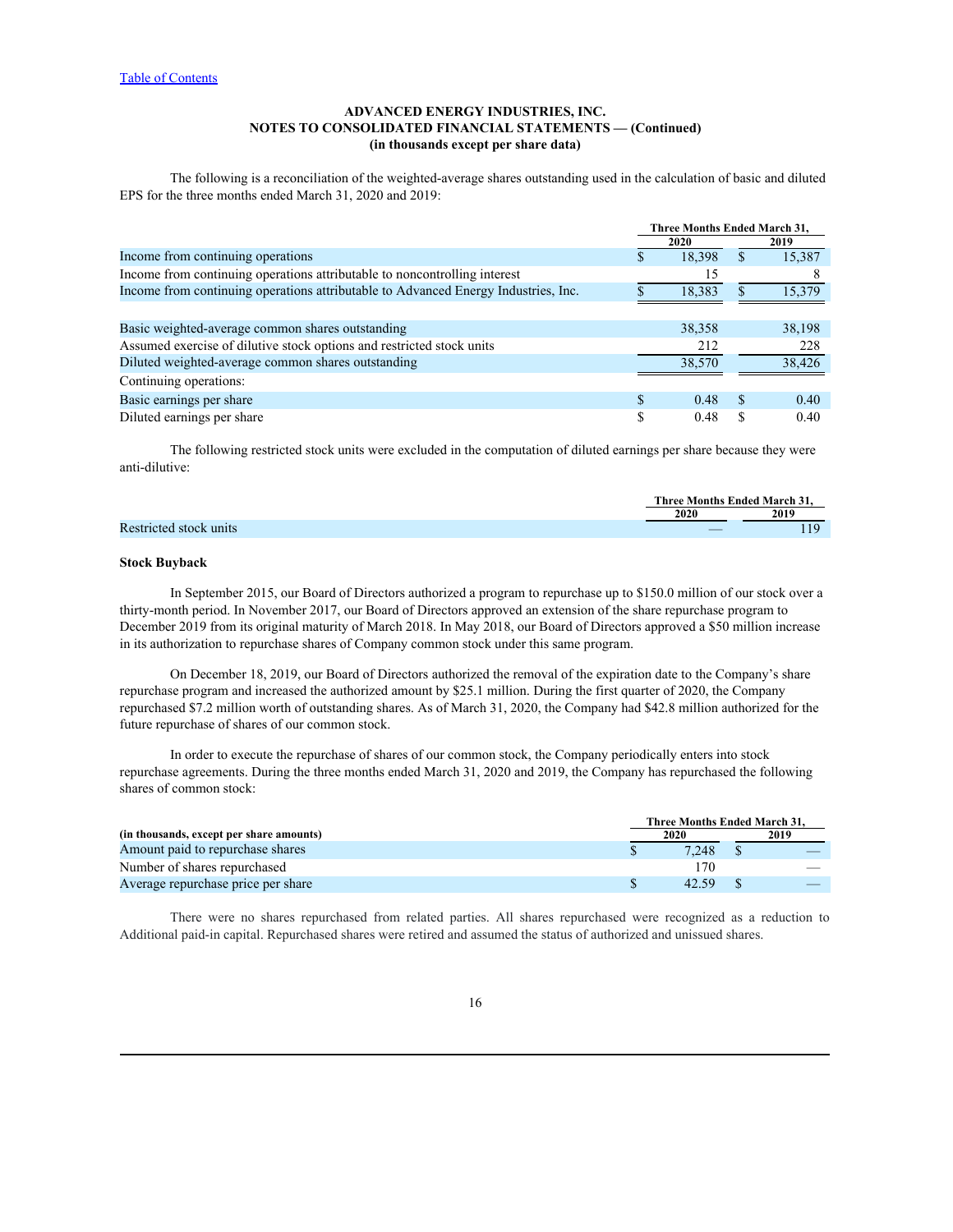# **NOTE 7. MARKETABLE SECURITIES AND ASSETS MEASURED AT FAIR VALUE**

As of March 31, 2020, and December 31, 2019, our marketable securities consisted of certificates of deposit and, due to their short-term nature, the fair value of these securities approximated their carrying values which were \$2.5 million and \$2.6 million, respectively. The maturities of our certificates of deposit as of March 31, 2020 ranged from April 14, 2020 to October 17, 2020.

The value and liquidity of the marketable securities we hold are affected by market conditions, as well as the ability of the issuers of such securities to make principal and interest payments when due, and the functioning of the markets in which these securities are traded. As of March 31, 2020, we do not believe any of the underlying issuers of our marketable securities are at risk of default.

# **NOTE 8. DERIVATIVE FINANCIAL INSTRUMENTS**

We are impacted by changes in foreign currency exchange rates. We may manage these risks through the use of derivative financial instruments, primarily forward contracts with banks. These forward contracts manage the exchange rate risk associated with intercompany debt denominated in nonfunctional currencies. These derivative instruments are not designated as hedges; however, they do offset the fluctuations of our intercompany debt due to foreign exchange rate changes. These forward contracts are typically for one-month periods. We did not have any currency exchange rate contracts outstanding as of March 31, 2020 and 2019.

During the three months ended March 31, 2020 and 2019, the Company recorded small gains and losses related to the foreign currency exchange contracts, which were offset by corresponding gains and losses on the revaluation of the underlying intercompany debt and both are included as a component of Other income (expense), net, in our Unaudited Consolidated Statements of Operations.

# **NOTE 9. ACCOUNTS AND OTHER RECEIVABLE**

Accounts and other receivable are recorded at net realizable value. Components of accounts and other receivable, net of reserves, are as follows:

|                        | March 31,<br>2020 | December 31,<br>2019 |
|------------------------|-------------------|----------------------|
| Amounts billed, net    | 197.083           | 227,528              |
| Unbilled receivables   | 17.277            | 19,036               |
| Total receivables, net | 214,360           | 246,564              |

Amounts billed, net consist of amounts that have been invoiced to our customers in accordance with terms and conditions and are shown net of an allowance for credit losses. These receivables are all short-term in nature and do not include any financing components.

Unbilled receivables consist of amounts where we have satisfied our contractual obligations related to inventory stocking contracts with customers. Such amounts typically become billable to the customer upon their consumption of the inventory managed under the stocking contracts. We anticipate that substantially all unbilled receivables will be invoiced and collected over the next twelve months. These contracts do not include any financing components.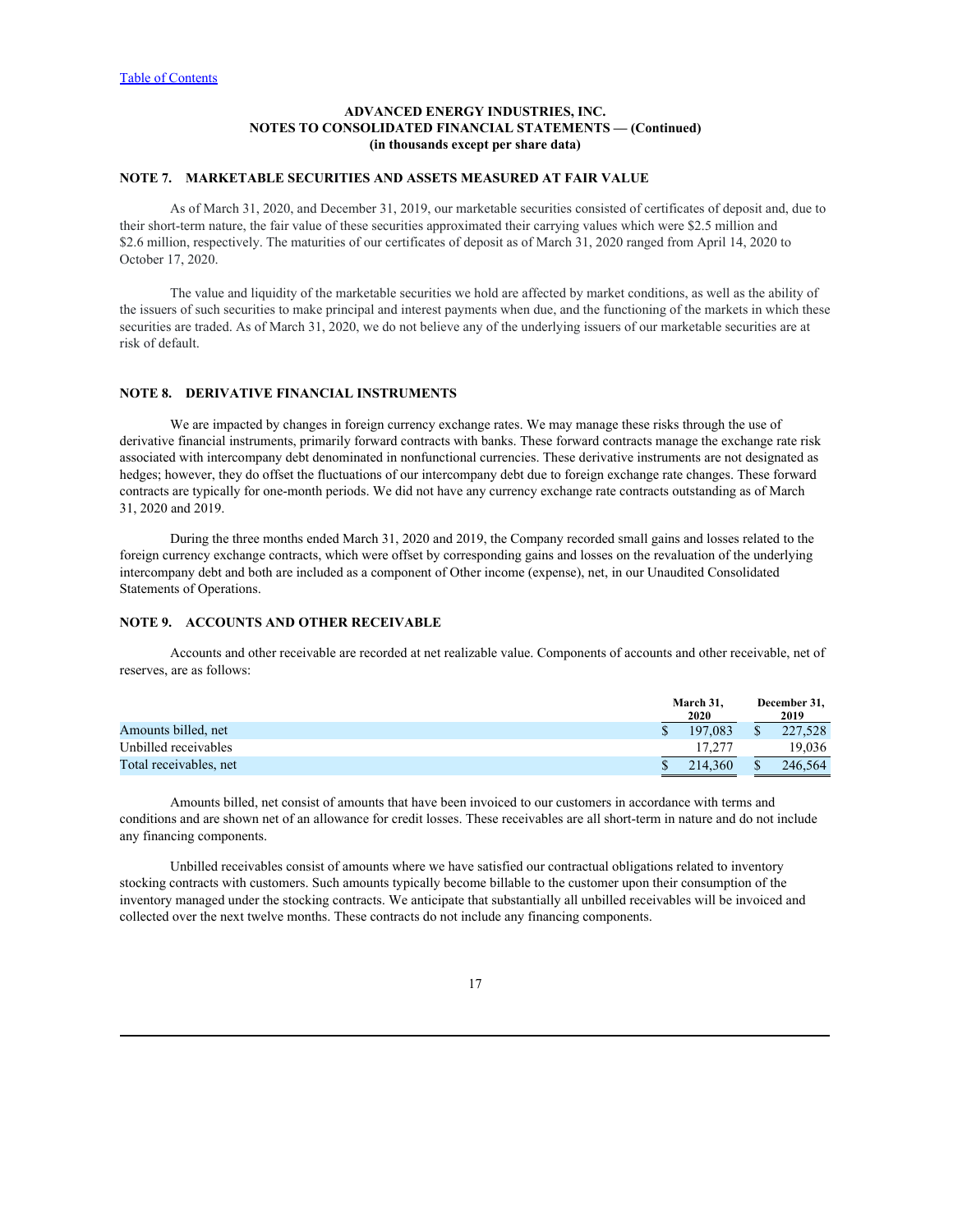The following table summarizes the changes in expected credit losses during the three months ended March 31, 2020:

| <b>December 31, 2019</b>                   | 7,745 |
|--------------------------------------------|-------|
| Additions                                  | 202   |
| Deductions - write-offs, net of recoveries | (706) |
| <b>March 31, 2020</b>                      | 7,241 |
|                                            |       |

# **NOTE 10. INVENTORIES**

Our inventories are valued at the lower of cost or net realizable value and computed on a first-in, first-out (FIFO) basis. Components of inventories are as follows:

|                         | March 31,<br>2020 | December 31,<br>2019 |
|-------------------------|-------------------|----------------------|
| Parts and raw materials | 154,573           | 134,816              |
| Work in process         | 15,704            | 10,269               |
| Finished goods          | 65,022            | 84,934               |
| Total                   | 235,299           | 230,019              |

# **NOTE 11. PROPERTY AND EQUIPMENT**

Property and equipment, net is comprised of the following:

|                                      | March 31,<br><b>2020</b> | December 31,<br>2019 |
|--------------------------------------|--------------------------|----------------------|
| Buildings and land                   | 1,584                    | 1,693                |
| Machinery and equipment              | 105,496                  | 108,945              |
| Computer and communication equipment | 30,111                   | 29,106               |
| Furniture and fixtures               | 4,193                    | 4,119                |
| Vehicles                             | 260                      | 262                  |
| Leasehold improvements               | 37,341                   | 33,041               |
| Construction in process              | 4,583                    | 9,089                |
|                                      | 183,568                  | 186,255              |
| Less: Accumulated depreciation       | (77, 976)                | (78, 146)            |
| Property and equipment, net          | 105,592                  | 108,109              |

Depreciation expense is recorded in continuing operations and allocated within Cost of sales, Research and development expense and Selling, general and administrative expense in our Unaudited Consolidated Statements of Operations as follows:

|                           | Three Months | <b>Ended March 31.</b> |       |  |
|---------------------------|--------------|------------------------|-------|--|
|                           | 2020         |                        | 2019  |  |
| Depreciation<br>i expense | 6.610        |                        | 2,208 |  |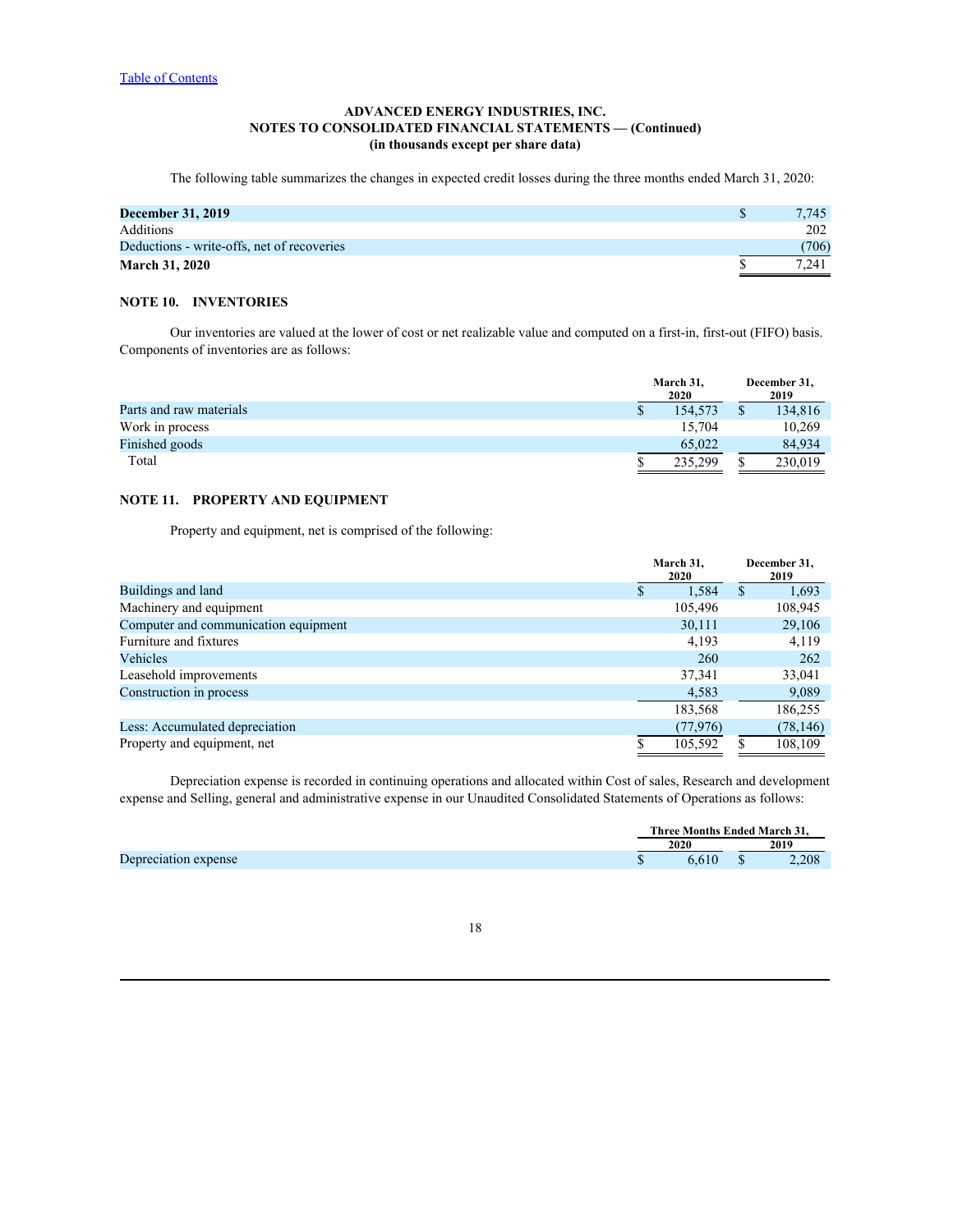# **NOTE 12. GOODWILL**

The following table summarizes the changes in goodwill during the three months ended March 31, 2020:

| <b>December 31, 2019</b>                                                | 202.932 |
|-------------------------------------------------------------------------|---------|
| Measurement period adjustments to preliminary purchase price allocation | (421)   |
| Foreign currency translation                                            | (362)   |
| <b>March 31, 2020</b>                                                   | 202,149 |

# **NOTE 13. INTANGIBLE ASSETS**

Intangible assets consisted of the following as of March 31, 2020 and December 31, 2019:

|                                 | <b>Gross Carrying</b> | Accumulated                    | <b>Net Carrying</b>    |
|---------------------------------|-----------------------|--------------------------------|------------------------|
| <b>March 31, 2020</b>           | Amount                | Amortization                   | Amount                 |
| Technology                      | 82,994                | (16, 550)                      | 66,444                 |
| Customer relationships          | 108,451               | (19, 827)                      | 88,624                 |
| Trademarks and other            | 26,783                | (3,372)                        | 23,411                 |
| Total                           | 218,228               | (39, 749)                      | 178,479                |
|                                 |                       |                                |                        |
|                                 | <b>Gross Carrying</b> | Accumulated                    | <b>Net Carrying</b>    |
| December 31, 2019<br>Technology | Amount<br>83,368      | Amortization<br>(14,250)<br>.ъ | Amount<br>69,118<br>S. |
| Customer relationships          | 108,995               | (18, 197)                      | 90,798                 |
| Trademarks and other            | 26,888                | (2,793)                        | 24,095                 |

Amortization expense related to intangible assets is as follows:

|                      | hree | Months E | $\sim$<br>ా Ended March 31. |
|----------------------|------|----------|-----------------------------|
|                      |      | 2020     | 2019                        |
| Amortization expense |      | 5,006    | $\Omega$<br>                |

Estimated amortization expense related to intangibles is as follows:

| <b>Year Ending December 31,</b> |    |         |
|---------------------------------|----|---------|
| 2020 (remaining)                | J. | 15,023  |
| 2021                            |    | 19,931  |
| 2022                            |    | 19,666  |
| 2023                            |    | 19,649  |
| 2024                            |    | 16,838  |
| Thereafter                      |    | 87,372  |
| Total                           |    | 178,479 |
|                                 |    |         |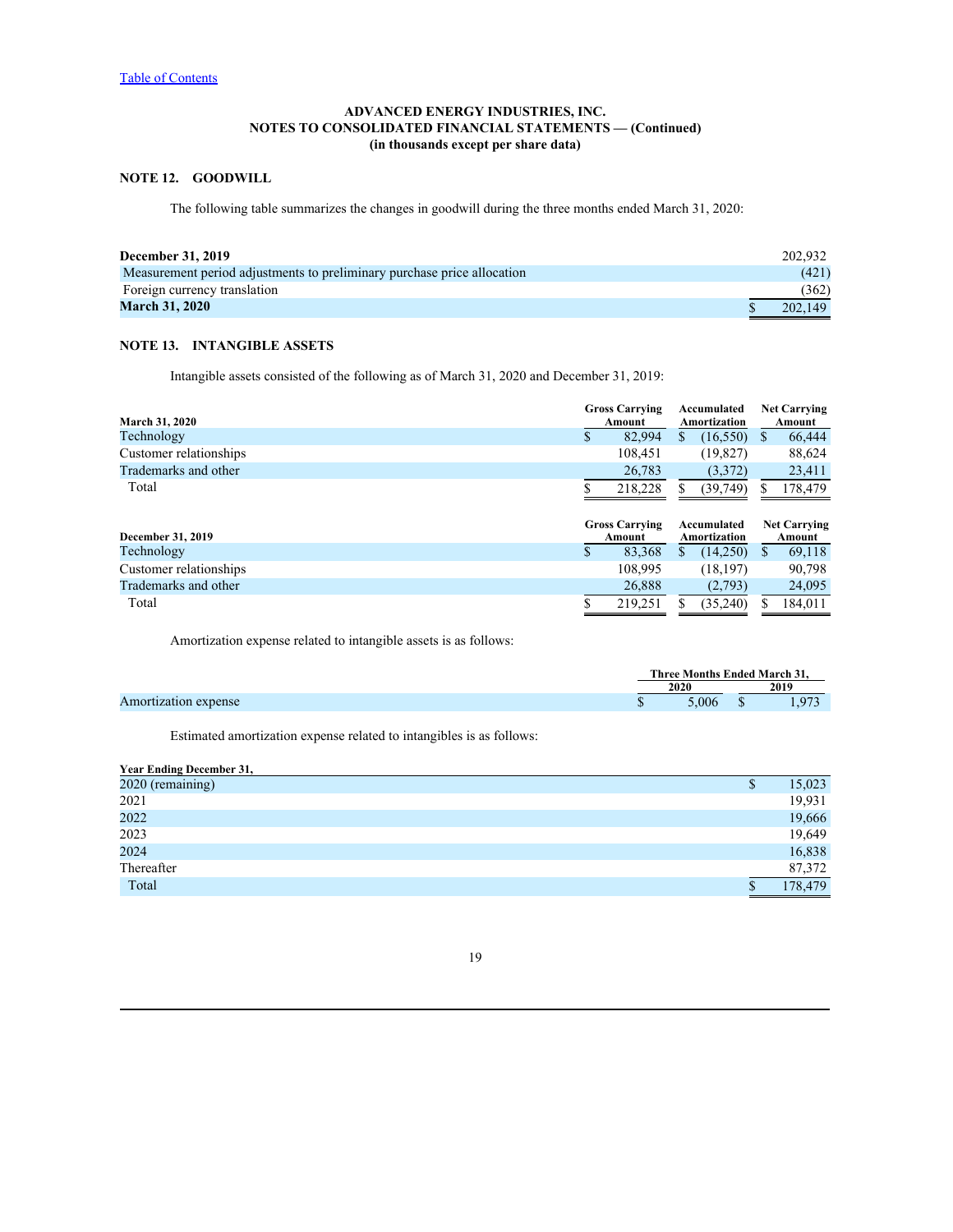# **NOTE 14. RESTRUCTURING COSTS**

During 2018, we committed to a restructuring plan to optimize our manufacturing footprint and to improve our operating efficiencies and synergies related to our recent acquisitions. The table below summarizes the restructuring charges:

|                                         | <b>Three Months</b><br><b>Ended March 31,</b><br><b>2020</b> | <b>Three Months</b><br><b>Ended March 31,</b><br>2019 | <b>Cumulative Cost</b><br>Through March 31,<br><b>2020</b> |
|-----------------------------------------|--------------------------------------------------------------|-------------------------------------------------------|------------------------------------------------------------|
| Severance and related charges           | 152                                                          | 153                                                   | 7,432                                                      |
| Facility relocation and closure charges | 504                                                          | .520                                                  | 2,501                                                      |
| Total restructuring charges             | 656 \$                                                       | .673                                                  | 9,933                                                      |

The following table summarizes our restructuring liabilities at March 31, 2020:

|                                 |                                           | Cost<br>Incurred                    | <b>Cost Paid</b>                         | <b>Effect</b> of                |                                        |
|---------------------------------|-------------------------------------------|-------------------------------------|------------------------------------------|---------------------------------|----------------------------------------|
|                                 | <b>Balance</b> at<br>December 31,<br>2019 | and<br><b>Charged to</b><br>Expense | or<br><b>Otherwise</b><br><b>Settled</b> | Changes in<br>Exchange<br>Rates | <b>Balance at</b><br>March 31,<br>2020 |
| Total restructuring liabilities | 172<br>$\sim$<br>$-1$                     | 656                                 | 1,295                                    | (1)                             | 1,532                                  |

As of December 31, 2019, and March 31, 2020 the accrued restructuring liabilities related primarily to facility relocation and closure charges.

# **NOTE 15. WARRANTIES**

Provisions of our sales agreements include customary product warranties, ranging from 12 months to 24 months following installation. The estimated cost of our warranty obligation is recorded when revenue is recognized and is based upon our historical experience by product and configuration.

Our estimated warranty obligation is included in Other accrued expenses in our Unaudited Consolidated Balance Sheets. Changes in our product warranty obligation are as follows:

|                                     |       | Three Months Ended March 31, |       |  |  |
|-------------------------------------|-------|------------------------------|-------|--|--|
|                                     | 2020  |                              | 2019  |  |  |
| Balances at beginning of period     | 6,413 |                              | 2,084 |  |  |
| Increases to accruals               | 758   |                              | 519   |  |  |
| Warranty expenditures               | (856) |                              | (345) |  |  |
| Effect of changes in exchange rates |       |                              |       |  |  |
| Balances at end of period           | 6,315 |                              | 2,264 |  |  |
|                                     |       |                              |       |  |  |

### **NOTE 16. LEASES**

We lease manufacturing and office space under non-cancelable operating leases. Some of these leases contain provisions for landlord funded leasehold improvements which are recorded as a reduction to right-of-use ("ROU") assets and the related operating lease liabilities. For leases containing an option to renew, we regularly evaluate the renewal options and when they are reasonably certain of exercise, we include the renewal period in our lease terms, along with the ROU assets and operating lease liabilities. In many cases, we have lease terms that are less than one year and therefore, we have elected the practical expedient to exclude these short-term leases from our ROU assets and operating lease liabilities. New leases are negotiated and executed to meet business objectives on an on-going basis.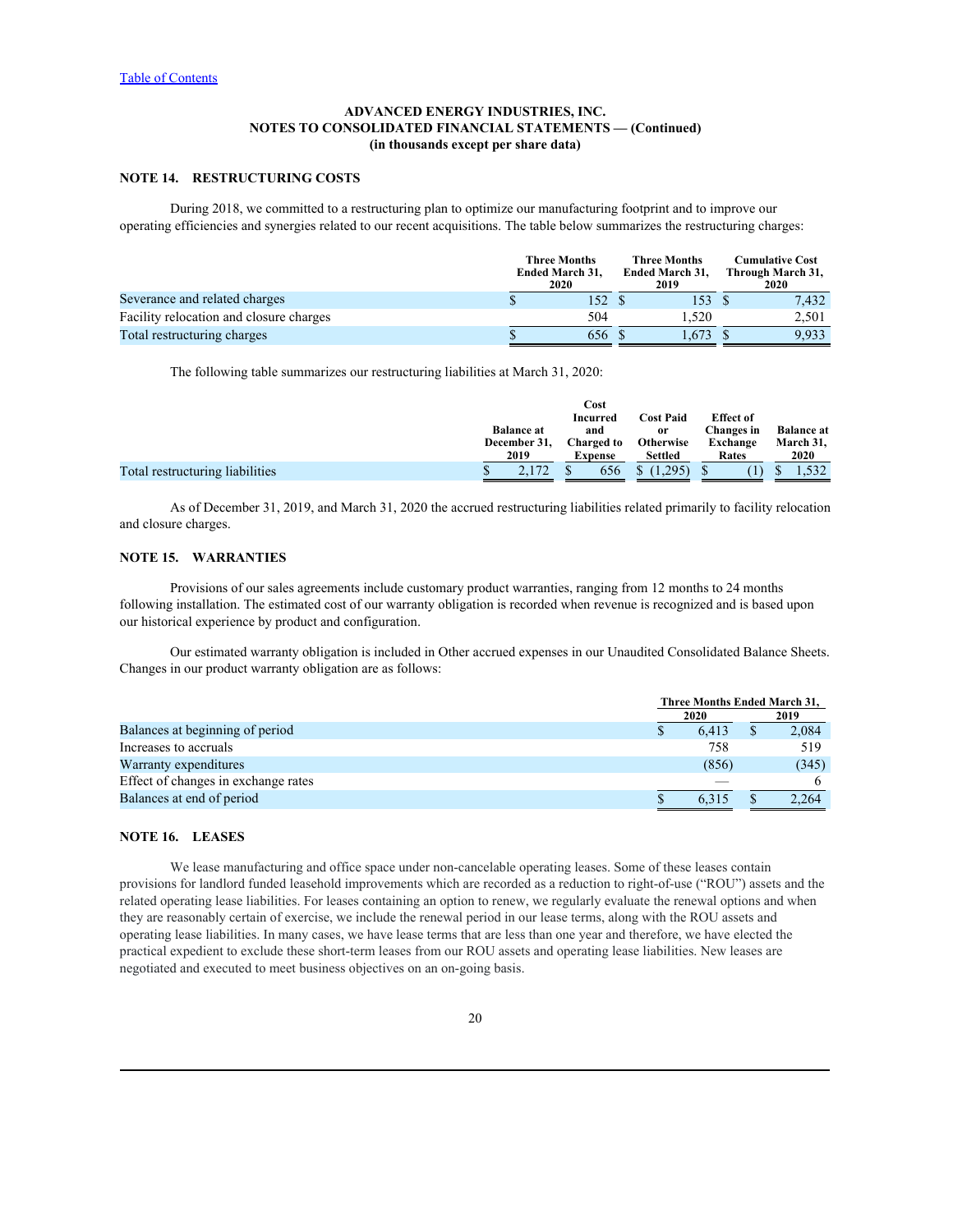Our leases do not provide an implicit rate. Accordingly, we use our incremental borrowing rate based on the information available at the lease commencement date in determining the present value of the lease payments. We have a centrally managed treasury function; therefore, we apply a portfolio approach for determining the incremental borrowing rate applicable to the lease term.

Components of operating lease cost were as follows:

|                                    |             | Three Months ended March 31, |       |
|------------------------------------|-------------|------------------------------|-------|
|                                    | <b>2020</b> |                              | 2019  |
| Operating lease cost               |             | 4,834                        | 1,850 |
| Short-term and variable lease cost |             | .308                         | 946   |
| Total operating lease cost         |             | 6,142                        | 2,796 |

Maturities of our operating lease liabilities at March 31, 2020 are as follows:

| <b>Year Ending December 31,</b>    |           |
|------------------------------------|-----------|
| 2020 (remaining)                   | 17,054    |
| 2021                               | 20,395    |
| 2022                               | 13,981    |
| 2023                               | 11,234    |
| 2024                               | 10,104    |
| Thereafter                         | 70,826    |
| Total lease payments               | 143,594   |
| Less: Interest                     | (30, 105) |
| Present value of lease liabilities | 113,489   |
|                                    |           |

Other information related to leases, including supplemental cash flow information, consists of:

|                                                                                | Three Months ended March 31. |  |        |  |  |
|--------------------------------------------------------------------------------|------------------------------|--|--------|--|--|
|                                                                                | 2020                         |  | 2019   |  |  |
| Cash paid for operating leases                                                 | - 574                        |  | 2,891  |  |  |
| Right-of-use assets obtained in exchange for operating lease liabilities $(1)$ | 22,208                       |  | 38,311 |  |  |

(1) In the three months ended March 31, 2019, we implemented ASC 842, *Leases*. The previously reported amount includes leases existing on January 1, 2019.

The weighted average remaining lease term and discount rate related to our lease liabilities as of March 31, 2020 were 9.7 years and 4.3%, respectively. As of March 31, 2019, the weighted average remaining lease term and discount rate related to our lease liabilities were 8.4 years and 3.8%, respectively.

# **NOTE 17. PENSION LIABILITY**

In connection with the acquisitions of HiTek Power Group, LumaSense and Artesyn's Embedded Power business, we assumed the liabilities of its pension plans. In order to measure the expense and related benefit obligation, various assumptions are made including discount rates used to value the obligation, expected return on plan assets used to fund these expenses and estimated future inflation rates. These assumptions are based on historical experience as well as facts and circumstances. An actuarial analysis is used to measure the expense and liability associated with pension benefits. We are committed to make annual fixed payments of \$0.8 million into the HiTek Power Limited Pension Scheme through April 30, 2024, and then \$1.7 million from May 1, 2024 through November 30, 2033. We are obligated to fund the other pension liabilities each year as incurred.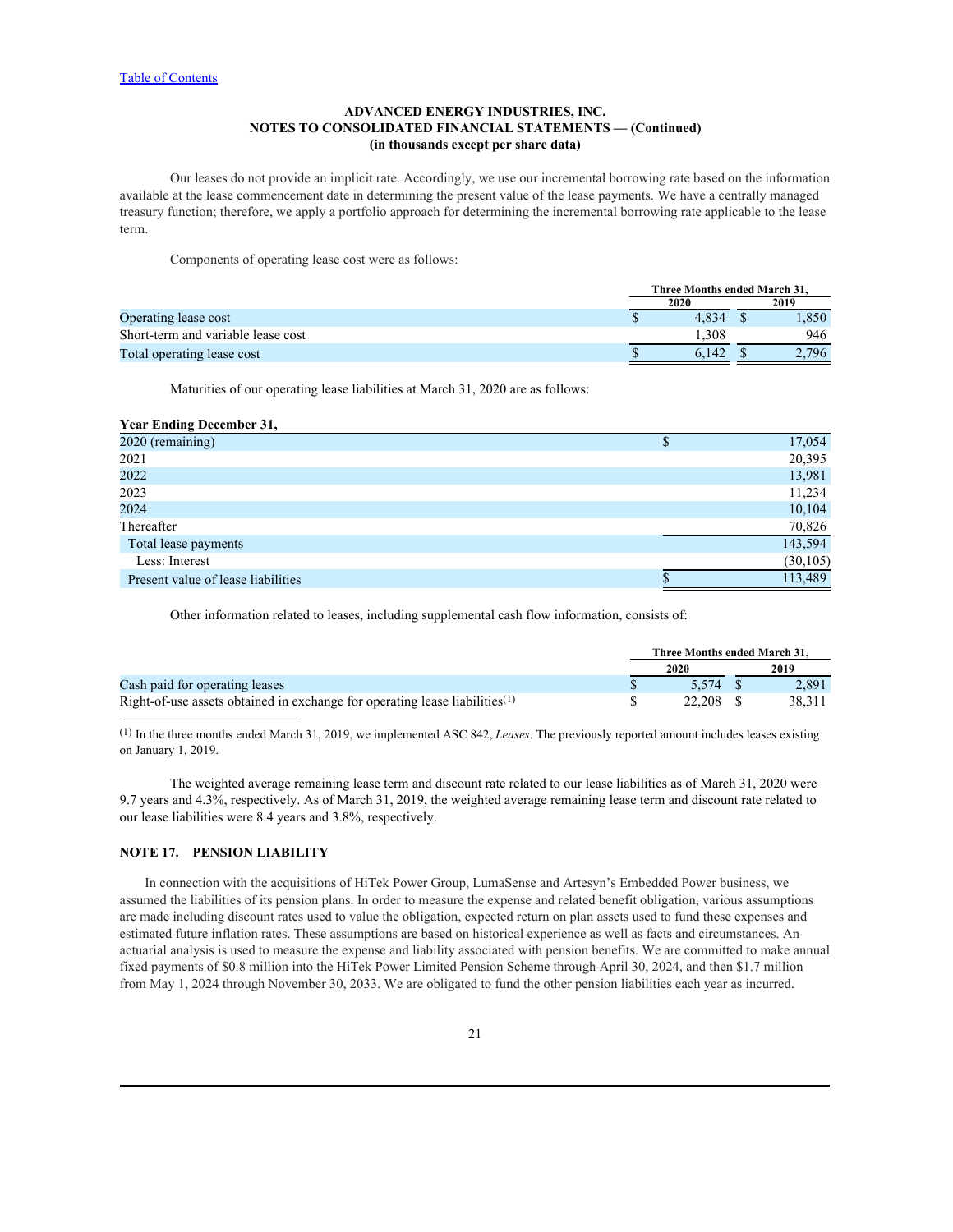The net pension liability is included in Other long-term liabilities in our Consolidated Balance Sheets as follows:

|                   | March 31<br>2020 |                 | December 31.<br>2019 |
|-------------------|------------------|-----------------|----------------------|
| Pension liability |                  | $\Gamma \cap C$ | 359<br>68.35         |

The following table sets forth the components of net periodic pension cost for the three months ended March 31, 2020 and 2019:

|                                            |      | Three Months Ended March 31, |  |       |  |  |
|--------------------------------------------|------|------------------------------|--|-------|--|--|
|                                            | 2020 |                              |  | 2019  |  |  |
| Service cost                               |      | 258                          |  |       |  |  |
| Interest cost                              |      | 480                          |  | 199   |  |  |
| Expected return on plan assets             |      | (148)                        |  | (170) |  |  |
| Amortization of actuarial gains and losses |      | 116                          |  | 118   |  |  |
| Net periodic pension cost                  |      | 706                          |  | 147   |  |  |

### **NOTE 18. STOCK-BASED COMPENSATION**

On May 4, 2017, the stockholders approved the Company's 2017 Omnibus Incentive Plan ("the 2017 Plan") and all shares that were then available for issuance under the 2008 Omnibus Incentive Plan are now available for issuance under the 2017 Plan. The 2017 Plan provides for the grant of stock options, stock appreciation rights, restricted stock, stock units (including deferred stock units), unrestricted stock, and dividend equivalent rights. Any of the awards issued under the 2017 Plan may be issued as performance-based awards to align compensation awards to the attainment of annual or long-term performance goals. As of March 31, 2020, there were 2.9 million shares reserved and 2.0 million shares available for grant under the 2017 Plan.

Restricted stock units ("RSU's") are generally granted with a grant date fair value equal to the market price of our stock at the date of grant and with generally a three or four-year vesting schedule or performance-based vesting as determined at the time of grant.

Stock option awards are generally granted with an exercise price equal to the market price of our stock at the date of grant and with either a three or four-year vesting schedule or performance-based vesting as determined at the time of grant. Stock option awards generally have a term of 10 years.

We recognize stock-based compensation expense based on the fair value of the awards issued and the functional area of the employee receiving the award. Stock-based compensation for the three months ended March 31, 2020 and 2019 was as follows:

|                                  | <b>CONTRACTOR</b><br>Three Months Ended March 31. |               |  |       |  |
|----------------------------------|---------------------------------------------------|---------------|--|-------|--|
|                                  |                                                   | 2020          |  | 2019  |  |
| Stock-based compensation expense |                                                   | 0.4C<br>2.V40 |  | 1 Q C |  |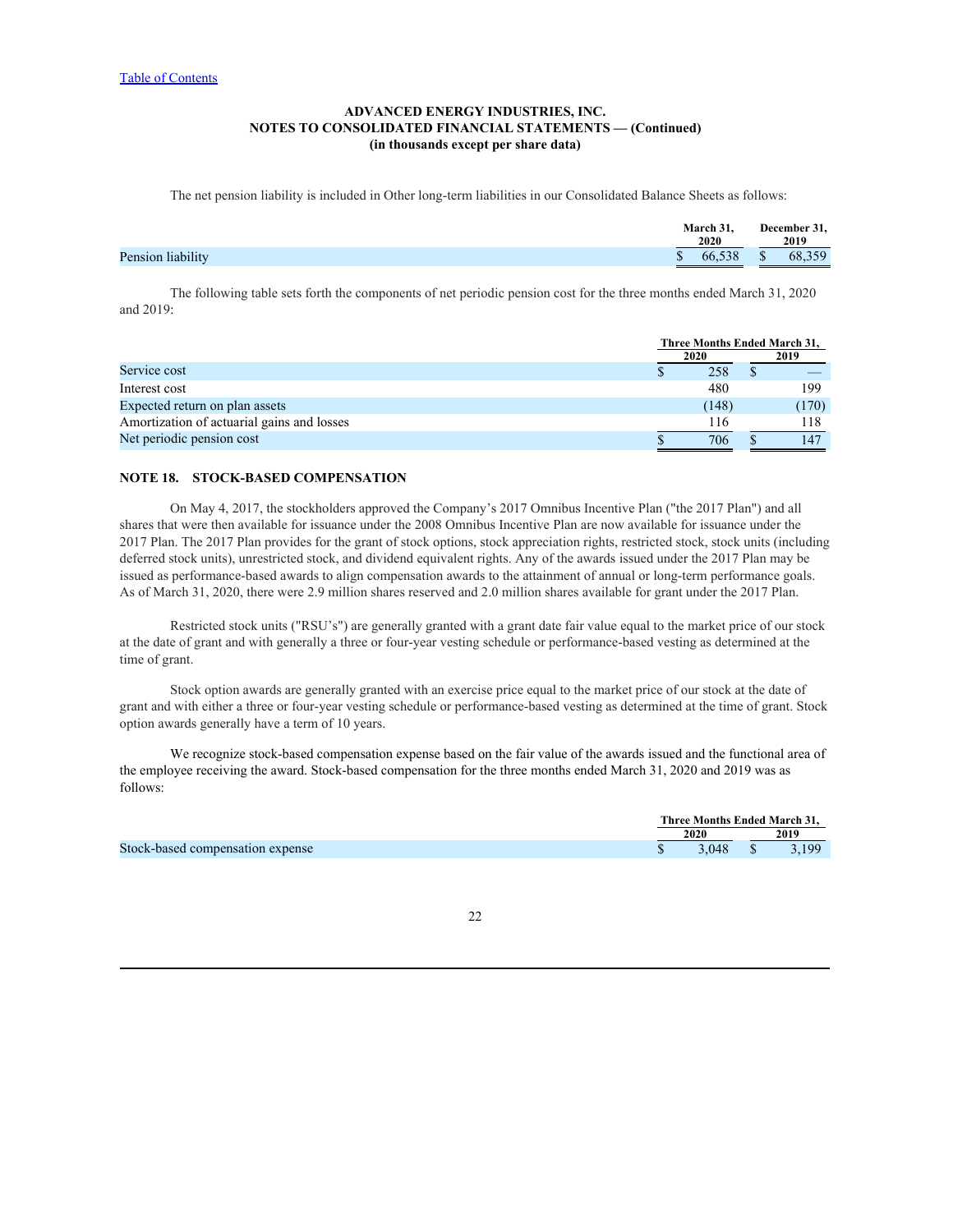Changes in the outstanding RSU awards during the three months ended March 31, 2020 were as follows:

|                                         | Three Months Ended March 31, 2020<br>Weighted- |         |                                        |  |  |  |  |  |
|-----------------------------------------|------------------------------------------------|---------|----------------------------------------|--|--|--|--|--|
|                                         |                                                |         |                                        |  |  |  |  |  |
|                                         |                                                | Average |                                        |  |  |  |  |  |
|                                         | <b>Number of RSUs</b>                          |         | <b>Grant Date</b><br><b>Fair Value</b> |  |  |  |  |  |
| RSUs outstanding at beginning of period | 534                                            |         | 56.56                                  |  |  |  |  |  |
| RSUs granted                            | 293                                            |         | 59.32                                  |  |  |  |  |  |
| RSUs vested                             | $(94)$ \$                                      |         | 58.47                                  |  |  |  |  |  |
| RSUs forfeited                          | (13)                                           |         | 61.29                                  |  |  |  |  |  |
| RSUs outstanding at end of period       | 720                                            |         | 57.34                                  |  |  |  |  |  |

Changes in our outstanding stock options during the three months ended March 31, 2020 were as follows:

|                                            | Three Months Ended March 31, 2020 |                                                            |
|--------------------------------------------|-----------------------------------|------------------------------------------------------------|
|                                            | Number of<br><b>Options</b>       | Weighted-<br>Average<br><b>Exercise Price</b><br>per Share |
| Options outstanding at beginning of period | 185                               | 21.56                                                      |
| Options exercised                          | $(5)$ \$                          | 15.73                                                      |
| Options forfeited                          | $\overline{\phantom{0}}$          | $\sim$                                                     |
| Options expired                            | (2)                               | 15.65                                                      |
| Options outstanding at end of period       | 178                               | 21.79                                                      |
| Options vested during the year             |                                   |                                                            |

# **NOTE 19. COMMITMENTS AND CONTINGENCIES**

We have firm purchase commitments and agreements with various suppliers to ensure the availability of components. Purchase commitments as of March 31, 2020 are approximately \$202.3 million. Our policy with respect to all purchase commitments is to record losses, if any, when they are probable and reasonably estimable. We continuously monitor these commitments for exposure to potential losses and will record a provision for losses when it is deemed necessary.

We are involved in disputes and legal actions arising in the normal course of our business. There have been no material developments in legal proceedings in which we are involved during the three months ended March 31, 2020.

# **NOTE 20. RELATED PARTY TRANSACTIONS**

Members of our Board of Directors hold various executive positions and serve as directors at other companies, including companies that are our customers. During the three months ended March 31, 2020 and 2019, we engaged in the following transactions with companies related to members of our Board of Directors, as described below:

|                                   |      | <b>Three Months Ended March 31.</b>                                                                                                                         |  |                   |  |
|-----------------------------------|------|-------------------------------------------------------------------------------------------------------------------------------------------------------------|--|-------------------|--|
|                                   | 2020 |                                                                                                                                                             |  | AA<br><b>2012</b> |  |
| Sales to related parties          |      | $\overline{\phantom{a}}$<br>$\mathcal{L}^{\text{max}}_{\text{max}}$ and $\mathcal{L}^{\text{max}}_{\text{max}}$ and $\mathcal{L}^{\text{max}}_{\text{max}}$ |  | سدر               |  |
| Number of related party customers |      |                                                                                                                                                             |  |                   |  |

We did not have any accounts receivable balances from related party customers with outstanding balances as of March 31, 2020 and December 31, 2019.

We did not have any outstanding accounts payable with our related parties as of March 31, 2020 or December 31, 2019.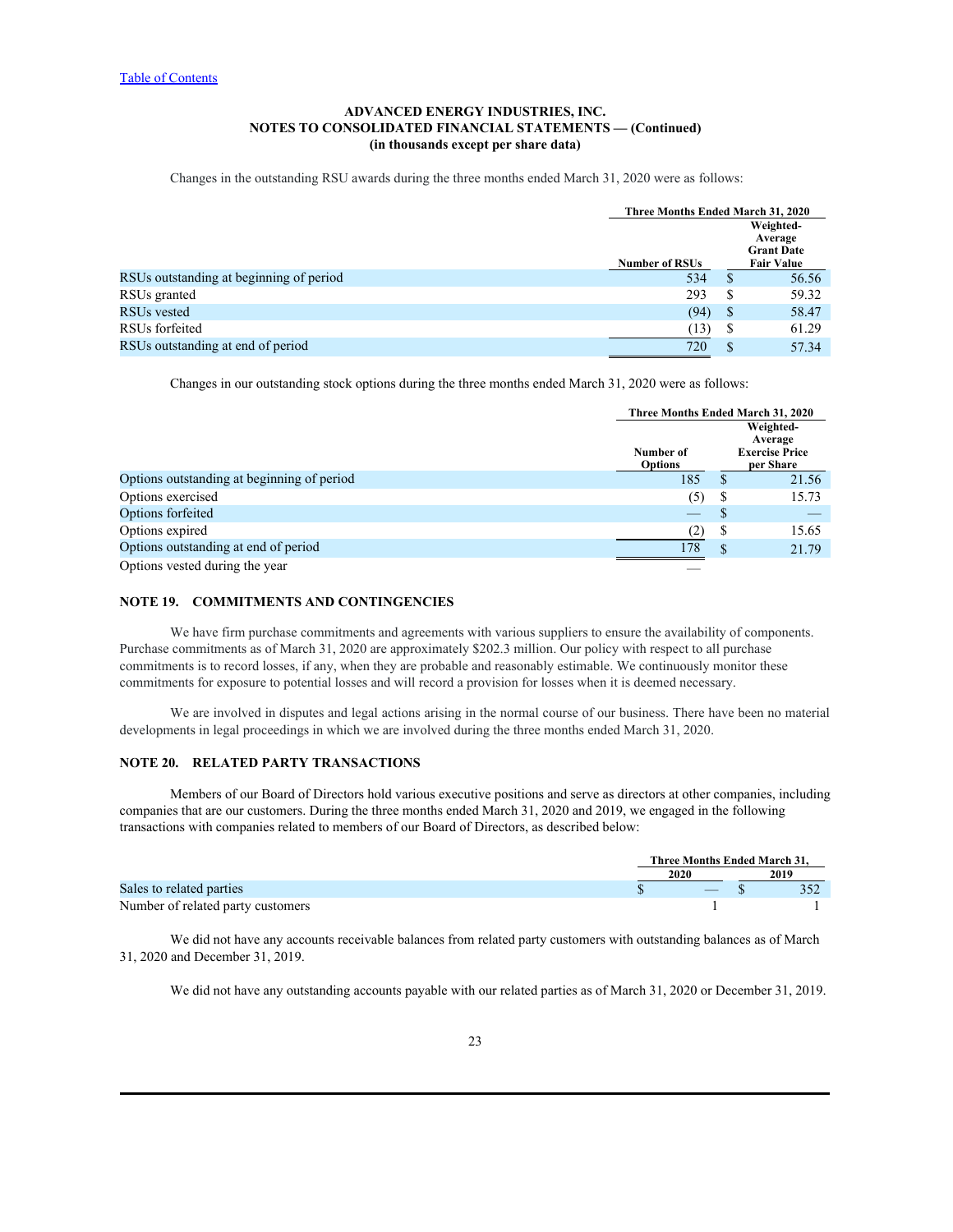### **NOTE 21. SIGNIFICANT CUSTOMER INFORMATION**

The following table summarizes sales, and percentages of sales, by customers that individually accounted for 10% or more of our sales for the three months ended March 31, 2020 and 2019:

|                         | Three Months Ended March 31. |           |          |           |  |  |  |
|-------------------------|------------------------------|-----------|----------|-----------|--|--|--|
|                         | 2020                         |           | 2019     |           |  |  |  |
| Applied Materials, Inc. | 50,981                       | $16.2 \%$ | \$36.290 | $25.8 \%$ |  |  |  |
| <b>LAM</b> Research     | 32,996                       | $10.5 \%$ | 19,667   | 14.0 $%$  |  |  |  |

The following table summarizes the accounts receivable balances, and percentages of the total accounts receivable, for customers that individually accounted for 10% or more of accounts receivable as of March 31, 2020 and December 31, 2019:

|                         | <b>March 31,<br/>2020</b> |                    | December 31,<br>2019 |        |  |
|-------------------------|---------------------------|--------------------|----------------------|--------|--|
| Applied Materials, Inc. | 22.02<br>22,02            | $5.20\%$<br>13.470 | 36,849               | 14.9 % |  |

Our sales to Applied Materials, Inc., and LAM Research, include precision power products used in semiconductor processing and solar and flat panel display. No other customer accounted for 10% or more of our sales or accounts receivable balances during these periods.

# **NOTE 22. CREDIT FACILITY**

In September 2019, in connection with the Artesyn Acquisition Agreement, the Company entered into a credit agreement ("Credit Agreement") that provided aggregate financing of \$500.0 million, consisting of a \$350.0 million senior unsecured term loan facility (the "Term Loan Facility") and a \$150.0 million senior unsecured revolving facility the ("Revolving Facility"). Both the Term Loan Facility and Revolving Facility mature on September 10, 2024.

The Revolving Facility and Term Loan Facility bear interest, at the option of the Company, at a rate based on a reserve adjusted "Eurodollar Rate" or "Base Rate", plus an applicable margin. Additionally, the Revolving Facility is subject to an unused line fee. As of March 31, 2020, the effective interest rate for the Revolving Facility and Term Loan Facility was 1.74% and the effective rate for the unused line fee was 0.10%. As of March 31, 2020, the Company had \$150.0 million available to withdraw on the Revolving Facility and was in compliance with all covenants.

The fair value of the Company's outstanding debt approximates its carrying value of \$334.8 million as of March 31, 2020.

In connection with the entering into of the Credit Agreement, the Company terminated its then-existing Loan Agreement, as amended (the "Loan Agreement") which previously provided a revolving line of credit of up to \$150.0 million subject to certain funding conditions. The Company expensed all unused line of credit fees at the time of termination of the Loan Agreement.

On April 6, 2020 and April 7, 2020, the Company executed interest rate swap transactions in an aggregate notional amount of \$286.3 million with various financial institutions. The initial notional amount of the interest rate swap transactions represents 85% of the outstanding principal balance of the "Term Loan Facility" debt under the Company's existing Credit Agreement, dated as of September 10, 2019, and provides for the Company to pay an average fixed rate of 0.521% per annum in exchange for a variable interest rate based on one-month USD-LIBOR-BBA. The total cost to the Company is the base rate plus the credit spread in the Credit Agreement, which is 75 basis points at current leverage ratios for a total interest rate of 1.271%.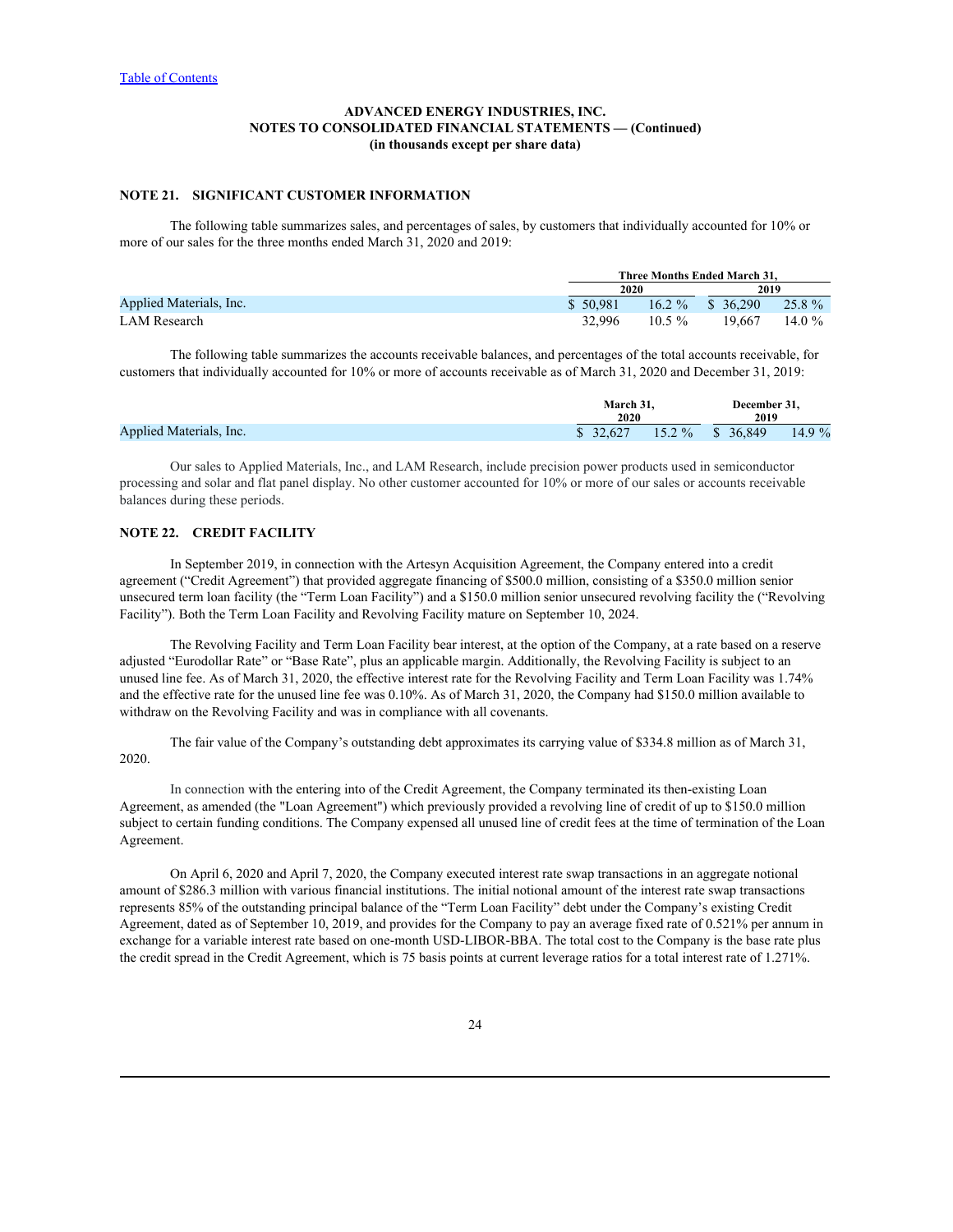The debt obligation on our Unaudited Consolidated Balance Sheets consists of the following:

|                                        | March 31,<br>2020 |          |  | December 31,<br>2019 |
|----------------------------------------|-------------------|----------|--|----------------------|
| Debt:                                  |                   |          |  |                      |
| Term Loan Facility                     |                   | 336,875  |  | 341,250              |
| Less: debt issuance costs              |                   | (2,090)  |  | (2,223)              |
| Total debt                             |                   | 334,785  |  | 339,027              |
| Less current portion of long-term debt |                   | (17,500) |  | (17,500)             |
| Total long-term debt                   |                   | 317,285  |  | 321,527              |

Contractual maturities of the Company's debt obligations, excluding amortization of debt issuance costs, as of March 31, 2020 are as follows:

| Amount  |
|---------|
| 13,125  |
| 17,500  |
| 17,500  |
| 17,500  |
| 271,250 |
| 336,875 |
|         |

Interest expense and unused line of credit fees were recorded in the Other income (expense), net, in our Unaudited Consolidated Statements of Operations as follows:

|                                      |       | Three Months Ended March 31, |
|--------------------------------------|-------|------------------------------|
|                                      | 2020  | 2019                         |
| Interest expense                     | 2,099 |                              |
| Amortization of debt issuance costs  | د د.  | $\overline{\phantom{a}}$     |
| Unused line of credit fees and other |       | 56                           |
| Total interest expense               | 2,270 |                              |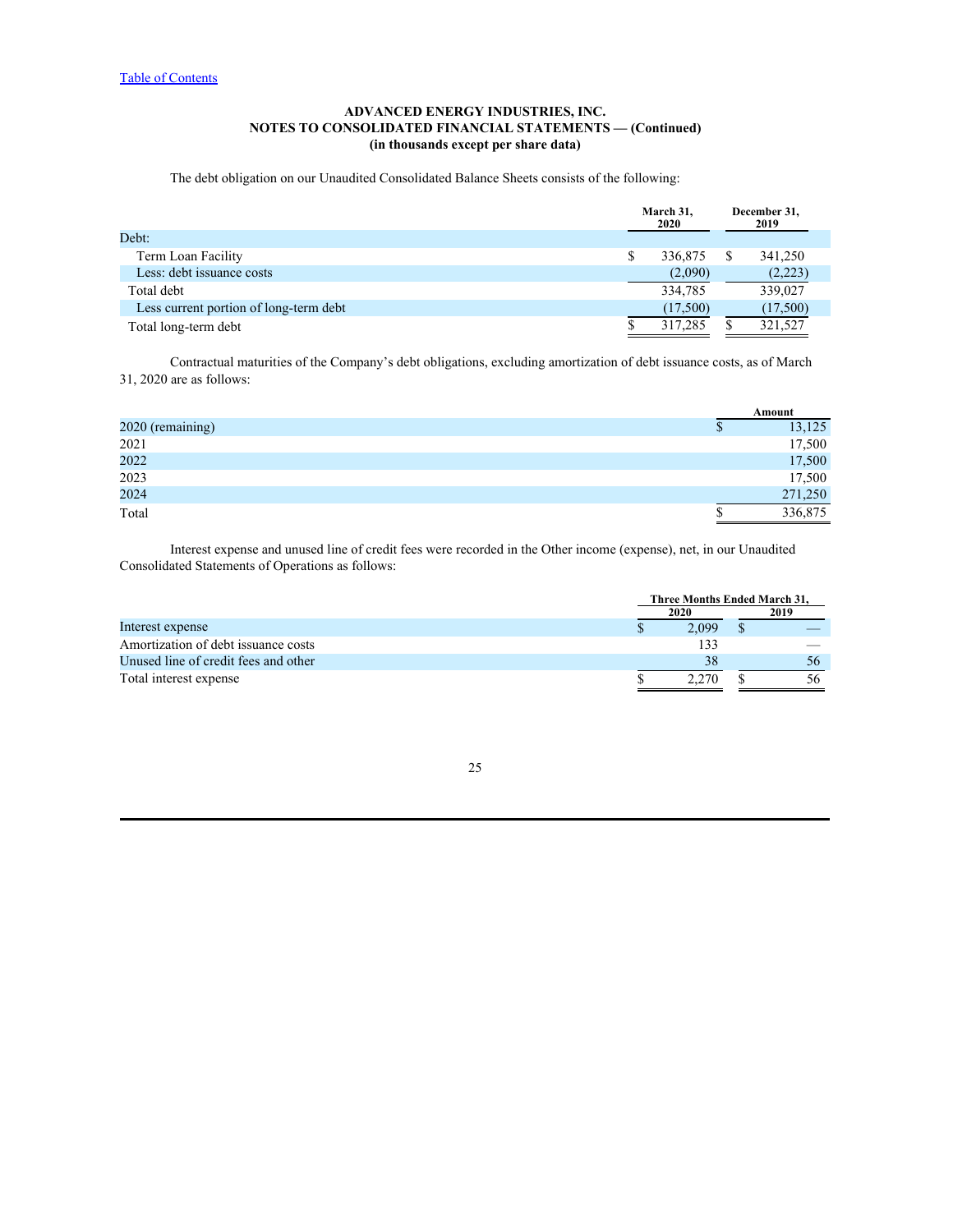# <span id="page-25-0"></span>**ITEM 2. MANAGEMENT'S DISCUSSION AND ANALYSIS OF FINANCIAL CONDITION AND RESULTS OF OPERATIONS**

#### **Special Note on Forward-Looking Statements**

The following discussion contains, in addition to historical information, forward-looking statements within the meaning of Section 27A of the Securities Act of 1933, as amended, and Section 21E of the Securities Exchange Act of 1934, as amended. Statements in this report that are not historical information are forward-looking statements. For example, statements relating to our beliefs, expectations and plans are forward-looking statements, as are statements that certain actions, conditions or circumstances will continue. The inclusion of words such as "anticipate," "expect," "estimate," "can," "may," "might," "continue," "enables," "plan," "intend," "should," "could," "would," "likely," "potential," or "believe," as well as statements that events or circumstances "will" occur or continue, indicate forward-looking statements. Forward-looking statements involve risks and uncertainties, which are difficult to predict and many of which are beyond our control. Therefore, actual results could differ materially and adversely from those expressed in any forward-looking statements. Neither we nor any other person assumes responsibility for the accuracy and completeness of such forward-looking statements and readers are cautioned not to place undue reliance on forward-looking statements.

For additional information regarding factors that may affect our actual financial condition, results of operations and accuracy of our forward-looking statements, see the information under the caption "Risk Factors" in Part II, Item 1A of this Quarterly Report on Form 10-Q and, in our Annual Report on Form 10-K for the year ended December 31, 2019. We undertake no obligation to revise or update any forward-looking statements for any reason.

#### *BUSINESS AND MARKET OVERVIEW*

Advanced Energy provides highly-engineered, mission-critical, precision power conversion, measurement and control solutions to our global customers. We design, manufacture, sell and support precision power products that transform, refine, and modify the raw electrical power from the utility and convert it into various types of highly-controllable, usable power that is predictable, repeatable and customizable. Our power solutions enable innovation in complex semiconductor and thin film plasma processes such as dry etch, strip, chemical and physical deposition, high and low voltage applications such as process control, computing, networking, telecommunication, analytical instrumentation, medical equipment, industrial technology and temperature-critical thermal applications such as material and chemical processing. We also supply related instrumentation products for advanced temperature measurement and control, electrostatic instrumentation products for test and measurement applications, and gas sensing and monitoring solutions for multiple industrial markets. Our network of global service support centers provides local repair and field service to our customers in key regions as well as upgrade and refurbishment services, and sales of used equipment to businesses that use our products. Our products are primarily sold into the semiconductor equipment, industrial and medical, data center computing, and telecom networking markets. Our recently launched PowerInsight software product uses data analytics and advanced algorithms to provide our customers with actionable information, such as predictive failure, preventive maintenance and process performance. Advanced Energy is organized on a global, functional basis and operates in a single segment structure for power electronics conversion products. We sell our products into four vertical markets or applications and provide revenue data by market to enable tracking of market trends. Following the acquisition of Artesyn in September of 2019, we also provide information on an organic and inorganic basis to improve comparability during the interim periods.

During the first quarter of 2020 we saw the continued spread of COVID-19 which grew into a global pandemic. Our first priority is to provide a healthy and safe working environment for our employees which led to intermittent shutdowns of our manufacturing facilities to implement new health and safety protocols and additional investments to comply with government guidelines. During the first quarter of 2020, there were periods when some of our manufacturing facilities were not operating or were operating at reduced capacity due to government mandates to restrict travel, maintain social distancing and implement health and safety procedures. Additionally, the availability of materials, parts and subcomponents needed for production was also impacted during the quarter.

Despite these challenges, we were able to substantially maintain manufacturing output during the quarter. Although COVID-19 impacted our revenues and manufacturing efficiency, it has not been enough to materially impact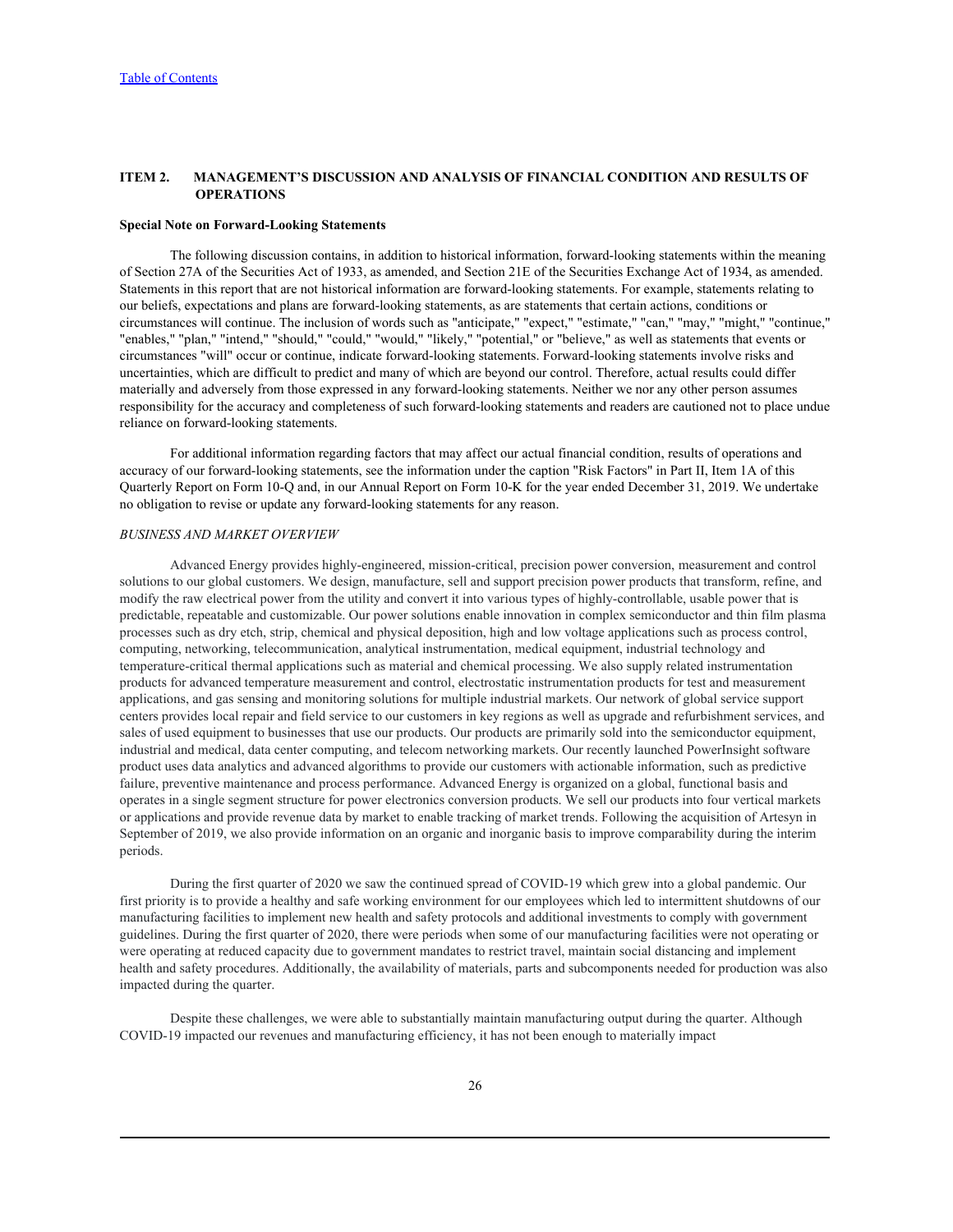our liquidity, our ability to access capital, our ability to comply with our debt covenants or the fair value of our assets. Additionally, we believe the accommodations we have made to our work environment, including employees utilizing work-fromhome arrangements where necessary, will not impact our ability to maintain effective internal controls over financial reporting.

While we still have manufacturing facilities operating at reduced capacity, we continue to adjust production to safely meet the needs of our customers. While COVID-19 did not have a material adverse effect on our business during the first quarter of 2020, it is unknown if COVID-19 will have a material adverse impact on our future operations, our financial results (including, but not limited to, revenue, gross profit, net profit, and cash generation) or liquidity. Please see the information under the caption "Risk Factors" in Part II, in Item 1A of this Quarterly Report on Form 10-Q and, in our Annual Report on Form 10-K for the year ended December 31, 2019, for additional discussion on the potential impacts of COVID-19 to the future operations of our business.

#### *Recent Acquisition*

In September 2019, we completed the acquisition of Artesyn Embedded Technologies, Inc.'s ("Artesyn") Embedded Power business. Artesyn's Embedded Power business was one of the world's largest providers of highly engineered, applicationspecific AC-DC and DC-DC power supplies for demanding applications. This acquisition diversified our product portfolio and gave us access to attractive growth markets, including hyperscale data centers, telecom infrastructure in next generation 5G networks, embedded industrial power applications and medical diagnostic and treatment applications.

For additional information, see *Note 2. Business Acquisitions* in in Part I, Item 1 "Unaudited Consolidated Financial Statements".

# *Semiconductor Equipment Market*

Growth in the semiconductor market is driven by growing integrated circuits content across many industries, increased demand for processing and storage in advanced applications such as artificial intelligence or autonomous vehicles, and the rapid adoption of advanced mobile connectivity solutions such as 5G, enhancing existing and enabling new wireless applications. To address the long-term growing demand for semiconductor devices, the industry continues to invest in production capacities for advanced logic devices at the 7nm technology node and beyond, the latest memory devices including 3D-NAND, DRAM and new emerging memories such as MRAM, and back-end test and advanced wafer-level packaging. The industry's transition to advanced technology nodes in logic and DRAM and to increased layers in 3D memory devices is requiring an increased number of etch and deposition process tools and higher content of our advanced power solutions per tool. As etching and deposition processes become more challenging due to increasing aspect ratios in advanced 3D devices, more advanced radio frequency (RF) and direct current (DC) technologies are needed, and we are meeting these challenges by providing a broader range of more complex RF and DC power solutions. Beyond etch and deposition processes, the growing complexity at the advanced nodes also drive a higher number of other processes across the fab, including inspection, metrology, thermal, ion implantation, and semiconductor test, where Advanced Energy is actively participating as a critical technology provider. In addition, our global support services group offers comprehensive local repair service, upgrade and retrofit offerings to extend the useable life of our customers' capital equipment for additional technology generations. The acquisition of Artesyn in September 2019 expanded Advanced Energy's reach within the Semiconductor Equipment market by targeting back-end test and assembly equipment makers.

In the first half of 2019, the semiconductor industry went through a period of weakening equipment investment as a result of slowing growth in end market demand for semiconductor devices, ongoing digestion of equipment capacity, and consumption of existing inventory. In the third quarter of 2019, demand from the semiconductor equipment markets improved slightly from the first half of 2019 run-rate as a result of increased investments in advanced logic and foundry equipment and by increased investment by Chinese fabricators, which drove increased demand for our products, and from which we continued to benefit from in the first quarter of 2020. Based on limited visibility and uncertainty arising from the COVID-19 pandemic and its impact on the global economy and supply chain, it is difficult to determine the extent to which the increased demand for semiconductor equipment will continue.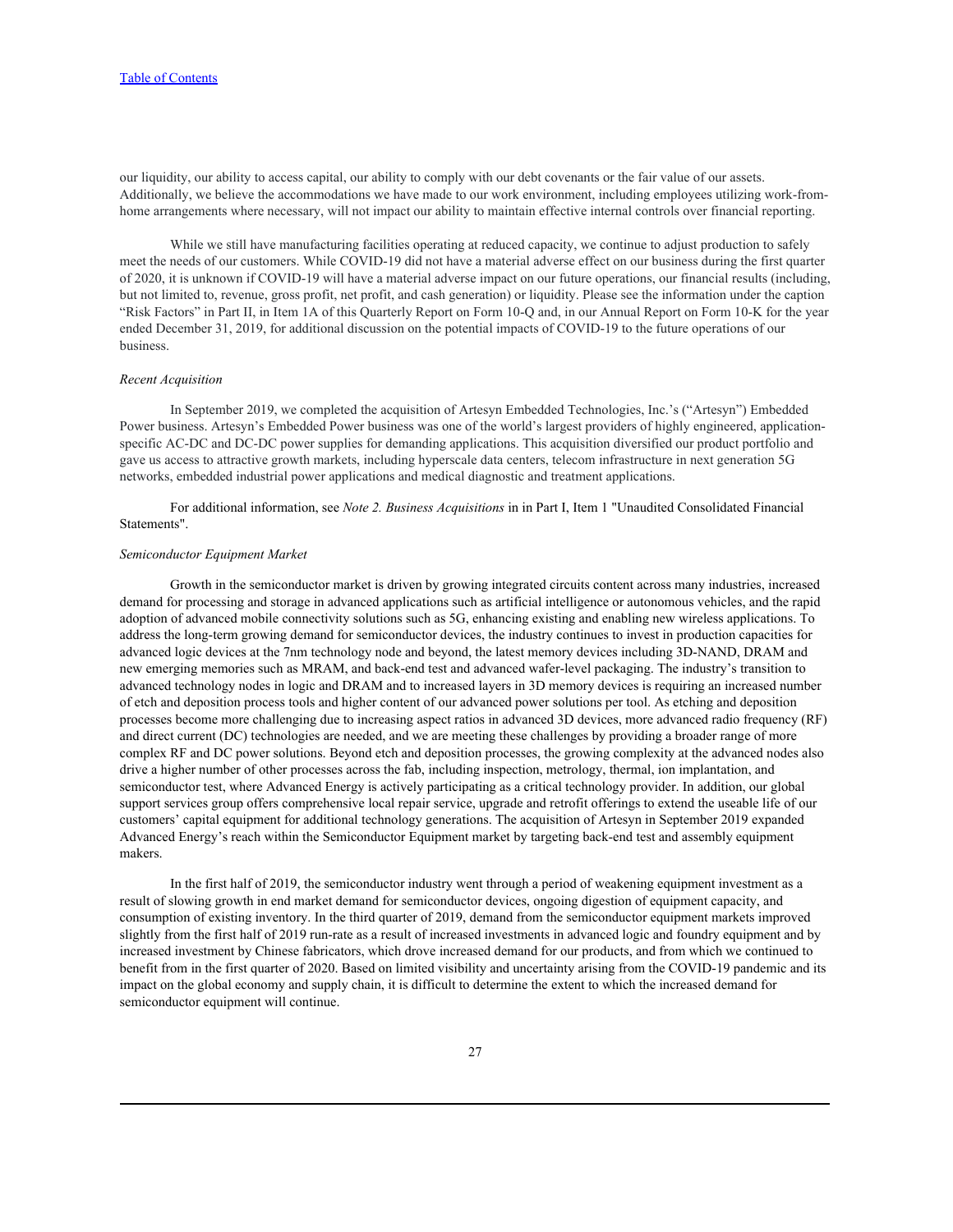# *Industrial & Medical Markets*

Customers in the Industrial & Medical markets incorporate our industrial advanced power, embedded power and measurement products into a wide variety of equipment used in applications such as advanced material fabrication, medical device, analytical instrumentation, test and measurement equipment, robotics, motor drives and connected light-emitting diodes.

In Industrial & Medical markets, we remain focused on taking our products into new applications and world regions across Asia, Europe, and North America. Our acquisition of LumaSense in September 2018 further expanded our presence in pyrometry and other temperature measurement applications and has contributed to our year-to-date growth in industrial technology applications as compared to the prior year. With the acquisition of Artesyn in September 2019, we have substantially expanded our reach in Industrial & Medical markets with a broad range of products and applications. In addition, the acquisition meaningfully increased our distribution channel by adding a broad set of distributors, global channel partners and regional manufacturer representatives. Revenue for industrial & medical products dropped in the first quarter of 2020 primarily as a result of a product transition by a large customer resulting in a pushout of orders to future quarters and from the impact of COVID-19 on traditional industrial markets, our supply chain and capacity in our factories. This was partially offset by increased demand for power supplies for certain medical devices and equipment including respirators and ventilators.

#### *Data Center Computing Markets*

Following the acquisition of Artesyn in September 2019, Advanced Energy entered the Data Center Computing market with industry-leading products and low-voltage power conversion technologies. We sell to a large number of data center server and storage manufacturers, as well as cloud service providers and their partners. Driven by the growing adoption of cloud computing, market demand for server and storage equipment has shifted from enterprise on-premise computing to data center. Nevertheless, with a growing presence at both cloud service providers and industry-leading data center server and storage vendors, we believe Advanced Energy is well positioned to continue to capitalize on the ongoing shift towards cloud computing. In late 2019 and early 2020 demand for our embedded power products increased driven by share gain and ramp at Hyperscale customers. In addition, the impact of COVID-19 is having a positive impact on data center demand in the near term given the need for cloud and network applications in the current environment.

### *Telecom & Networking Markets*

The acquisition of Artesyn in September 2019 provided Advanced Energy with a portfolio of products and technologies that are used across the Telecommunications & Networking markets. Our customers include many leading vendors of wireless infrastructure equipment, telecommunication equipment and computer networking. The wireless telecom market continues to evolve with more advanced mobile standards. 5G wireless technology promises to drive substantial growth opportunities for the telecom industry as it enables new advanced applications such as autonomous vehicle and virtual/augmented reality. Telecom service providers have started to invest in 5G and this trend is expected to drive demand for our products into the Telecom & Networking markets. In datacom, demand is driven by networking investments by telecom service providers and enterprises upgrading of their network, as well as, cloud data center networking investments. Demand in late 2019 and early 2020 has been lower as geopolitical issues, consolidation of network providers, and slower global growth reduces investment in standard network infrastructure. In addition, the impact of COVID-19 has put further pressure on new investment in the near term.

The analysis presented below is organized to provide the information we believe will be helpful for understanding our historical performance and relevant trends going forward. This discussion should be read in conjunction with our Unaudited Consolidated Financial Statements in Part I, Item 1 of this report, including the notes thereto. Also included in the following analysis are measures that are not in accordance with U.S. GAAP. A reconciliation of the non-GAAP measures to U.S. GAAP is provided below.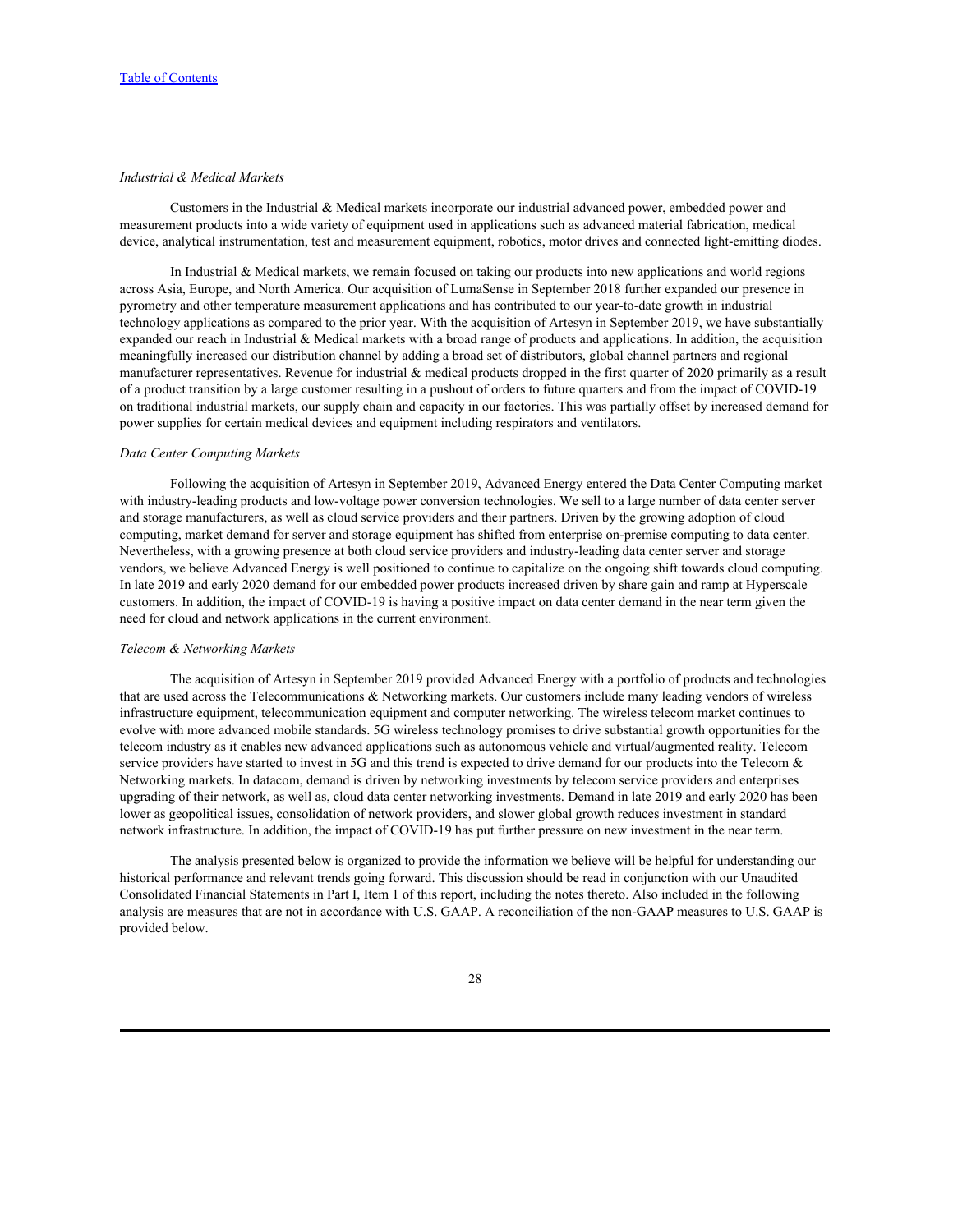# **Results of Continuing Operations**

The following tables set forth certain data, and the percentage of sales each item reflects, derived from our Unaudited Consolidated Statements of Operations for the periods indicated (in thousands):

|                                                        | <b>Three Months Ended</b><br>March 31. |           |  |          |  |
|--------------------------------------------------------|----------------------------------------|-----------|--|----------|--|
|                                                        |                                        | 2020      |  | 2019     |  |
| <b>Sales</b>                                           |                                        | \$315,456 |  | 140,743  |  |
| Gross profit                                           |                                        | 112,231   |  | 65,740   |  |
| Operating expenses                                     |                                        | 86,423    |  | 53,949   |  |
| Operating income from continuing operations            |                                        | 25,808    |  | 11,791   |  |
| Other income (expense), net                            |                                        | (3,510)   |  | 743      |  |
| Income from continuing operations before income taxes  |                                        | 22,298    |  | 12,534   |  |
| Provision for income taxes                             |                                        | 3,900     |  | (2, 853) |  |
| Income from continuing operations, net of income taxes |                                        | 18,398    |  | 5.387    |  |

|                                                        | <b>Three Months Ended</b><br>March 31, |            |  |
|--------------------------------------------------------|----------------------------------------|------------|--|
|                                                        | <b>2020</b>                            | 2019       |  |
| <b>Sales</b>                                           | $100.0 \%$                             | $100.0 \%$ |  |
| Gross profit                                           | 35.6                                   | 46.7       |  |
| Operating expenses                                     | 27.4                                   | 38.3       |  |
| Operating income from continuing operations            | 8.2                                    | 8.4        |  |
| Other income (expense), net                            | (1.1)                                  | 0.5        |  |
| Income from continuing operations before income taxes  |                                        | 8.9        |  |
| Provision for income taxes                             |                                        | (2.0)      |  |
| Income from continuing operations, net of income taxes | 5.8 $\%$                               | $10.9\%$   |  |

#### *SALES*

The following tables summarize net sales and percentages of net sales, by product line, for the three months ended March 31, 2020 and 2019:

| 2020 | 2019                                             |                                        | Dollar  | Percent             |
|------|--------------------------------------------------|----------------------------------------|---------|---------------------|
|      | 91,437                                           |                                        | 42,188  | 46.1 $%$            |
|      | 49,306                                           |                                        | 12,673  | 25.7                |
|      | $\overbrace{\phantom{aaaaa}}^{x}$                |                                        | 86,183  | N/A                 |
|      | $\hspace{0.1mm}-\hspace{0.1mm}$                  |                                        | 33.669  | N/A                 |
|      | 140.743                                          |                                        | 174,713 | 124.1%              |
|      | 133,625<br>61,979<br>86,183<br>33,669<br>315,456 | <b>Three Months Ended</b><br>March 31, |         | Change 2020 v. 2019 |

|                         |          | Three Months Ended March 31, |  |  |
|-------------------------|----------|------------------------------|--|--|
|                         | 2020     | 2019                         |  |  |
| Semiconductor Equipment | 42.4 $%$ | 65.0 %                       |  |  |
| Telecom & Networking    | 19.6     | 35.0                         |  |  |
| Data Center Computing   | 27.3     | $\overline{\phantom{0}}$     |  |  |
| Industrial & Medical    | 10.7     |                              |  |  |
| Total                   | 100.0%   | 100.0 $\%$                   |  |  |

# *Total Sales*

Sales increased \$174.7 million, or 124.1%, to \$315.5 million for the three months ended March 31, 2020 as compared to the same period in 2019. Revenue for the three months ended March 31, 2020 was benefited by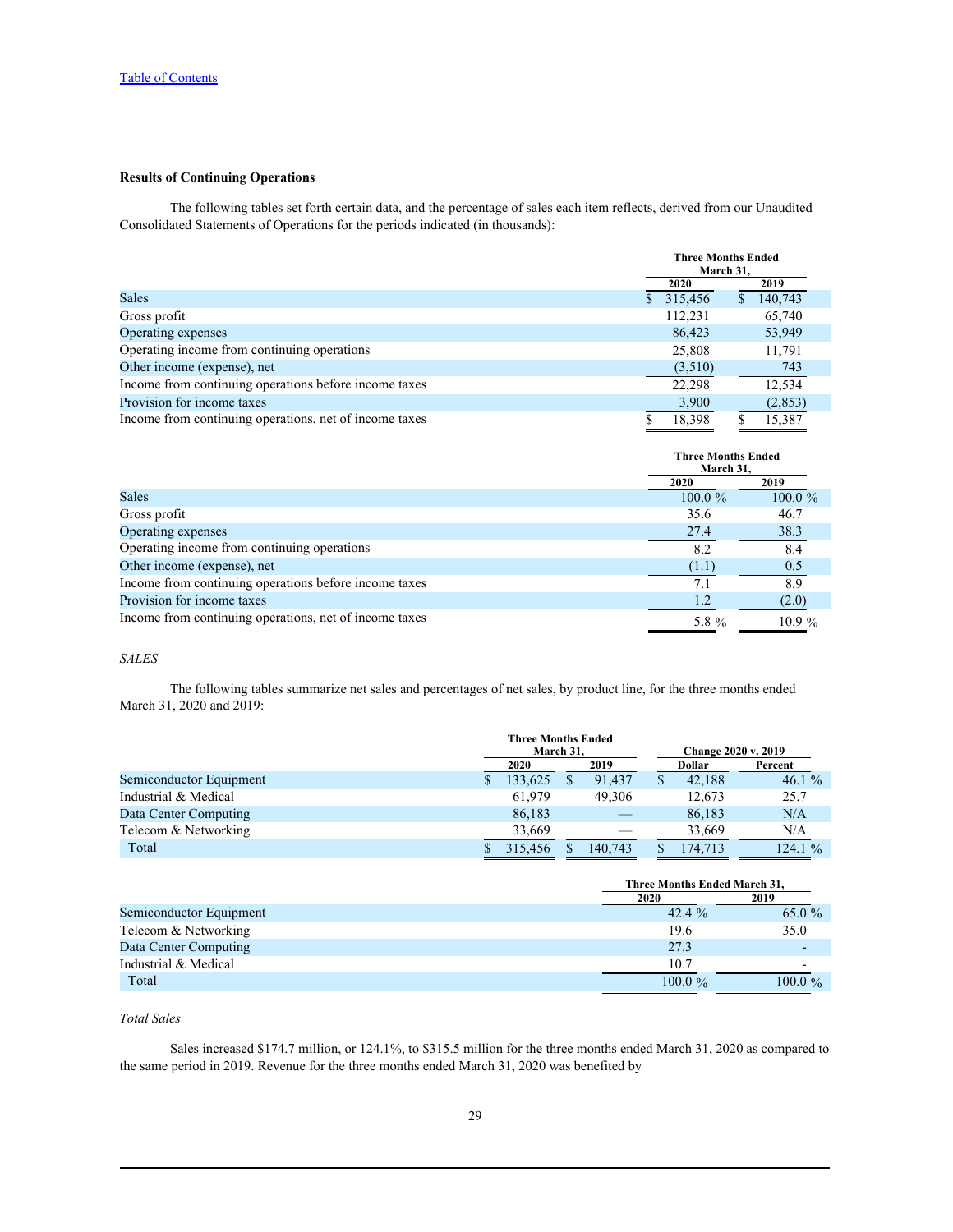\$153.9 million in inorganic sales from the acquisition of Artesyn. Organic sales for the three months ended March 31, 2020, increased \$20.8 million principally due to increased demand in the semiconductor capital equipment market offset partially by a lower demand for industrial thin film and embedded power products given slower global growth compounded by the impact of COVID-19.

Sales in the semiconductor equipment market increased \$42.2 million, or 46.1%, for the three months ended March 31, 2020 as compared to the same periods in 2019 when semiconductor equipment volume was at a low point as a result of various market factors in the semiconductor industry. The increase in sales during 2020 is due to an increase in production and demand for semiconductor equipment used in deposition and etch applications, particularly related to foundry/logical applications, timing of new technology investment, and modest capacity additions for advanced memory applications.

Sales in the industrial and medical market increased \$12.7 million, or 25.7%, for the three months ended March 31, 2020 as compared to the same periods in 2019. Inorganic growth contributed \$32.4 million while organic sales in the industrial and medical markets decreased \$19.7 million, or 40.0%, for the three months ended March 31, 2020 as compared to the same periods in 2019. The decrease in industrial and medical organic sales was primarily due to a product transition at a major customer that delayed orders to future quarters and from the impacts from COVID-19 and on-going uncertainty.

Sales in the data center computing market were \$86.2 million for the three months ended March 31, 2020 and were \$0.0 million for the same periods in 2019. The increase in data center computing sales is due to the addition of new product verticals through inorganic growth. Overall demand in the data center computing market is being driven by growth in Hyperscale customers, share gain, and increased demand for cloud and data services accelerated by the impact of COVID-19.

Sales in the telecom networking market were \$33.7 million for the three months ended March 31, 2020 and were \$0.0 million for the same periods in 2019. The increase in telecom networking sales is due to the addition of new product verticals through inorganic growth. Overall demand for telecom networking equipment is impacted by reduced investment in current generation networks given geopolitical issues, consolidation of network providers, and slowing global growth. Over time, investment in network switching capacity amplified by COVID-19 and 5G infrastructure is expected to drive growth in this market.

### *Backlog*

Our backlog was \$300.1 million at March 31, 2020 as compared to \$258.9 million at December 31, 2019. Backlog increased primarily due to strong demand for semiconductor equipment and data center computing equipment, combined with supply and capacity constraints impacting the first quarter of 2020 due to COVID-19. We expect these factors will continue to impact the second quarter of 2020.

# *GROSS PROFIT*

For the three months ended March 31, 2020, gross profit increased \$46.5 million to \$112.2 million, or 35.6% of sales, as compared to gross profit of \$65.7 million, or 46.7% of sales, for the same period in 2019. The decrease in gross profit as a percent of revenue is predominately due to the addition of the inorganic product mix, which carry lower gross margins, offset partially due to favorable organic product mix and favorable other cost of sales items. Gross profit for the three months ended March 31, 2020 includes \$27.9 million from our acquisition of Artesyn. The impact of COVID-19 on our gross profit was limited due to benefits received from local governments which largely offset increased employee, freight, personal protective equipment and other related costs. Many of these costs are expected to continue in the second quarter.

#### *OPERATING EXPENSES*

Operating expenses increased \$32.5 million to \$86.4 million, or 27.4% of sales, for the three months ended March 31, 2020 from \$53.9 million, or 38.3% of sales, for the same period in 2019. Operating expenses increased during the period primarily due to the acquisition of Artesyn, which added \$29.0 million in the first quarter of 2020 as well as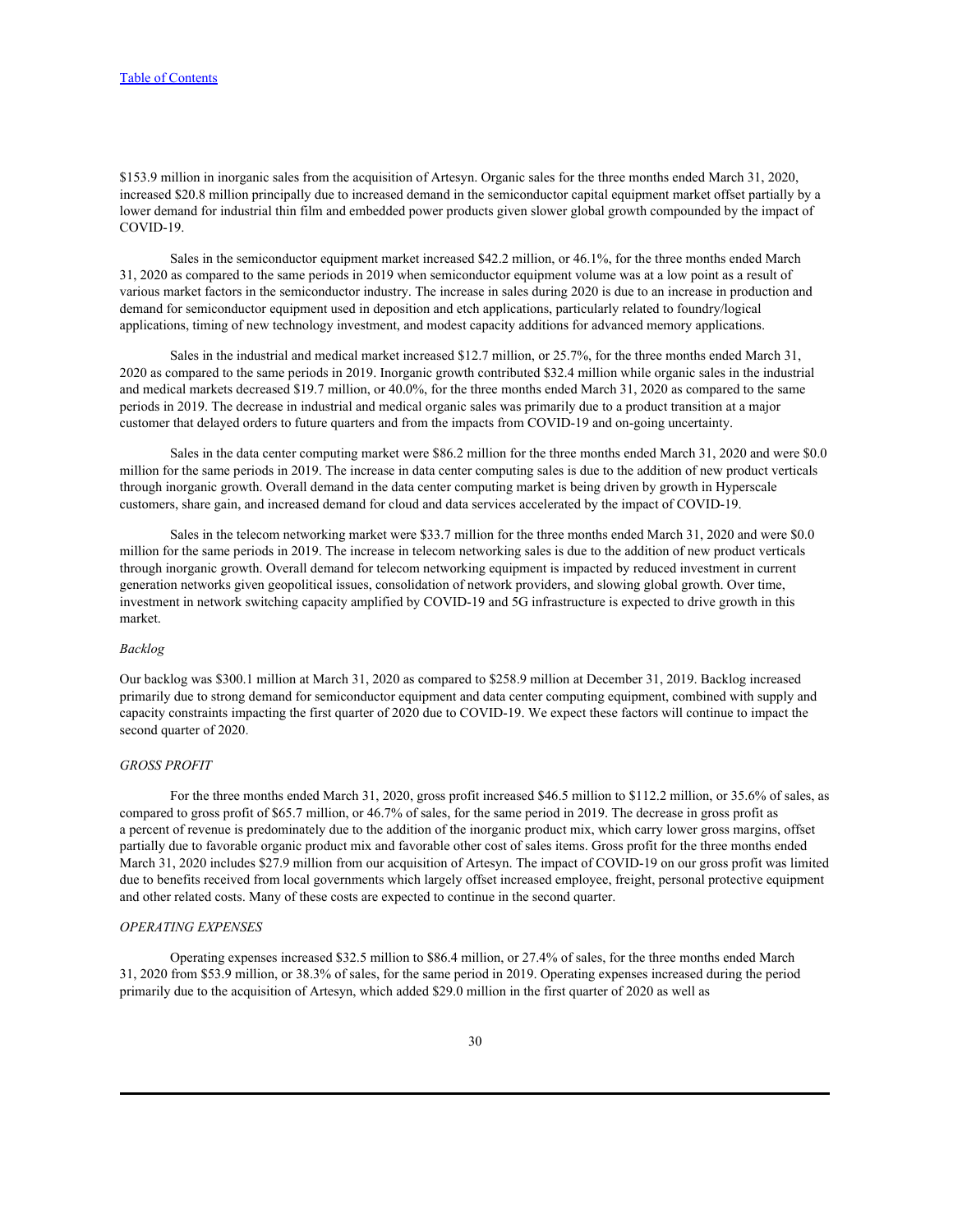increased investment in research and development, facility costs and professional fees, partially offset by savings from initial synergy activities.

The following table summarizes our operating expenses as a percentage of sales for the periods indicated:

|                                                                                                                                                                                                                                                                                                                                                                                                                                                                                                                                                                                                                                                         |          | Three Months Ended March 31, |        |        |  |  |  |
|---------------------------------------------------------------------------------------------------------------------------------------------------------------------------------------------------------------------------------------------------------------------------------------------------------------------------------------------------------------------------------------------------------------------------------------------------------------------------------------------------------------------------------------------------------------------------------------------------------------------------------------------------------|----------|------------------------------|--------|--------|--|--|--|
|                                                                                                                                                                                                                                                                                                                                                                                                                                                                                                                                                                                                                                                         | 2020     |                              | 2019   |        |  |  |  |
| Research and development                                                                                                                                                                                                                                                                                                                                                                                                                                                                                                                                                                                                                                | \$34.770 | $11.0 \%$ \$                 | 21,289 | 15.1%  |  |  |  |
| Selling, general, and administrative                                                                                                                                                                                                                                                                                                                                                                                                                                                                                                                                                                                                                    | 45,991   | 14.6                         | 29,014 | 20.6   |  |  |  |
| Amortization of intangible assets                                                                                                                                                                                                                                                                                                                                                                                                                                                                                                                                                                                                                       | 5,006    | 1.6                          | 1,973  | 1.4    |  |  |  |
| Restructuring charges                                                                                                                                                                                                                                                                                                                                                                                                                                                                                                                                                                                                                                   | 656      | 0.2                          | 1,673  | 1.2    |  |  |  |
| Total operating expenses                                                                                                                                                                                                                                                                                                                                                                                                                                                                                                                                                                                                                                | 86,423   | $27.4 \%$                    | 53,949 | 38.3 % |  |  |  |
|                                                                                                                                                                                                                                                                                                                                                                                                                                                                                                                                                                                                                                                         |          |                              |        |        |  |  |  |
| Research and Development                                                                                                                                                                                                                                                                                                                                                                                                                                                                                                                                                                                                                                |          |                              |        |        |  |  |  |
| We perform research and development of products for new or emerging applications, technological changes to provide<br>higher performance, lower cost, or other attributes that we may expect to advance our customers' products. We believe that<br>continued development of technological applications, as well as enhancements to existing products to support customer<br>requirements, are critical for us to compete in the markets we serve. Accordingly, we devote significant personnel and financial<br>resources to the development of new products and the enhancement of existing products, and we expect these investments to<br>continue. |          |                              |        |        |  |  |  |
| Research and development expenses increased \$13.5 million for the three months ended March 31, 2020 compared to<br>the same period in 2019. Research and development expenses for the three months ended March 31, 2020 includes \$11.6 million<br>from the acquisition of Artesyn. The remaining increase in research and development expense is due to increased headcount and<br>material costs as we invest in new programs to maintain and increase our technological leadership and provide solutions to our<br>customers' evolving needs.<br>Selling, General and Administrative                                                                |          |                              |        |        |  |  |  |
|                                                                                                                                                                                                                                                                                                                                                                                                                                                                                                                                                                                                                                                         |          |                              |        |        |  |  |  |
| Our selling expenses support domestic and international sales and marketing activities that include personnel, trade<br>shows, advertising, third-party sales representative commissions, and other selling and marketing activities. Our general and<br>administrative expenses support our worldwide corporate, legal, tax, financial, governance, administrative, information systems,<br>and human resource functions in addition to our general management, including acquisition-related activities.                                                                                                                                              |          |                              |        |        |  |  |  |
| Selling, general and administrative ("SG&A") expenses increased \$17.0 million for the three months ended March 31,<br>2020 compared to the same period in 2019. Selling, general and administrative expenses for the three months ended March 31,                                                                                                                                                                                                                                                                                                                                                                                                      |          |                              |        |        |  |  |  |
| 2020 includes \$13.1 million from the acquisition of Artesyn. Organic SG&A expenses increased by \$3.9 million related to                                                                                                                                                                                                                                                                                                                                                                                                                                                                                                                               |          |                              |        |        |  |  |  |
| increased facility costs related to investments in our corporate headquarters in Denver, Colorado, and facilities in California,                                                                                                                                                                                                                                                                                                                                                                                                                                                                                                                        |          |                              |        |        |  |  |  |
| headcount and related costs and professional fees, partially offset by initial synergies from our recent acquisitions. Additionally,                                                                                                                                                                                                                                                                                                                                                                                                                                                                                                                    |          |                              |        |        |  |  |  |
| the three months ended March 31, 2019 included a favorable tax settlement of \$1.0 million.                                                                                                                                                                                                                                                                                                                                                                                                                                                                                                                                                             |          |                              |        |        |  |  |  |
| Amortization of Intangibles                                                                                                                                                                                                                                                                                                                                                                                                                                                                                                                                                                                                                             |          |                              |        |        |  |  |  |
|                                                                                                                                                                                                                                                                                                                                                                                                                                                                                                                                                                                                                                                         |          |                              |        |        |  |  |  |
| Amortization expense increased \$3.0 million to \$5.0 million during the three months ended March 31, 2020 compared<br>$\epsilon$ , and $\alpha$ and $\epsilon$ and $\epsilon$ are controlled in 1010. The increased during the three months and all March 21, 1000 is minimum during                                                                                                                                                                                                                                                                                                                                                                   |          |                              |        |        |  |  |  |

#### *Research and Development*

#### *Selling, General and Administrative*

Selling, general and administrative ("SG&A") expenses increased \$17.0 million for the three months ended March 31, 2020 compared to the same period in 2019. Selling, general and administrative expenses for the three months ended March 31, **Exercise and development costs are exercise to investment to the system of the system and the system and of methods in the system of the system of the investments of inmuster and the methods of the investments of the inv** headcount and related costs and professional fees, partially offset by initial synergies from our recent acquisitions. Additionally, the three months ended March 31, 2019 included a favorable tax settlement of \$1.0 million. In the decision of the restriction of the restriction of the restriction of the restriction of the restriction of the restructuring products, and we appear these investments to Receive the action of Action The products in Eventual developments and the extreme in the synergies in the synergies and the synergies in the synergies in the synergies in the synergies in the synergies in the synergies in the synergies in the synergies in the syner

#### *Amortization of Intangibles*

Amortization expense increased \$3.0 million to \$5.0 million during the three months ended March 31, 2020 compared to \$2.0 million during the same period in 2019. The increase during the three months ended March 31, 2020 is primarily driven by incremental amortization of new intangible assets related to the acquisition of Artesyn.

### *Restructuring*

during the three months ended March 31, 2020 and 2019, we recognized \$0.5 million and \$1.5 million, respectively, in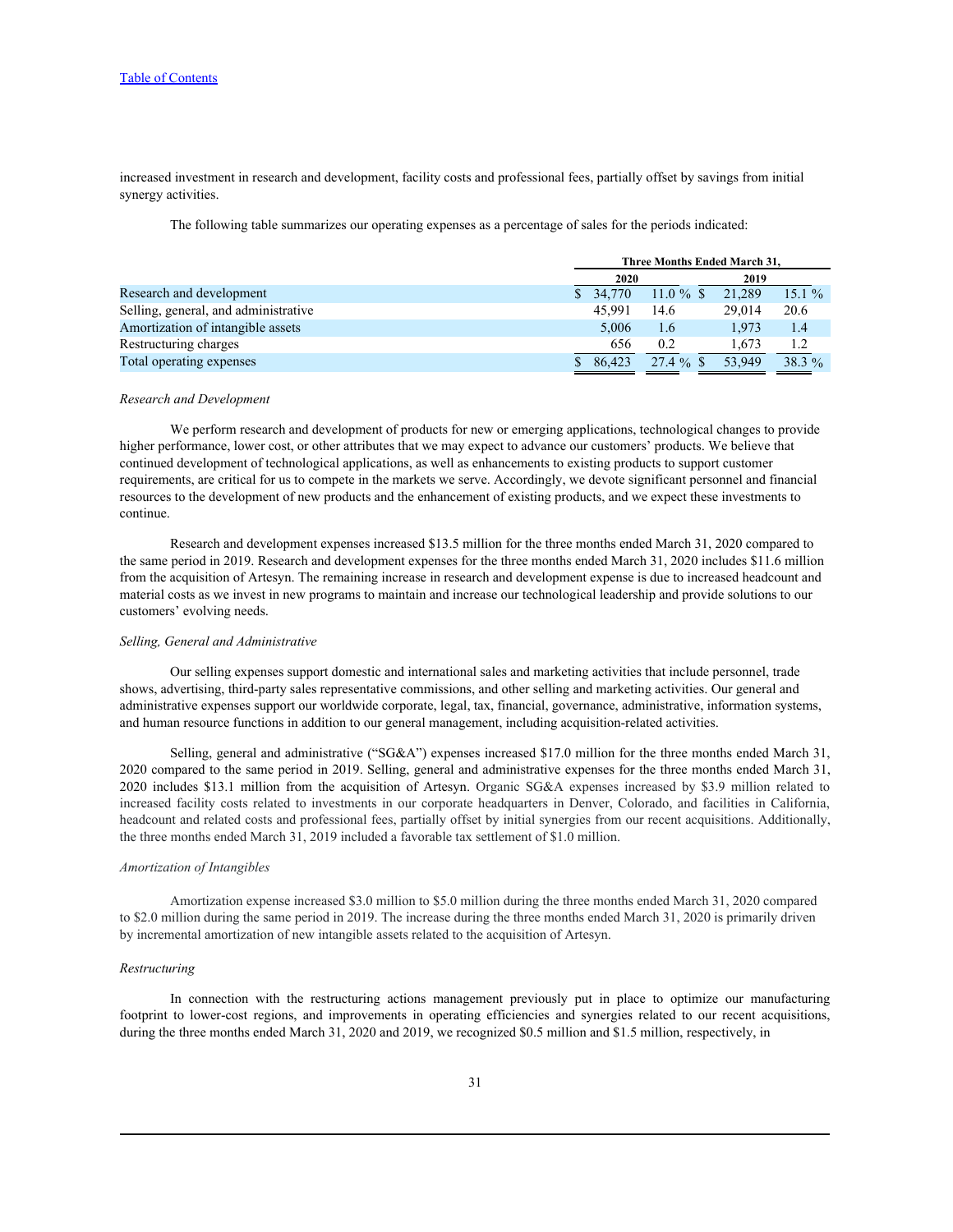restructuring charges primarily related to employee termination benefits and recognition of excess lease space as we optimize our facility footprint. Additionally, during the same time periods, we paid approximately \$0.1 million and \$0.1 million, respectively, in severance related costs.

#### *Other Income (Expense), net*

Other income (expense), net consists primarily of interest income and expense, foreign exchange gains and losses, gains Tableof Contents<br>activity for contents of the misceles of the same time periods, we paid approximately \$0.1 million and \$0.1 million, respectively,<br>and in severance related costs.<br>The same time periods, we paid approxima million for the three months ended March 31, 2020 and 2019, respectively. The increase in other expense is primarily due to higher interest expense in the first quarter of 2020 related to the debt issued for the acquisition of Artesyn as well as the discount recorded from the facility draw by Bold Renewables Holdings, LLC. Table of Contents<br>
Table of Contents<br>
Galily footprint. Additionally, during the same time periods, we paid approximately \$0.1 million and \$0.1 million, respectively,<br>
the verame classes character content (some periods) a Table of Contents.<br>
Table of Contents, definitionally, during the same time periods, we paid approximately 50 1 million and \$0.1 million, respectively, for the<br>
indiversion of the diffusionally, during the same time perio

# *Provision for Income Taxes*

Our effective tax rates differ from the U.S. federal statutory rate of 21% for the three months ended March 31, 2020 and 2019, respectively, primarily due to the benefit of earnings in foreign jurisdictions which are subject to lower tax rates, partially completion of additional procedures during the quarter to support a change in facts with respect to a specific prior period position.

Our future effective income tax rate depends on various factors, such as changes in tax laws, regulations, accounting principles, or interpretations thereof and the geographic composition of our pre-tax income. We carefully monitor these factors and adjust our effective income tax rate accordingly.

### **Results of Discontinued Operations**

We completed the wind down of our inverter engineering, manufacturing, and sales product lines in December 2015. Accordingly, the inverter product lines are presented as a discontinued operation for all periods presented herein. Extended warranties previously sold for the inverter product line are reflected in deferred revenue from continuing operations in our Unaudited Consolidated Balance Sheets and will be reflected in continuing operations in future periods as the deferred revenue is earned and the associated services are rendered.

Income from discontinued operations, net of income taxes are as follows (in thousands):

|       | Three Months Ended March 31, |  |  |
|-------|------------------------------|--|--|
| 2020  | 2019                         |  |  |
|       |                              |  |  |
|       |                              |  |  |
| .39   |                              |  |  |
| (139) |                              |  |  |
| (210) |                              |  |  |
| (349) |                              |  |  |
| (29)  |                              |  |  |
| (320) |                              |  |  |
|       |                              |  |  |

Operating income from discontinued operations for the three months ended March 31, 2020, includes the effect of legal fees incurred in connection with the defense of product warranty claims and foreign exchange gain or (losses).

#### **Non-GAAP Results**

Management uses non-GAAP operating income and non-GAAP EPS to evaluate business performance without the impacts of certain non-cash charges and other charges which are not part of our usual operations. We use these non-GAAP measures to assess performance against business objectives, make business decisions, including developing budgets and forecasting future periods. In addition, management's incentive plans include these non-GAAP measures as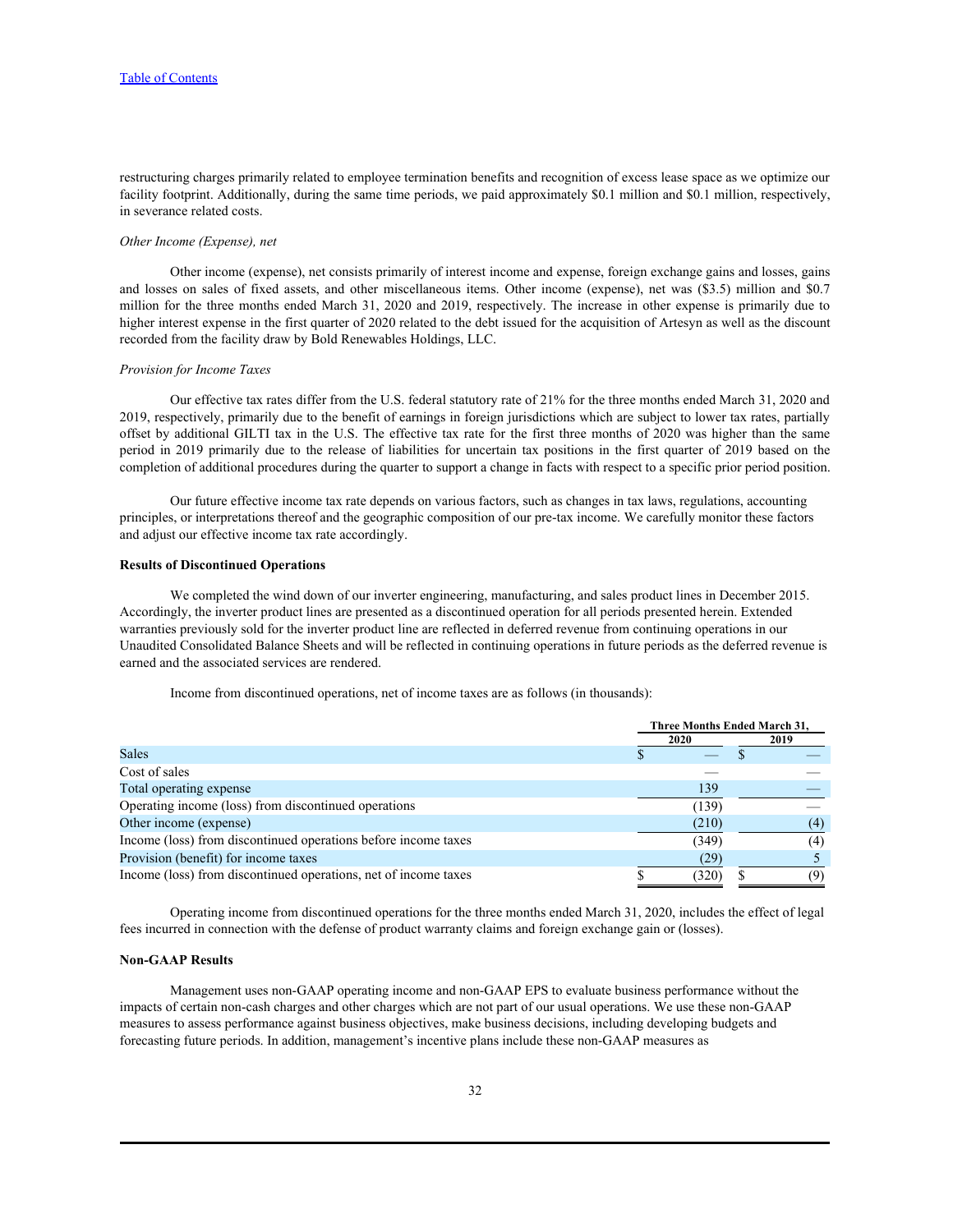criteria for achievements. These non-GAAP measures are not in accordance with U.S. GAAP and may differ from non-GAAP methods of accounting and reporting used by other companies. However, we believe these non-GAAP measures provide additional information that enables readers to evaluate our business from the perspective of management. The presentation of this additional information should not be considered a substitute for results prepared in accordance with U.S. GAAP.

The non-GAAP results presented below exclude the impact of non-cash related charges such as stock-based compensation and amortization of intangible assets, as well as discontinued operations, and non-recurring items such as acquisition-related costs and restructuring expenses. The tax effect of our non-GAAP adjustments represents the anticipated annual tax rate applied to each non-GAAP adjustment after consideration of their respective book and tax treatments.

| Reconciliation of Non-GAAP measure - operating expenses and operating income from continuing    |              |                              |              |                                      |  |
|-------------------------------------------------------------------------------------------------|--------------|------------------------------|--------------|--------------------------------------|--|
| operations, excluding certain items (in thousands)                                              |              | 2020                         |              | Three Months Ended March 31,<br>2019 |  |
| Gross profit from continuing operations, as reported                                            |              | 112,231                      | <sup>S</sup> | 65,740                               |  |
| Adjustments to gross profit:                                                                    |              |                              |              |                                      |  |
| Stock-based compensation                                                                        |              | 222                          |              | 233                                  |  |
| Facility expansion and relocation costs                                                         |              | 1,543                        |              | 170                                  |  |
| Acquisition-related costs                                                                       |              | 5,141                        |              |                                      |  |
| Non-GAAP gross profit                                                                           |              | 119,137                      |              | 66,143                               |  |
| Non-GAAP gross margin                                                                           |              | 37.8%                        |              | 47.0%                                |  |
|                                                                                                 |              |                              |              |                                      |  |
| Operating expenses from continuing operations, as reported                                      |              | 86,423                       |              | 53,949                               |  |
| Adjustments:                                                                                    |              |                              |              |                                      |  |
| Amortization of intangible assets                                                               |              | (5,006)                      |              | (1,973)                              |  |
| Stock-based compensation                                                                        |              | (2,826)                      |              | (2,966)                              |  |
| Acquisition-related costs                                                                       |              | (2, 836)                     |              | (1, 511)                             |  |
| Facility expansion and relocation costs                                                         |              | (385)                        |              | (74)                                 |  |
| Restructuring charges                                                                           |              | (656)                        |              | (1,673)                              |  |
| Non-GAAP operating expenses                                                                     |              | 74,714                       |              | 45,752                               |  |
| Non-GAAP operating income                                                                       |              | 44,423                       |              | 20,391                               |  |
| Non-GAAP operating margin                                                                       |              | 14.1%                        |              | 14.5%                                |  |
| Reconciliation of Non-GAAP measure - income from continuing operations, excluding certain items |              | Three Months Ended March 31, |              |                                      |  |
| Income from continuing operations, less non-controlling interest, net of income taxes           | $\mathbf{s}$ | 2020<br>18,383               | <sup>S</sup> | 2019<br>15,379                       |  |
| Adjustments:                                                                                    |              |                              |              |                                      |  |
| Amortization of intangible assets                                                               |              | 5,006                        |              | 1,973                                |  |
| Acquisition-related costs                                                                       |              | 7,977                        |              | 1,511                                |  |
| Facility expansion and relocation costs                                                         |              | 1,928                        |              | 244                                  |  |
| Restructuring charges                                                                           |              | 656                          |              | 1,673                                |  |
| Tax effect of non-GAAP adjustments                                                              |              | (1,370)                      |              | (851)                                |  |
| Non-GAAP income, net of income taxes, excluding stock-based compensation                        |              | 32,580                       |              | 19,929                               |  |
| Stock-based compensation, net of taxes                                                          |              | 2,363                        |              | 2,463                                |  |
| Non-GAAP income, net of income taxes                                                            |              | 34,943                       |              | 22,392                               |  |
| Non-GAAP diluted earnings per share                                                             |              | 0.91                         | $\mathbb{S}$ | 0.58                                 |  |

### **Impact of Inflation**

In recent years, inflation has not had a significant impact on our operations. However, we continuously monitor operating price increases, particularly in connection with the supply of component parts used in our manufacturing process. To the extent permitted by competition, we pass increased costs on to our customers by increasing sales prices over time. From time to time, we may also reduce prices to customers to decrease sales prices due to reductions in the cost structure of our products from cost improvement initiatives and decreases in component part prices.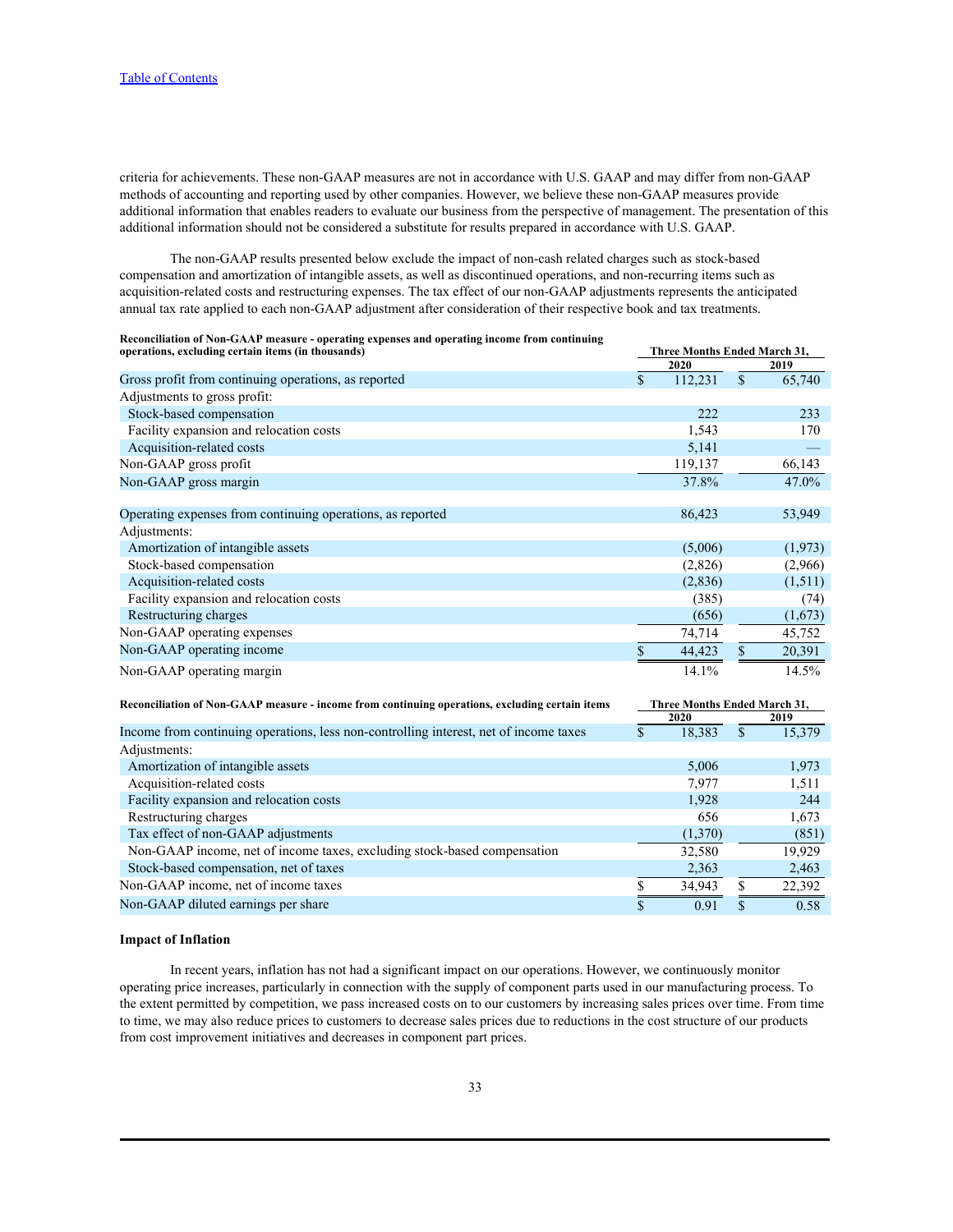# **Liquidity and Capital Resources**

### *LIQUIDITY*

We believe that adequate liquidity and cash generation are important to the execution of our strategic initiatives and to operate effectively in uncertain environments. Our ability to fund our operations, acquisitions, capital expenditures, service debt requirement and product development efforts may depend on our ability to generate cash from operating activities which is subject to future operating performance, as well as general economic, financial, competitive, legislative, regulatory, and other conditions, some of which may be beyond our control. Our primary sources of liquidity are our available cash, investments, cash generated from current operations and our credit facility noted below.

At March 31, 2020, we had \$355.0 million in cash, cash equivalents, and marketable securities.

Contents<br>
If and Capital Resources<br>
TV<br>
We believe that adequate liquidity and eash generation are important to the execution of our strategic initiatives and to<br>
dictively in uncertainterments. Our shirts to find our que Tableof Contents<br>  $LQ(2Hb)TbTTT$ <br>
We believe that adequate liquidity and cash generation are important to the execution of our strategic initiatives and to<br>
operate effectively in uncertain environments. Our ability to f facility (the "Term Loan Facility") and a \$150.0 million senior unsecured revolving facility (the "Revolving Facility"). Both the Term Loan Facility and the Revolving Facility mature on September 10, 2024. At March 31, 2020, we had \$150.0 million in Table of Contents.<br>
Liquidity and Capital Resources<br>
LiQUIDITY<br>
We believe that adequate liquidity and cash generation are important to the everations organ strangetic riferency<br>
requires referred to the region of the con accrued interest, with the remaining balance due in September 2024. For more information on the Credit Facility, see *Note 22. Credit Facility* in Part I, Item 1 "Unaudited Consolidated Financial Statements".

In connection with the entry into the Credit Agreement, the Company terminated its then-existing Loan Agreement, as amended (the "Loan Agreement"), which previously provided a revolving line of credit of up to \$150.0 million subject to certain funding conditions.

On April 6, 2020 and April 7, 2020, the Company executed interest rate swap transactions in an aggregate notional amount of \$286.3 million with various financial institutions. The initial notional amount of the interest rate swap transactions represents 85% of the outstanding principal balance of the Term Loan Facility debt under the Company's existing Credit Agreement, dated as of September 10, 2019, and provides for the Company to pay an average fixed rate of 0.521% per annum in exchange for a variable interest rate based on one-month USD-LIBOR-BBA. The total cost to the Company is the base rate plus the credit spread in the Credit Agreement, which is currently 75 basis points at current leverage ratios for a total interest rate of 1.271%. amouthed (the "Lond Agree Constrainty", which previously provided a revolving line of credit of up to 5150 million subject to ecretia<br>
10m/Agree 5. 2002 and Agril 7. 2003. the Company excessed interest interest are approp

In September 2015, our Board of Directors authorized a program to repurchase up to \$150.0 million of our stock over a thirty-month period. In November 2017, our Board of Directors approved an extension to the share repurchase program to December 2019 from its original maturity of March 2018 and in May 2018, approved a \$50 million increase in its authorization to repurchase shares of Company common stock under this same program.

On December 18, 2019, our Board of Directors authorized the removal of the expiration date from the share repurchase program and increased the balance available for stock repurchase by \$25.1 million. As of March 31, 2020, the Company was authorized to repurchase shares of the Company's common stock of up to a total of \$42.8 million.

In order to execute the repurchase of shares of common stock, the Company periodically enters into stock repurchase agreements. During the three months ended March 31, 2020 and 2019, the Company has repurchased the following shares of common stock (in thousands, except per share amounts):

|                                    | Three Months Ended March 31. |                               |
|------------------------------------|------------------------------|-------------------------------|
|                                    | 2020                         | 2019                          |
| Amount paid to repurchase shares   | 7,248                        |                               |
| Number of shares repurchased       |                              | $\overbrace{\phantom{12333}}$ |
| Average repurchase price per share | 42.59                        |                               |

We believe our current cash levels, available borrowing capacity under the Revolving Facility, as well as expected cash expenditures, contractual obligations, share repurchase programs, and additional acquisitions on long-term and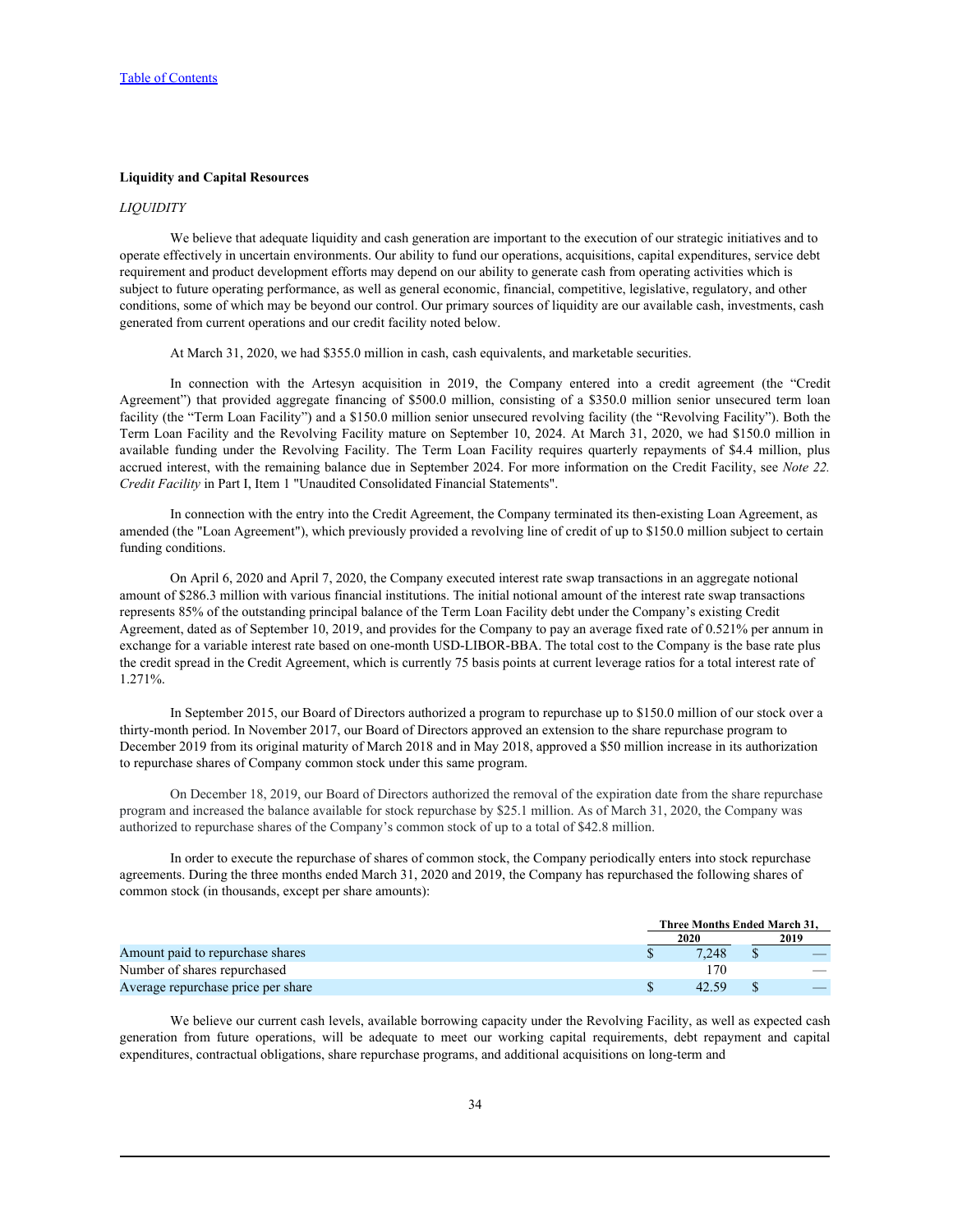short-term basis. We may, however, depending upon the number or size of additional acquisitions, seek additional financing from time to time.

### *CASH FLOWS*

A summary of our cash provided by and used in operating, investing and financing activities is as follows (in thousands):

|                                                                                  | Three Months Ended March 31. |          |
|----------------------------------------------------------------------------------|------------------------------|----------|
|                                                                                  | 2020                         | 2019     |
| Net cash provided by (used in) operating activities from continuing operations   | 28.940                       | 6,855    |
| Net cash provided by (used in) operating activities from discontinued operations | (418)                        | (1,409)  |
| Net cash provided by (used in) operating activities                              | 28.522                       | 5,446    |
| Net cash provided by (used in) investing activities from continuing operations   | (7, 124)                     | (2, 436) |
| Net cash provided by (used in) financing activities from continuing operations   | (13,794)                     | (1,707)  |
| <b>EFFECT OF CURRENCY TRANSLATION ON CASH</b>                                    | (1,505)                      | (566)    |
| <b>INCREASE (DECREASE) IN CASH AND CASH EQUIVALENTS</b>                          | 6.099                        | 737      |
| CASH AND CASH EQUIVALENTS, beginning of period                                   | 346,441                      | 354,552  |
| <b>CASH AND CASH EQUIVALENTS, end of period</b>                                  | 352,540                      | 355,289  |
| Less cash and cash equivalents from discontinued operations                      |                              | 4,140    |
| CASH AND CASH EQUIVALENTS FROM CONTINUING OPERATIONS, end of                     |                              |          |
| period                                                                           | 352,540                      | 351,149  |

### *2020 CASH FLOWS COMPARED TO 2019*

#### *Net cash provided by operating activities*

Net cash provided by operating activities for the three months ended March 31, 2020 was \$28.9 million, as compared to \$5.4 million for the same period in 2019. The increase of \$23.1 million in net cash flows from operating activities, as compared to the same period in 2019, is due to overall increases in sales to the semiconductor equipment market resulting in increased earnings from continuing operations and incremental cash flow from inorganic operations.

#### *Net cash used in investing activities*

Net cash used in investing activities for the three months ended March 31, 2020 was \$7.1 million. Net cash used in investing activities for the three months ended March 31, 2019 was \$2.4 million. The increase is due to investment in capacity and facilities as we integrate certain locations.

### *Net cash used in financing activities*

Net cash used in financing activities for the three months ended March 31, 2020 was \$13.8 million. Net cash used in financing activities for the three months ended March 31, 2019 was \$1.7 million. The increase is due to \$7.2 million of share repurchases and repayment of \$4.4 million on our term loan during the three months ended March 31, 2020.

#### *Effect of currency translation on cash*

During the three months ended March 31, 2020, currency translation had a \$1.5 million unfavorable impact as compared to a \$0.6 million unfavorable impact during the same period in 2019 primarily due to the strengthened U.S. dollar. Our foreign operations primarily sell product and incur expenses in the related local currency. Exchange rate fluctuations could require us to increase prices to foreign customers, which could result in lower net sales by us to such customers. Alternatively, if we do not adjust the prices for our products in response to unfavorable currency fluctuations, our results of operations could be adversely impacted. The functional currencies of our worldwide operations include U.S. dollar ("USD"), Canadian Dollar ("CAD"), Swiss Franc ("CHF"), Chinese Yuan ("CNY"), Danish Krone ("DKK"), Euro ("EUR"), Pound Sterling ("GBP"), Israeli New Shekel ("ILS"), Indian Rupee ("INR"), Japanese Yen ("JPY"),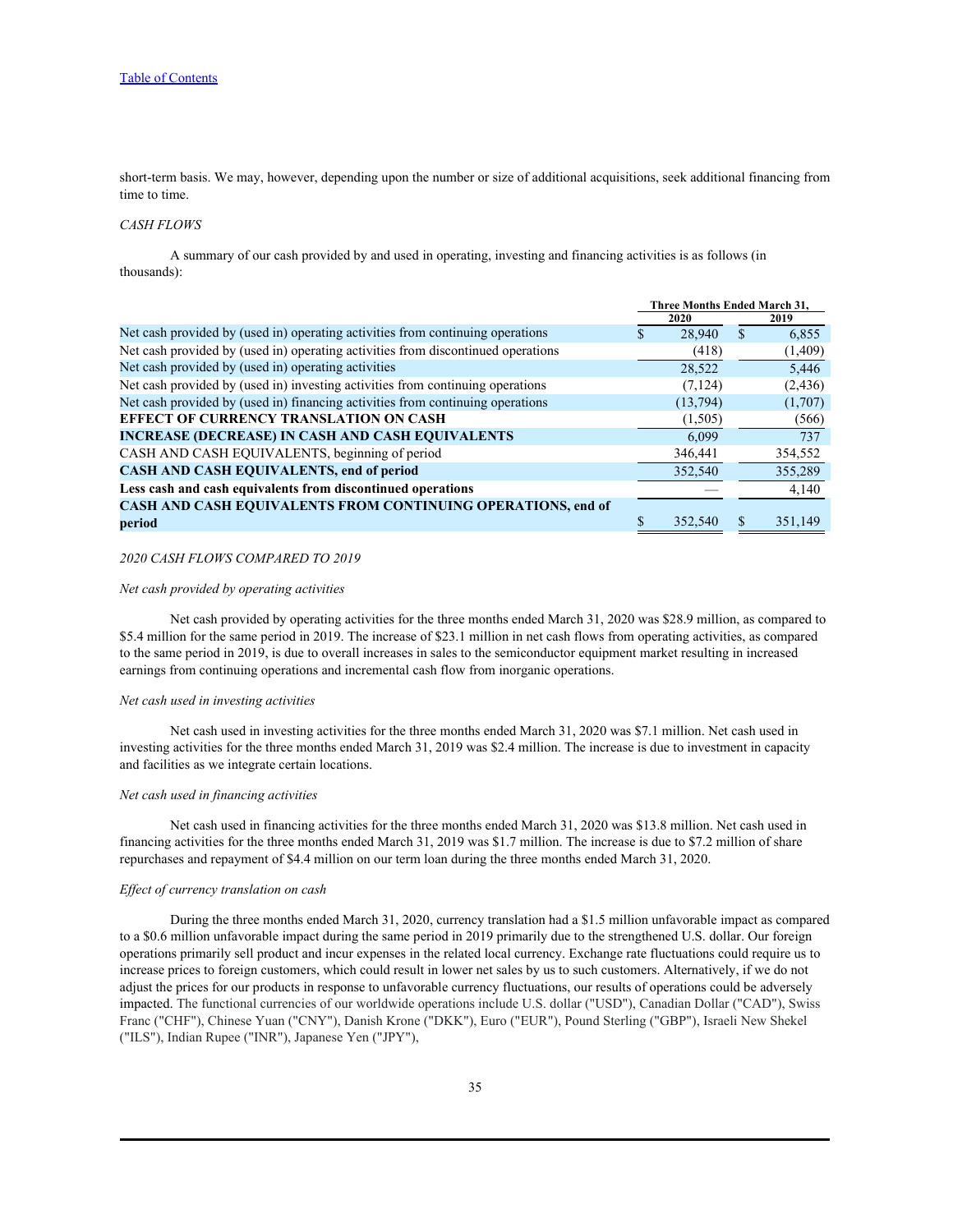| <b>Table of Contents</b>                                                                                                                                                                                                                                                                                                |                  |                                      |                          |
|-------------------------------------------------------------------------------------------------------------------------------------------------------------------------------------------------------------------------------------------------------------------------------------------------------------------------|------------------|--------------------------------------|--------------------------|
|                                                                                                                                                                                                                                                                                                                         |                  |                                      |                          |
| Philippines Peso ("PHP"), South Korean Won ("KRW"), Singapore Dollar ("SGD") and New Taiwan Dollar ("TWD"). Our<br>purchasing and sales activities are primarily denominated in USD, CNY, EUR, and JPY.<br>The change in these key currency rates during the three months ended March 31, 2020 and 2019 are as follows: |                  |                                      |                          |
| From                                                                                                                                                                                                                                                                                                                    | Tо               | Three Months Ended March 31,<br>2020 | 2019                     |
| CAD                                                                                                                                                                                                                                                                                                                     | $\overline{USD}$ | $(5.8)\%$                            | $2.1\%$                  |
| <b>CHF</b>                                                                                                                                                                                                                                                                                                              | <b>USD</b>       | $3.4\%$                              | $(1.1)\%$                |
| <b>CNY</b>                                                                                                                                                                                                                                                                                                              | <b>USD</b>       | $(5.3)\%$                            | $2.5\%$                  |
| <b>DKK</b>                                                                                                                                                                                                                                                                                                              | <b>USD</b>       |                                      |                          |
|                                                                                                                                                                                                                                                                                                                         |                  | $(2.0)\%$                            | $(2.0)\%$                |
| <b>EUR</b>                                                                                                                                                                                                                                                                                                              | <b>USD</b>       | $(1.9)\%$                            | $(2.0)\%$                |
| <b>GBP</b>                                                                                                                                                                                                                                                                                                              | <b>USD</b>       | $(5.0)\%$                            | $2.3\%$                  |
| <b>ILS</b>                                                                                                                                                                                                                                                                                                              | <b>USD</b>       | $2.2\%$                              | 3.3 %                    |
| <b>INR</b>                                                                                                                                                                                                                                                                                                              | <b>USD</b>       | $(7.2)\%$                            | $0.1 \%$                 |
| <b>JPY</b>                                                                                                                                                                                                                                                                                                              | <b>USD</b>       | $2.5\%$                              | $(0.8)\%$                |
| <b>KRW</b>                                                                                                                                                                                                                                                                                                              | <b>USD</b>       | $(6.8)\%$                            | $(2.1)\%$                |
| <b>PHP</b>                                                                                                                                                                                                                                                                                                              | <b>USD</b>       | $\frac{1}{2}$                        | $\overline{\phantom{0}}$ |
| SGD                                                                                                                                                                                                                                                                                                                     | <b>USD</b>       | $(4.8)\%$                            | $0.6\%$                  |
| TWD                                                                                                                                                                                                                                                                                                                     | <b>USD</b>       | $2.0\%$                              | $(0.9)\%$                |
| <b>Critical Accounting Policies and Estimates</b>                                                                                                                                                                                                                                                                       |                  |                                      |                          |
| The preparation of financial statements and related disclosures in conformity with U.S. GAAP requires us to make                                                                                                                                                                                                        |                  |                                      |                          |
| judgments, assumptions and estimates that affect the amounts reported in the Consolidated Financial Statements and                                                                                                                                                                                                      |                  |                                      |                          |
| accompanying notes. Note 1. Operation and Summary of Significant Accounting Policies and Estimates to the Consolidated                                                                                                                                                                                                  |                  |                                      |                          |
| Financial Statements in our Annual Report on Form 10-K for the year ended December 31, 2019 describes the significant                                                                                                                                                                                                   |                  |                                      |                          |
| accounting policies and methods used in the preparation of our Consolidated Financial Statements. Our critical accounting                                                                                                                                                                                               |                  |                                      |                          |
| estimates, discussed in the Management's Discussion and Analysis of Financial Condition and Results of Operations in Part II,                                                                                                                                                                                           |                  |                                      |                          |
| Item 7 of our Annual Report on Form 10-K for the year ended December 31, 2019, include estimates for allowances for doubtful                                                                                                                                                                                            |                  |                                      |                          |
| accounts, determining useful lives for depreciation and amortization, the valuation of assets and liabilities acquired in business                                                                                                                                                                                      |                  |                                      |                          |
| combinations, assessing the need for impairment charges for identifiable intangible assets and goodwill, establishing warranty                                                                                                                                                                                          |                  |                                      |                          |
| reserves, accounting for income taxes, and assessing excess and obsolete inventories. Such accounting policies and estimates                                                                                                                                                                                            |                  |                                      |                          |
| require significant judgments and assumptions to be used in the preparation of the Consolidated Financial Statements and actual                                                                                                                                                                                         |                  |                                      |                          |
| results could differ materially from the amounts reported based on variability in factors affecting these estimates.                                                                                                                                                                                                    |                  |                                      |                          |
| ITEM 3.<br><b>QUANTITATIVE AND QUALITATIVE DISCLOSURES ABOUT MARKET RISK</b>                                                                                                                                                                                                                                            |                  |                                      |                          |
| <b>Interest Rate Risk</b>                                                                                                                                                                                                                                                                                               |                  |                                      |                          |
| Our market risk exposure relates to changes in interest rates in our investment portfolio. We generally place our                                                                                                                                                                                                       |                  |                                      |                          |

#### **Critical Accounting Policies and Estimates**

# <span id="page-35-0"></span>**ITEM 3. QUANTITATIVE AND QUALITATIVE DISCLOSURES ABOUT MARKET RISK**

### **Interest Rate Risk**

Our market risk exposure relates to changes in interest rates in our investment portfolio. We generally place our investments with high-credit quality issuers and by policy are averse to principal loss and seek to protect and preserve our invested funds by limiting default risk, market risk, and reinvestment risk.

As of March 31, 2020, our investments consisted of certificates of deposit, with maturities of less than 1 year and money market deposits (see *Note 7. Marketable Securities and Assets Measured at Fair Value* in Part 1, Item 1 "Unaudited Consolidated Financial Statements"). As a measurement of the sensitivity of our portfolio and if our investment portfolio balances remain constant, a hypothetical decrease of one percentage point in interest rates would decrease annual pre-tax earnings by an immaterial amount.

### **Foreign Currency Exchange Rate Risk**

We are impacted by changes in foreign currency exchange rates through sales and purchasing transactions when we sell products and purchase materials in currencies different from the currency in which product and manufacturing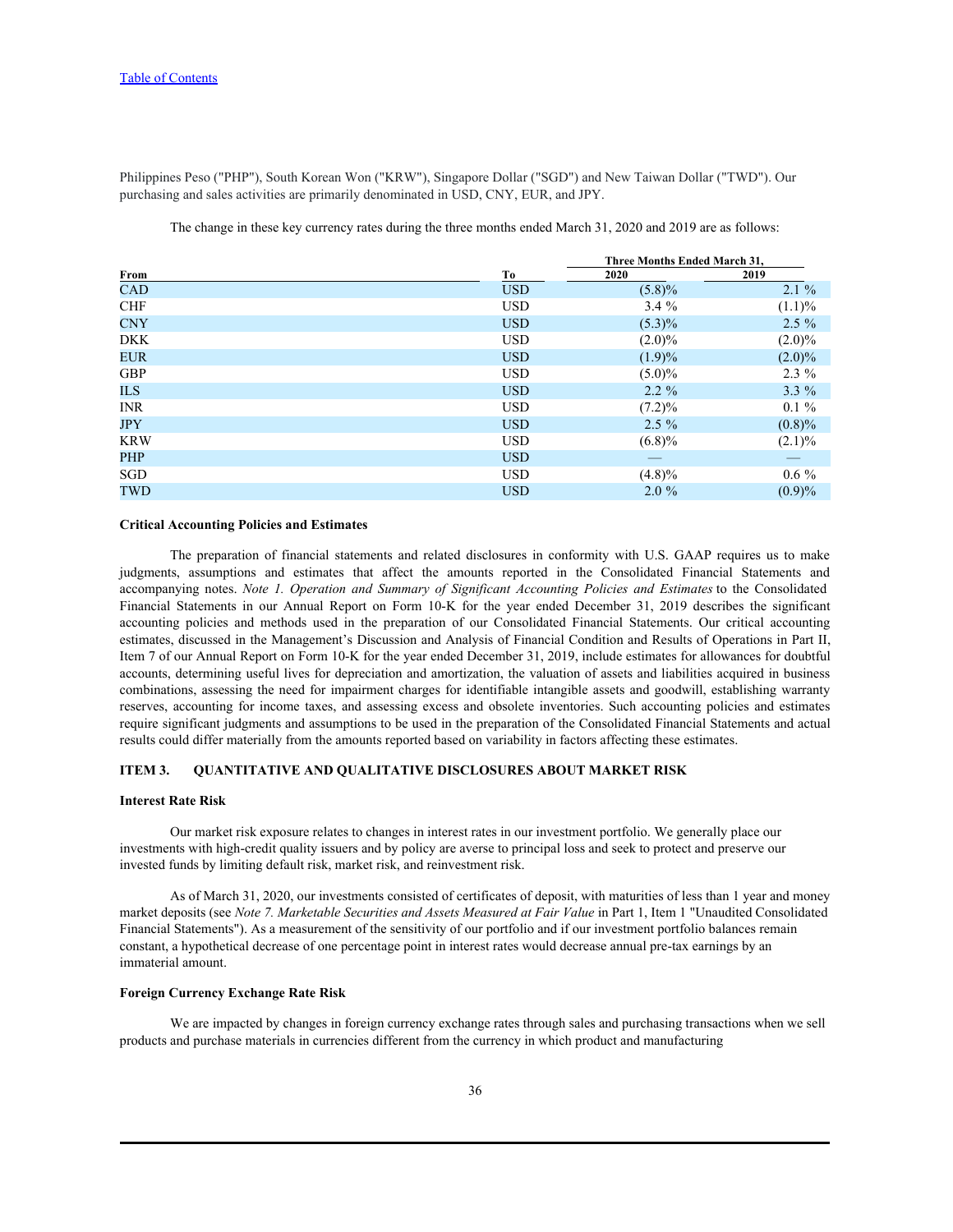costs were incurred. Our purchasing and sales activities are primarily denominated in USD, CNY, EURO, and JPY. As these currencies fluctuate against each other, and other currencies, we are exposed to foreign currency exchange rate risk on sales, purchasing transactions and labor.

Acquisitions are a large component of our capital deployment strategy. A significant number of acquisition target opportunities are located outside the U.S. and their value may be denominated in foreign currency. Changes in exchange rates therefore may have a material impact on their valuation in USD and therefore may impact our view of their attractiveness.

Our reported financial results of operations, including the reported value of our assets and liabilities, are also impacted by changes in foreign currency exchange rates. Assets and liabilities of many of our subsidiaries outside the U.S. are translated at period end rates of exchange for each reporting period. Operating results and cash flow statements are translated at weightedaverage rates of exchange during each reporting period. Although these translation changes have no immediate cash impact, the translation changes may impact future borrowing capacity, and overall value of our net assets.

From time to time, we may enter into foreign currency exchange rate contracts with banks to hedge against changes in foreign currency exchange rates on assets and liabilities expected to be settled at a future date. Market risk arises from the potential adverse effects on the value of derivative instruments that result from a change in foreign currency exchange rates. We attempt to mitigate our market risk applicable to foreign currency exchange rate contracts by establishing and monitoring parameters that limit the types and degree of our derivative contract instruments. We enter into these contract instruments for risk management purposes only. We do not enter or issue derivatives for trading or speculative purposes.

Currency exchange rates vary daily and often one currency strengthens against the USD while another currency weakens. Because of the complex interrelationship of the worldwide supply chains and distribution channels, it is difficult to quantify the impact of a change in one or more exchange rates.

See the "Risk Factors" set forth in Part I, Item 1A of our Annual Report on Form 10-K and Part II, Item 1A of this Form 10-Q for more information about the market risks to which we are exposed. There have been no material changes in our exposure to market risk from December 31, 2019.

### <span id="page-36-0"></span>**ITEM 4. CONTROLS AND PROCEDURES**

#### **Evaluation of Disclosure Controls and Procedures**

We have established disclosure controls and procedures, which are designed to ensure that information required to be disclosed in reports filed or submitted under the Securities Exchange Act of 1934 ("Act") is recorded, processed, summarized, and reported, within the time periods specified in the Securities and Exchange Commission's rules and forms. These disclosure controls and procedures include, without limitation, controls and procedures designed to ensure that information required to be disclosed in the reports that we file or submit under the Act is accumulated and communicated to management, including our Principal Executive Officer (Yuval Wasserman, Chief Executive Officer) and Principal Financial Officer (Paul Oldham, Chief Financial Officer), as appropriate, to allow timely decisions regarding required disclosures.

As of the end of the period covered by this report, we conducted an evaluation, with the participation of management, including our Chief Executive Officer and Chief Financial Officer, of the effectiveness of the design and operation of the disclosure controls and procedures pursuant to the Exchange Act Rule 13a-15(b). Based upon this evaluation, the Chief Executive Officer and Chief Financial Officer concluded that our disclosure controls and procedures were effective as of March 31, 2020. The conclusions of the Chief Executive Officer and Chief Financial Officer from this evaluation were communicated to the Audit Committee. We intend to continue to review and document our disclosure controls and procedures, including our internal controls and procedures for financial reporting, and may from time to time make changes aimed at enhancing their effectiveness and to ensure that our systems evolve with our business.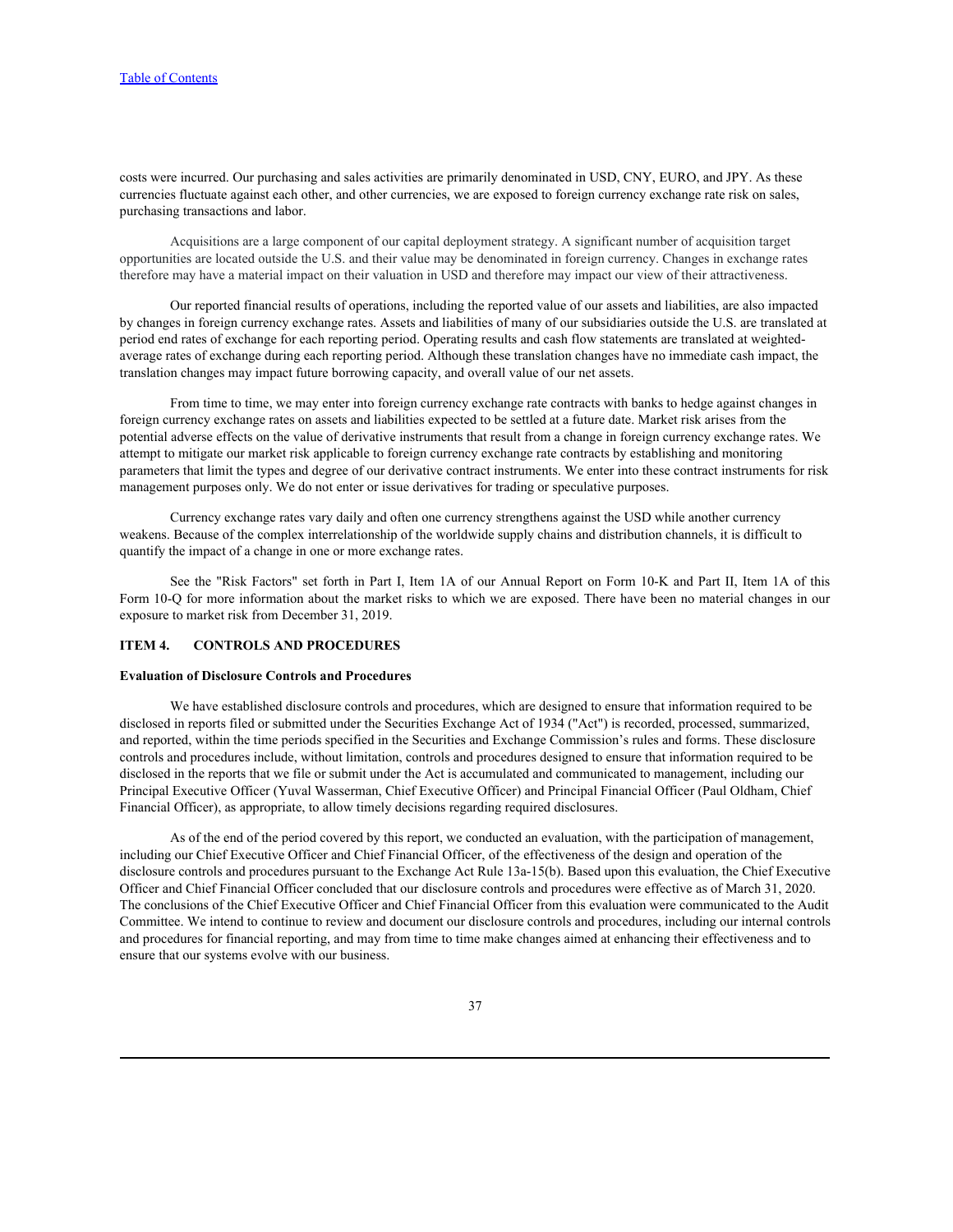We are in the process of completing a more comprehensive review of Artesyn's internal control over financial reporting and will be implementing changes to better align their reporting and controls with the rest of Advanced Energy.

#### **Changes in Internal Control over Financial Reporting**

There was no change in our internal control over financial reporting that occurred during the fiscal quarter covered by Tableof Contents<br>
We are in the process of completing a more comprehensive review of Artesyn's internal control over financial reporting<br>
and will be implementing changes to better align their reporting and controls with reporting.

### <span id="page-37-0"></span>**PART II OTHER INFORMATION**

### <span id="page-37-1"></span>**ITEM 1. LEGAL PROCEEDINGS**

We are involved in disputes and legal actions arising in the normal course of our business. There have been no material Table of Contents<br>
We are in the process of completing a more comprehensive review of Artesyn's internal control over financial reporting<br> **Changes in Internal Control over Financial Reporting**<br> **Changes in Internal Contro** Table of Contents<br>
We are in the process of completing a more comprehensive review of Artesyn's internal control over financial reporting<br>
dent with the rest of Advanced leargy.<br>
Changes in Internal Control over Financial Form 10-K for the year ended December 31, 2019.

### <span id="page-37-2"></span>**ITEM 1A. RISK FACTORS**

Our business, financial condition, operating results and cash flows can be impacted by a number of factors, including, but not limited to, those set forth below, any of which could cause our results to be adversely impacted and could result in a decline in the value or loss of an investment in our common stock. Other factors may also exist that we cannot anticipate or that we currently do not consider to be significant based on information that is currently available. These risks and uncertainties have the potential to materially affect our business, financial condition, results of operations, cash flows and future results. Such risks and uncertainties may also impact the accuracy of forward-looking statements included in this Form 10-Q and other reports we file with the Securities and Exchange Commission.

#### *COVID-19 and the Impact on our Business*

As we have grown our locations worldwide, our risk to regional and worldwide viruses and diseases has also grown. For example, the continuing spread in 2020 of COVID-19 and related government actions restricting travel, commerce and gathering has adversely affected our manufacturing locations in China, the Philippines, Malaysia and other locations. COVID-19 has also resulted in economic recessions and high unemployment in many countries which could negatively impact customer purchases of our products. If COVID-19 continues to grow and restrictions remain in place, we may continue to see adverse impact on our ability (a) to manufacture, test, service and ship our products, (b) to get required materials and sub-assemblies to build and service our products and (c) to staff labor and management for manufacturing, research and development, supply chain, service and administrative operations. Further, we may experience adverse impact with our global supply chain partners and transportation service providers which may result in increased costs and material shortages. Our customers may also delay orders should our products be included as a subsystem into their systems. COVID-19 could adversely impact our near-term and longterm revenues, earnings and cash flow and will require expenditures in the short-term to address the current situation in Asia and worldwide. This situation continues to evolve, and other impacts may arise that we are not aware of currently. We have an active rapid response team to mitigate risks we are aware of currently and as they arise.

#### *The industries in which we compete are subject to volatile and unpredictable cycles.*

As a supplier to the global semiconductor equipment, telecom  $\&$  networking, data center computing and industrial  $\&$ medical industries, we are subject to business cycles, the timing, length, and volatility of which can be difficult to predict. Certain of these industries historically have been cyclical due to sudden changes in customers' manufacturing capacity requirements and spending, which depend in part on capacity utilization, demand for customers' products, inventory levels relative to demand, and access to affordable capital. These changes have affected the timing and amounts of customers' purchases and investments in technology, and continue to affect our orders, net sales, operating expenses, and net income. In addition, we may not be able to respond adequately or quickly to the declines in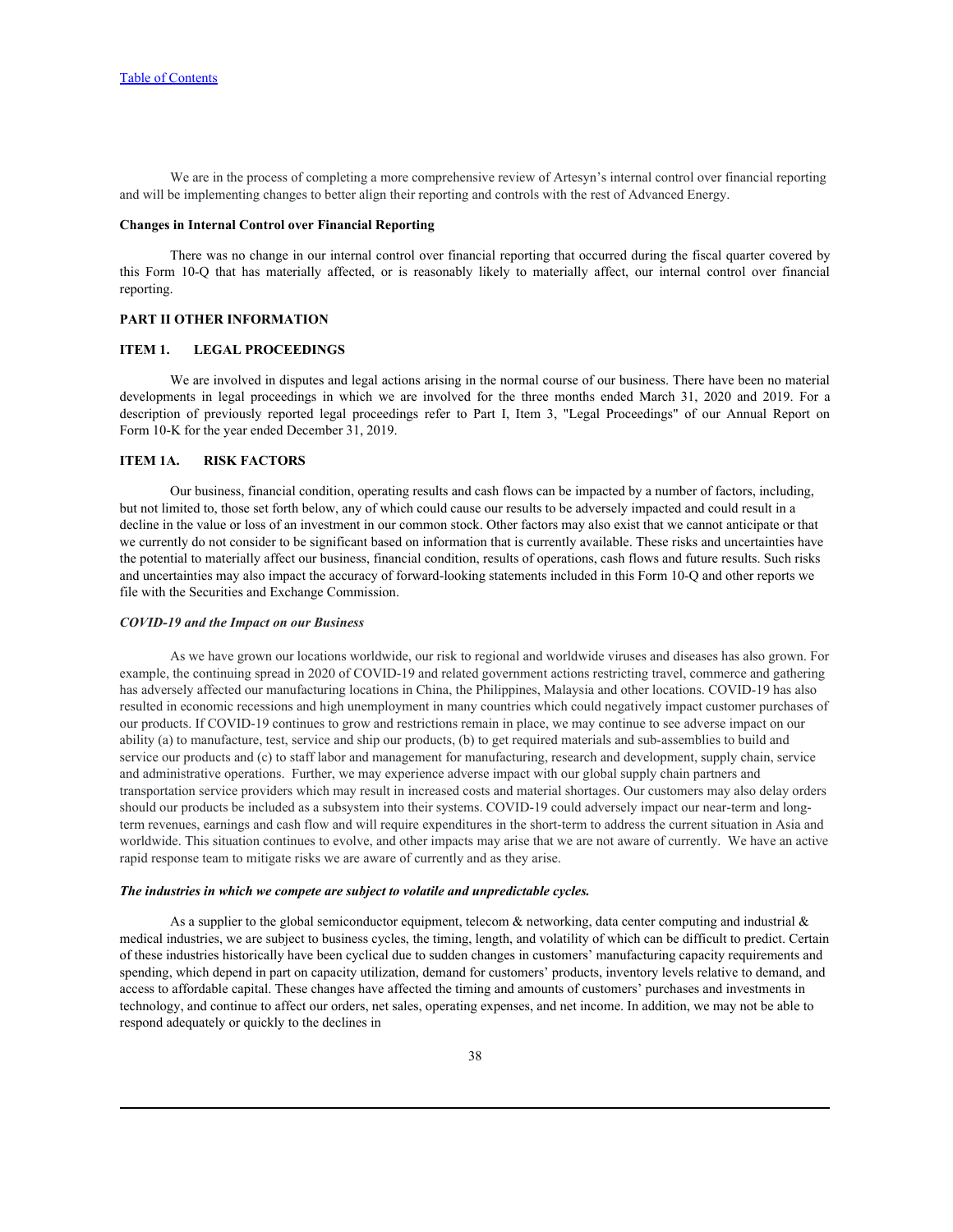demand by reducing our costs. We may be required to record significant reserves for excess and obsolete inventory as demand for our products changes.

To meet rapidly changing demand in each of the industries we serve, we must effectively manage our resources and production capacity. During periods of decreasing demand for our products, we must be able to appropriately align our cost structure with prevailing market conditions, effectively manage our supply chain, and motivate and retain key employees. During periods of increasing demand, we must have enough manufacturing capacity and inventory to fulfill customer orders, effectively manage our supply chain, and attract, retain, and motivate a sufficient number of qualified individuals. If we are not able to timely and appropriately adapt to changes in our business environment or to accurately assess where we are positioned within a business cycle, our business, financial condition, or results of operations may be materially and adversely affected. For example, following record levels of demand in the first half of 2018, the semiconductor equipment market experienced a decline, and, as a result, Advanced Energy's revenue from the semiconductor equipment market declined 24.5% during 2019, as compared to 2018. Although the semiconductor equipment market improved during the fourth quarter of 2019 and the first quarter of 2020, it is unclear at this time if the market will recover to previous levels. In addition, the market may be characterized in the future with more "mini-ramps" rather than sustained growth periods as experienced during 2015-2017. In addition, our data center computing and telecom networking markets are characterized by large program investments, which can cause variations in quarterly or annual revenues.

#### *Deterioration of economic conditions could negatively impact our business.*

Our business may be adversely affected by changes in national or global economic conditions, including inflation, interest rates, availability of capital markets, consumer spending rates, energy availability and costs (including fuel surcharges) and the effects of government initiatives to manage economic conditions. Any such changes could adversely affect the demand for our products both in domestic and export markets, or the cost and availability of our needed raw materials and packaging materials, thereby negatively affecting our financial results.

A disruption in credit and other financial markets and deterioration of national and global economic conditions, could, among other things:

- negatively impact global demand for our products, which could result in a reduction of sales, operating income and cash flows:
- make it more difficult or costly for us to obtain financing for our operations or investments or to refinance our debt in the future;
- cause our lenders to depart from prior credit industry practice and make more difficult or expensive the granting of any technical or other waivers under our debt agreements to the extent we may seek them in the future;
- decrease the value of our investments; and
- impair the financial viability of our insurers.

# *Our long-term success and results of operations depend on our ability to successfully integrate Artesyn's business and operations and realize the anticipated benefits from the acquisition.*

In September 2019, we acquired Artesyn Embedded Technologies, Inc.'s ("Artesyn") Embedded Power business, and we are currently in the early stages of combining Artesyn's Embedded Power business with our business. The acquisition of Artesyn's Embedded Power business has significantly increased our embedded power product offerings, increased our exposure to the industrial and medical, datacenter computing, and telecom networking end markets, and significantly increased the number of employees and facilities. We believe there is minimal product overlap

between Artesyn's Embedded Power business and our other acquisitions, including the acquisition of Excelsys Technologies in 2017. To realize the anticipated benefits of the acquisition, we must successfully combine our businesses in an efficient and effective manner and realize our synergy and cost-savings targets. Integrating Artesyn's Embedded Power business and operations with ours will require significant management attention, efforts and expenditures, and we may not be able to achieve the integration in an effective, complete, timely or cost-efficient manner.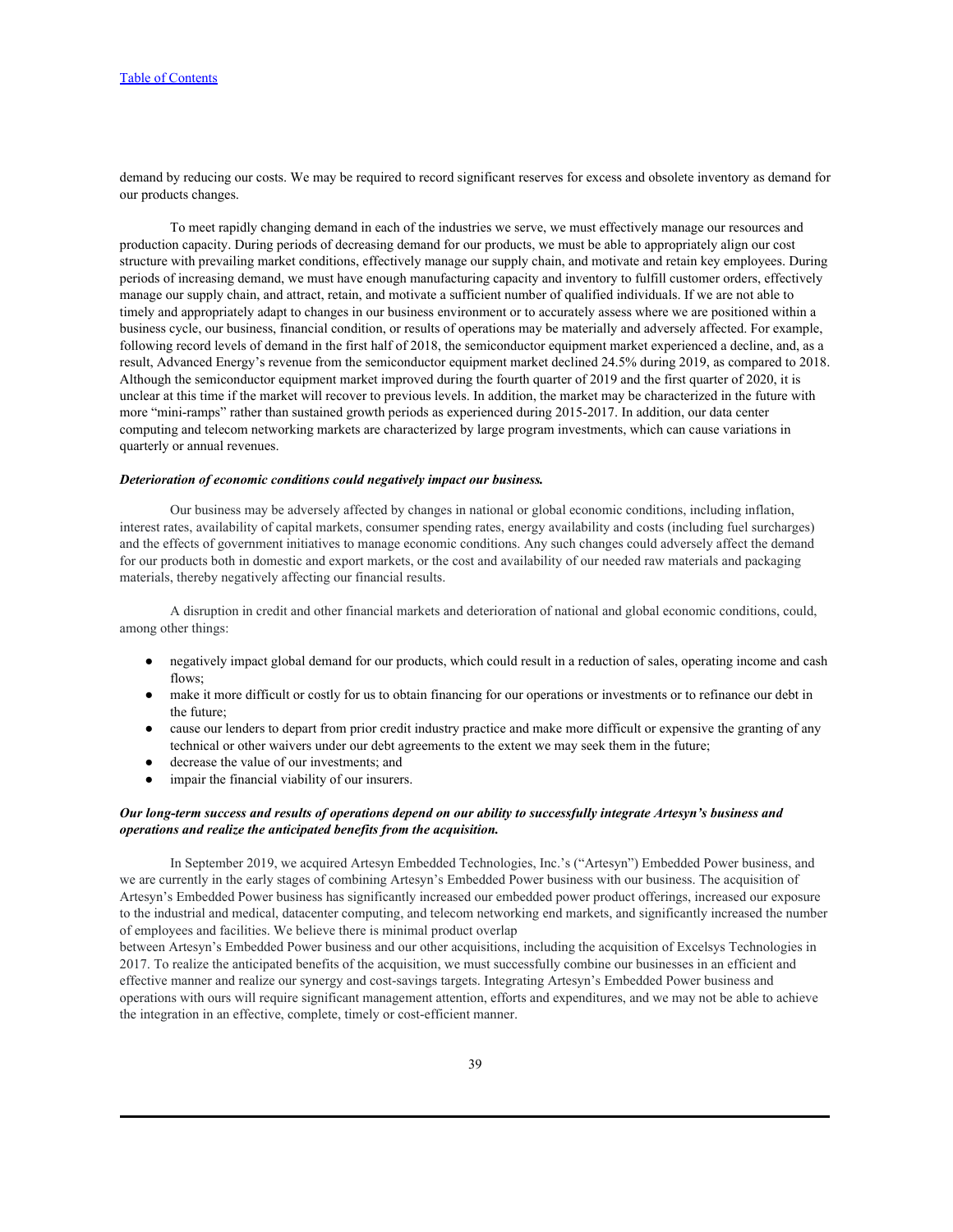Potential risks related to our acquisition of Artesyn's Embedded Power business include our ability to:

- maintain and improve Artesyn's financial and operating results while integrating and optimizing our combined sales, marketing, manufacturing and corporate administrative organizations;
- avoid lost revenue due to customer confusion, alienation or misinformation regarding the transaction, and retain and expand Artesyn's customer base with aligning our sales efforts;
- avoid lost revenue resulting from the distraction or confusion of our personnel as a consequence of the acquisition and ongoing integration efforts;
- optimize our combined worldwide manufacturing footprint while utilizing Artesyn's vertically integrated manufacturing model for a broader set of company products;
- realize expected synergies and cost savings across the organization while managing our existing businesses, contracts and relationships;
- successfully eliminate fixed costs previously absorbed by other businesses prior to the transaction;
- recognize and capitalize on anticipated product sales and technology enhancement opportunities presented by our combined businesses;
- expand our financial and management controls and reporting systems and procedures to integrate and manage Artesyn;
- integrate our information technology systems to mitigate cyber-security risks and enable the management and operation of the combined business;
- effectively manage risks related to Artesyn's foreign operations, including foreign currency risk, geographic risks, and local employee related risks;
- integrate Artesyn into our global tax structure and manage the related impact on our current and future tax rates as a result of the acquisition;
- identify and retain key Artesyn personnel and transition their critical knowledge;
- adequately familiarize us with Artesyn's products and technology and certain of its markets and customer base such that we can manage Artesyn's business effectively;
- successfully integrate our respective corporate cultures such that we achieve the benefits of acting as a unified company; and
- meet target deadlines in achieving regulatory compliance.

Other potential risks related to our acquisition of Artesyn's Embedded Power business include:

- the assumption of unknown or contingent liabilities, or other unanticipated events or circumstances; and
- the potential to incur or record significant cash or non-cash charges or write down the carrying value of intangible assets and goodwill obtained in the Artesyn acquisition, which could adversely impact our cash flow or lower our earnings in the period or periods for which we incur such charges or write down such assets.

If we are unable to successfully or timely integrate the operations of Artesyn's Embedded Power business into our business, we may be unable to realize the revenue growth, synergies, cost-savings and other anticipated benefits resulting from the acquisition and our business could be adversely affected. Additionally, we have incurred and will continue to incur transaction-related costs, including legal, regulatory, and other costs associated with implementing integration plans, including facilities and systems consolidation costs and employment-related costs. Although we expect that the elimination of duplicative costs, as well as the realization of other efficiencies related to the integration of the businesses, should allow us to offset transaction and integration-related costs over time, this net benefit may not be achieved in the near term, or at all. Further, we may not realize the expected benefits from the acquisition. Artesyn's Embedded Power business and operations may not achieve the anticipated revenues and operating results. Any of the foregoing risks could materially harm our business, financial condition, and results of operations.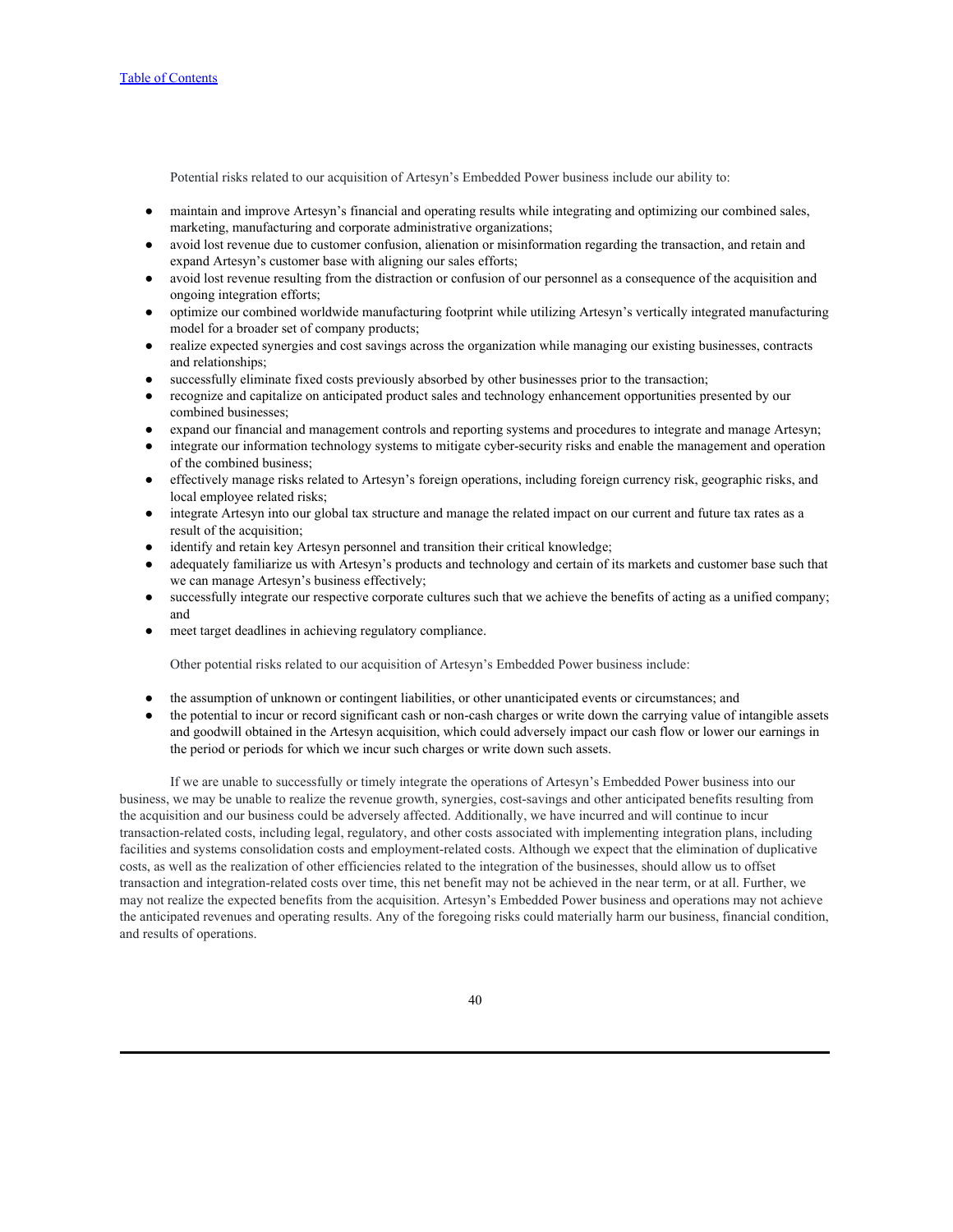# *Our debt obligations and the restrictive covenants in the agreements governing our debt could limit our ability to operate our business or pursue our business strategies, could adversely affect our business, financial condition, results of operations, and cash flows, and could significantly reduce stockholder benefits from a change of control event.*

As of March 31, 2020, our total debt was \$336.9 million, excluding unamortized debt issuance costs, of which \$17.5 million was classified as current. We are contractually obligated to make quarterly payments of \$4.4 million, plus accrued interest, with any outstanding balance due in September 2024. Our debt obligations could make us more vulnerable to general adverse economic and industry conditions and could limit our flexibility in planning for, or reacting to, changes in our business and the industries in which we operate, thereby placing us at a disadvantage to our competitors that have less indebtedness.

Our debt obligations impose financial covenants on us and our subsidiaries that require us to maintain certain leverage ratio. The financial covenants place certain restrictions on our business that may affect our ability to execute our business strategy successfully or take other actions that we believe would be in the best interests of our Company. These restrictions include limitations or restrictions, among other things, on our ability and the ability of our subsidiaries to:

- incur additional indebtedness;
- pay dividends or make distributions on our capital stock or certain other restricted payments or investments;
- make domestic and foreign investments and extend credit;
- engage in transactions with affiliates;
- transfer and sell assets;
- effect a consolidation or merger or sell, transfer, lease, or otherwise dispose of all or substantially all of our assets; and
- create liens on our assets to secure debt.

Our debt obligations contain certain customary events of default. Any breach of the covenants or other event of default could cause a default on our debt obligations, which could restrict our ability to borrow under our revolving credit facility. If there were an event of default under certain provisions of our debt arrangements that was not cured or waived, the holders of the defaulted debt may be able to cause all amounts outstanding with respect to the debt instrument, plus any required settlement costs, to be due and payable immediately. Our assets and cash flow may not be sufficient to fully repay borrowings under our outstanding debt instruments if accelerated upon an event of default. If we are unable to repay, refinance, or restructure our indebtedness as required, or amend the covenants contained in these agreements, the lenders can exercise all rights and remedies available under the Credit Agreement or applicable laws or equity. Any of these events could have a material adverse effect on our business, financial condition, results of operations, and cash flows.

# *Significant developments stemming from recent U.S. government actions and proposals concerning tariffs and other economic proposals could have a material adverse effect on us.*

Recent U.S. government actions are imposing greater restrictions and economic disincentives on international trade impacting imports and exports. The U.S. government has adopted changes, and intends to adopt further changes, to trade policy and in some cases, to renegotiate, or potentially terminate, certain existing bilateral or multi-lateral trade agreements. It has initiated the imposition of additional tariffs on certain foreign goods, including steel and aluminum, semiconductor manufacturing equipment and spare parts thereof. Additionally, the government may also propose export rule changes that lower the percentage of permissible U.S. content for certain non-U.S. manufactured goods being sold to companies on the U.S. Entity List, further restrict the sale of foreign-made goods that are based on U.S. technology, and regulate the use of any U.S. origin content in certain manufacturing equipment used to produce goods for certain companies.

Examples of recent actions are tariffs on steel and aluminum product imports announced by the U.S. Department of Commerce in March 2018, the scope of which increased on February 8, 2020, and a 25% tariff on certain products that originate in China announced by the United States Trade Representative ("USTR") in June 2018. The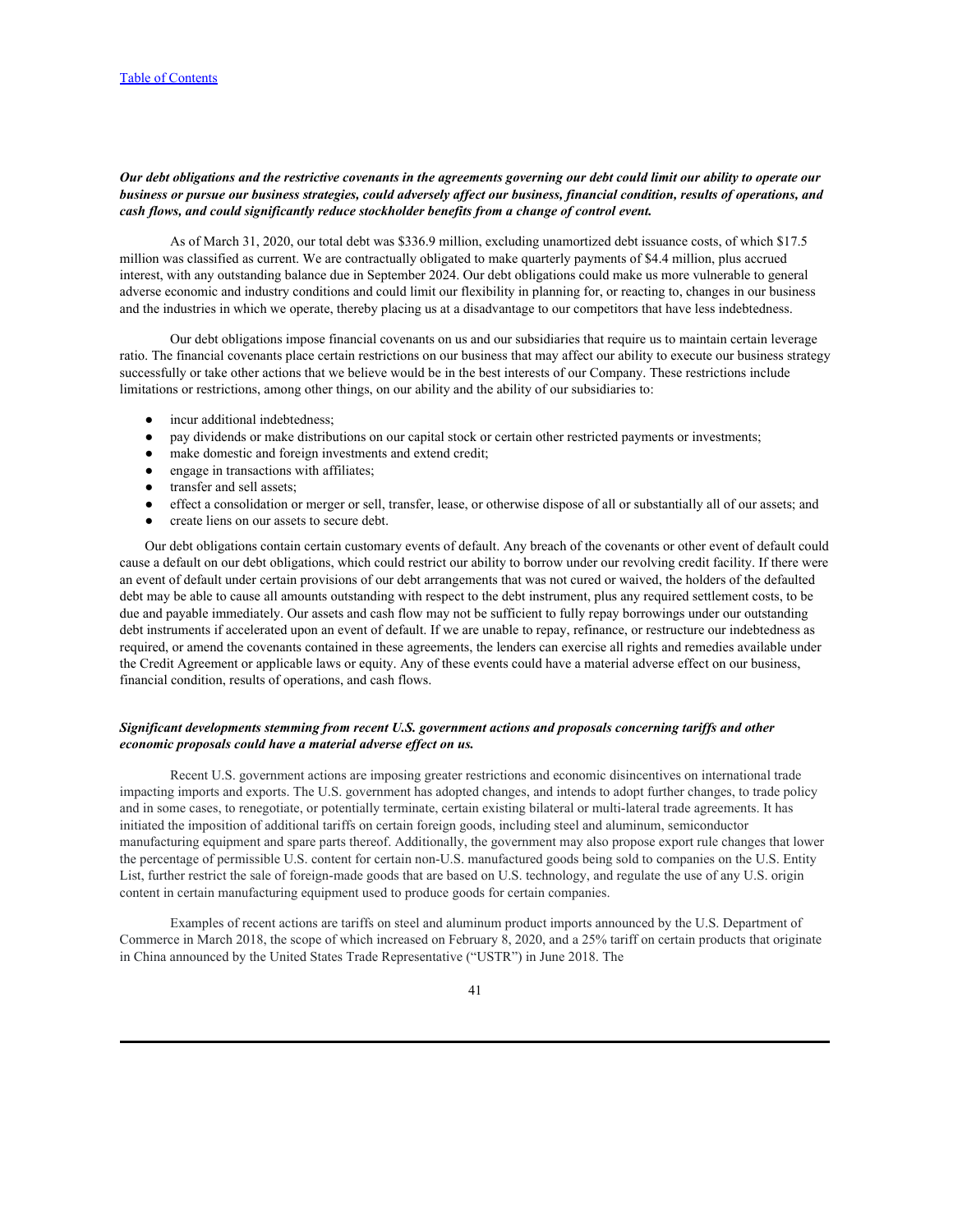USTR also announced in June and July 2018 two additional supplemental lists of products that are subject to tariffs if the goods imported into the United States originate in China, which would increase the cost of imported products. These supplemental lists issued by the USTR added an additional 25% on certain semiconductor equipment and parts originating in China that are sold by us or used in our business in the United States. In August 2018, the second list was made effective with a 25% tariff and in September 2018 the third list was made effective with a 10% tariff, increasing to 25% in May 2019. A fourth list was proposed by USTR in May 2019 for all remaining items originating in China. A portion of the fourth list ("4a"), was made effective September 1, 2019, with an additional tariff of 15%, reduced to 7.5% on February 14, 2020. The remainder of the fourth list ("4b") was scheduled to have an additional tariff of 15% go into effect on December 15, 2019, however on December 13, 2019, the tariffs for list 4b were suspended after the U.S. announced it would enter into a trade agreement with China (the "Phase 1 Agreement"). Although the Phase 1 Agreement was signed January 15, 2020, implementation has been delayed due to COVID-19; however, Phase 1 will have no impact on the tariffs imposed on Company products. A Phase 2 Agreement is projected to be announced after the U.S. elections in November of 2020, which may relieve some portion of such tariffs. Any increase in the cost of importing such goods and parts could decrease our margins, reduce the competitiveness of our products, or inhibit our ability to sell products or purchase necessary parts, which could have a material adverse effect on our business results, results of operations, or financial condition.

On April 28, 2020 the U.S. Department of Commerce issued new rules that (1) expand the definition of military end use and (2) eliminate the applicability of certain license exceptions for exports to countries on Country Group D of Supplement No. 1 to part 740 of the Export Administration Regulations. These changes expand export license requirements for U.S. companies to sell certain items to companies in China that have operations that could support military end uses, even if the items sold by the U.S. companies are for civilian end use and they reduce the applicability of license exceptions for exports to those countries listed on Country Group D, including China. Additionally, the U.S. Department of Commerce is currently considering proposed rules that decrease the amount of U.S. origin content allowed for non-U.S. manufactured products that are sold to companies on the U.S. Entity List, expand the restrictions on the sale of foreign-made goods that are based on U.S. technology or software, and regulate the use of U.S. origin semiconductor manufacturing equipment that produces semiconductor devices for certain companies. The rule changes for export controls may reduce or impair our customers' ability to sell products internationally, which could in turn decrease the demand for our products and have a material adverse effect on our revenues and profitability. At this time, the additional proposed rule changes are not anticipated to impact the Company's sales of non-U.S. products; however, any unpredicted rule changes could adversely affect our business results, operations, or financial condition.

Changes in U.S. trade policy could result in one or more U.S. trading partners adopting responsive trade policy making it more difficult or costly for us to export our products to those countries. As indicated above, these measures could also result in increased costs for goods imported into the U.S. This in turn could require us to increase prices to our customers which may reduce demand, or, if we are unable to increase prices, result in lowering our margin on goods and services sold. To the extent that trade tariffs and other restrictions imposed by the U.S. increase the price of semiconductor equipment and related parts imported into the U.S., the cost of our materials may be adversely affected and the demand from customers for products and services may be diminished, which could adversely affect our revenues and profitability.

We cannot predict future trade policy, the terms of any renegotiated trade agreements or additional imposed tariffs and their impact on our business. The adoption and expansion of trade restrictions, the occurrence of a trade war, or other governmental action related to tariffs or trade agreements or policies has the potential to adversely impact demand for our products, our costs, our customers, our suppliers, and the U.S. economy, which in turn could adversely impact our business, financial condition and results of operations.

Changes in U.S. social, political, regulatory and economic conditions or in laws and policies governing foreign trade, manufacturing, development and investment in the territories and countries where we currently develop and sell products, and any negative sentiments towards the United States as a result of such changes, could adversely affect our business. In addition, negative sentiments towards the United States among non-U.S. customers and among non-U.S. employees or prospective employees could adversely affect sales or hiring and retention, respectively.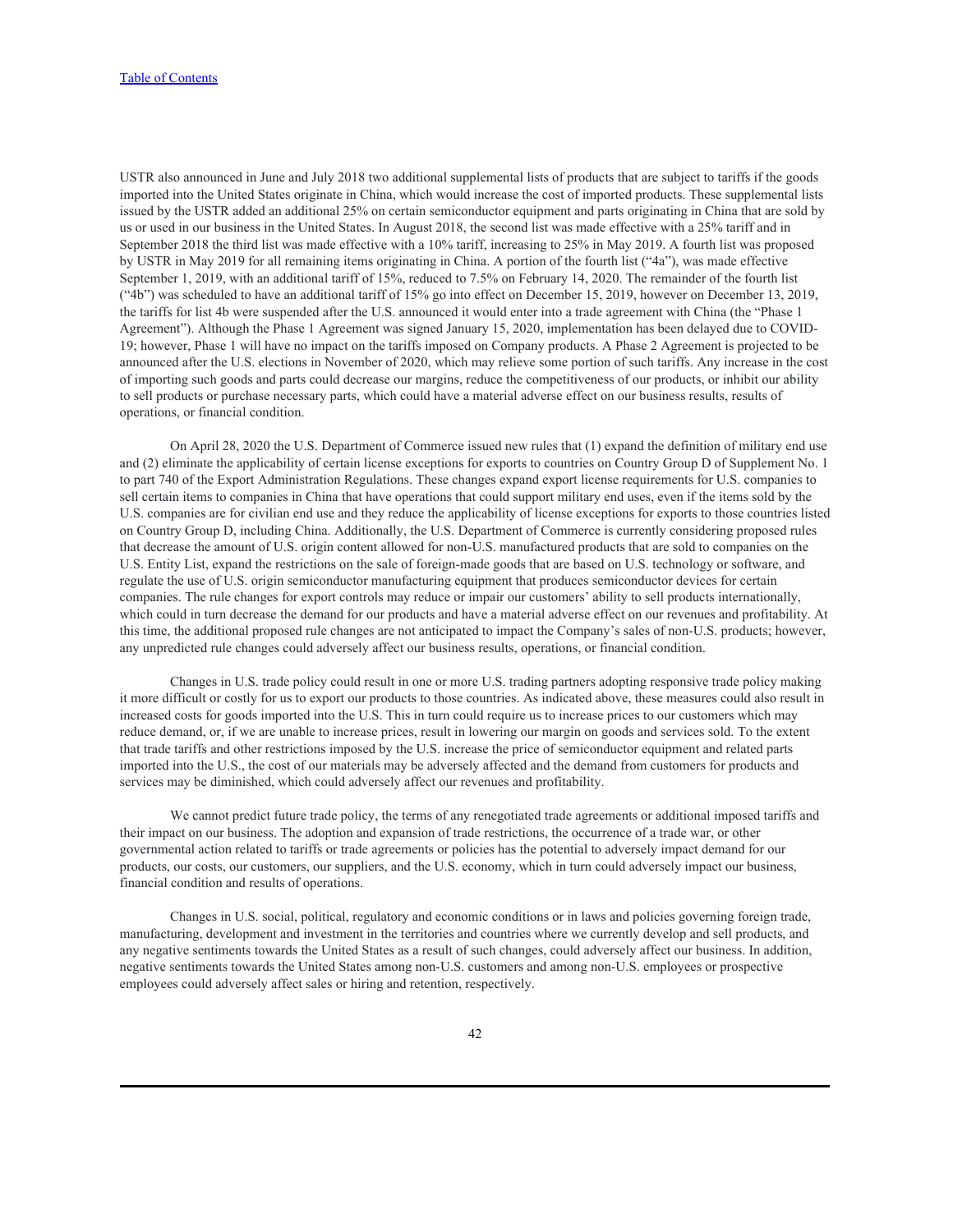# *Our operations in the People's Republic of China are subject to significant political and economic uncertainties over which we have little or no control and we may be unable to alter our business practice in time to avoid reductions in revenues.*

A significant portion of our operations outside the United States are located in the PRC, which exposes us to risks, such as exchange controls and currency restrictions, changes in local economic conditions, changes in customs regulations and tariffs, changes in tax policies, changes in PRC laws and regulations, possible expropriation or other PRC government actions, and unsettled political conditions including potential changes in U.S. policy regarding overseas manufacturing. In addition, the acquisition of Artesyn added a significant additional footprint in both facilities and resources in China. These factors may have a material adverse effect on our operations, business, results of operations, and financial condition. See "We are exposed to risks associated with worldwide financial markets and the global economy" risk factor below.

The PRC's economy differs from the economies of most developed countries in many respects, including with respect to the amount of government involvement, level of development, rate of growth, control of foreign exchange and allocation of resources. While the economy of the PRC has experienced significant growth in the past 20 years, growth has been uneven across different regions and amongst various economic sectors of the PRC. The PRC government has implemented various measures to encourage economic development and guide the allocation of resources. Strikes by workers and picketing in front of the factory gates of certain companies in Shenzhen have caused unrest among some workers seeking higher wages, which could impact our manufacturing facility in Shenzhen. While some of the government's measures may benefit the overall economy of the PRC, they may have a negative effect on us. For example, our financial condition and results of operations may be materially and adversely affected by government control over capital investments or changes in tax regulations that are applicable to us as well as work stoppages.

### *We are subject to risks inherent in international operations.*

Sales to our customers outside the United States were approximately 55.1% and 58.9% of our total sales for the three months ended March 31, 2020 and 2019, respectively. The acquisitions of the power controls modules and high and low voltage product lines have increased our presence in international locations. Our success producing goods internationally and competing in international markets is subject to our ability to manage various risks and difficulties, including, but not limited to:

- our ability to effectively manage our employees at remote locations who are operating in different business environments from the United States;
- our ability to develop and maintain relationships with suppliers and other local businesses;
- compliance with product safety requirements and standards that are different from those of the United States;
- variations and changes in laws applicable to our operations in different jurisdictions, including enforceability of intellectual property and contract rights;
- trade restrictions, political instability, disruptions in financial markets, and deterioration of economic conditions;
- customs regulations and the import and export of goods (including customs audits in various countries that occur from time to time);
- the ability to provide enough levels of technical support in different locations;
- our ability to obtain business licenses that may be needed in international locations to support expanded operations;
- timely collecting accounts receivable from foreign customers including significant balances in accounts receivable from foreign customers as of March 31, 2020;
- collection of accounts receivable from foreign customers can also be unexpectedly delayed beyond our payment terms if the project itself is delayed and/or government funded. For example, tariffs and slower growth have impacted certain of our Chinese markets which have delayed projects. If these projects are permanently delayed or cancelled it could have a negative impact on our financial results or projections
- changes in tariffs, taxes, and foreign currency exchange rates;
- recent protests and rioting in Hong Kong have affected travel in the region and may result in governmental actions that could impact business in the region; and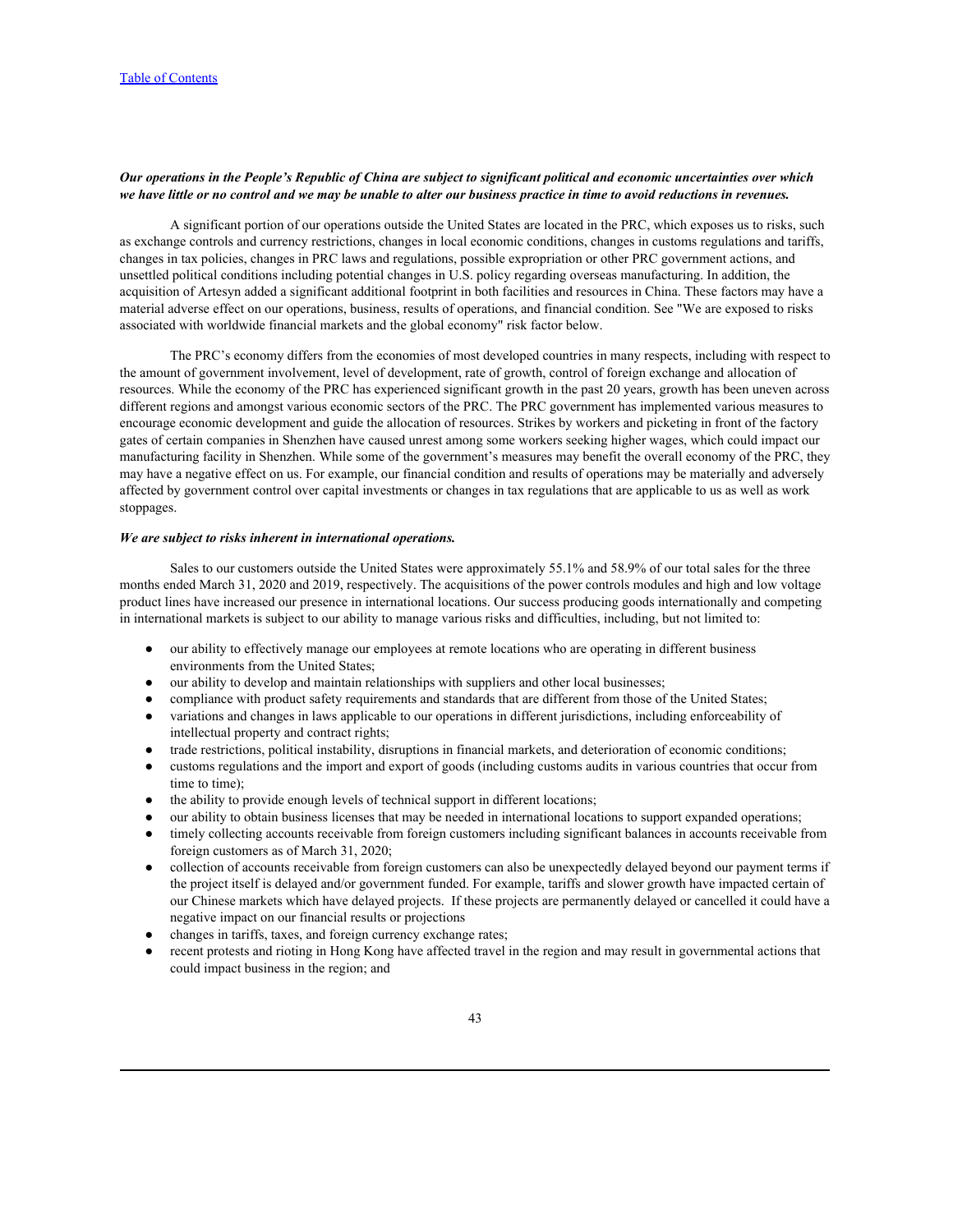recent government actions in response to COVID-19 have resulted in partial or complete shutdown of certain of our facilities and impacted our supply chain and logistics functions. The length of these restrictions and our ability to respond to changes in local environments may have a significant effect on our business results.

Our profitability and ability to implement our business strategies, maintain market share and compete successfully in international markets will be compromised if we are unable to manage these and other international risks successfully.

#### *Our product lines are manufactured only at a few sites and our sites are not generally interchangeable.*

Our power products for the semiconductor industry are manufactured in Shenzhen, PRC. Our high voltage products are manufactured in Ronkonkoma and Lockport, New York, Littlehampton, United Kingdom and Shenzhen, PRC. Our thermal instrumentation products are manufactured in Vancouver, Washington, Santa Clara, California, Littlehampton, United Kingdom and Frankfurt, Germany. Our pyrometry solutions are manufactured in Ballerup, Denmark and Santa Clara, California. Our telecom & networking and data center computing products are manufactured in Zhongshan, PRC, Rosario, Philippines and Santa Rosa, Philippines. Some of Artesyn's Embedded Power business' products will be contract manufactured by the carved-out former Artesyn consumer group at their Luoding, China facility until September 2020. Each facility is under operating lease and interruptions in operations could be caused by early termination of existing leases by landlords or failure by landlords to renew existing leases upon expiration, including the possibility that suitable operating locations may not be available in proximity to existing facilities which could result in labor or supply chain risks. Each facility manufactures different products, and therefore, is not interchangeable. Natural, uncontrollable occurrences or other operational issues at any of our manufacturing facilities could significantly reduce our productivity at such site and could prevent us from meeting our customers' requirements in a timely manner, or at all. For example, the spread of COVID-19 and related government actions may have resulted in temporary shutdowns of our facilities and may impact availability of materials supply and manufacturing employees, particularly in our foreign operations. Any potential losses from such occurrences could significantly affect our relationship with customers, operations, and results of operations for a prolonged period. As a result, we are investing in additional production options in Malaysia. We believe this investment will help to mitigate our exposure to regional risks, improve our business continuity profile and lower costs over time.

Our restructuring and other cost reduction efforts have included transitioning manufacturing operations to our facility in Shenzhen from other manufacturing facilities, such as Fort Collins, Colorado and Littlehampton, United Kingdom, which renders us increasingly reliant upon our Shenzhen facility. We have been notified that we will be required to relocate our Shenzhen, PRC manufacturing facility by December 2021. A disruption in manufacturing at our Shenzhen facility, from whatever cause, could have a significantly adverse effect on our ability to fulfill customer orders, our ability to maintain customer relationships, our costs to manufacture our products and, as a result, our results of operations and financial condition. To mitigate these risks, we are investing in a dual manufacturing facility in Penang, Malaysia that will be capable of manufacturing our semiconductor and other products. We have begun pilot production for qualification and while the facility opened in the first quarter of 2020, it may take additional time to realize the facility's full production capacity given the impact of COVID-19.

#### *Our evolving manufacturing footprint may increase our risk.*

The nature of our manufacturing is evolving as we continue to grow by acquisition. Historically, our principal manufacturing location has been in Shenzhen, PRC; however, we have also added specialized manufacturing at our Littlehampton, United Kingdom, Ballerup, Denmark, Frankfurt, Germany, Ronkonkoma and Lockport, New York and Santa Clara, California facilities. From time to time we may be required to or we may choose to relocate manufacturing or migrate manufacturing of specific products between facilities or to third party manufacturers as part of our cost consolidation efforts. A disruption in supply because of these manufacturing relocations could have a significantly adverse effect on our ability to fulfill customer orders. We have been notified that we will be required to relocate our Shenzhen, PRC manufacturing facility by December 2021. If we do not successfully coordinate the timely manufacturing and distribution of our products during this time, we may have insufficient supply of products to meet customer demand, we could lose sales, we may experience a build-up in inventory, or we may incur additional costs. In addition, we are investing in a second factory in Malaysia to help mitigate business continuity, geopolitical and other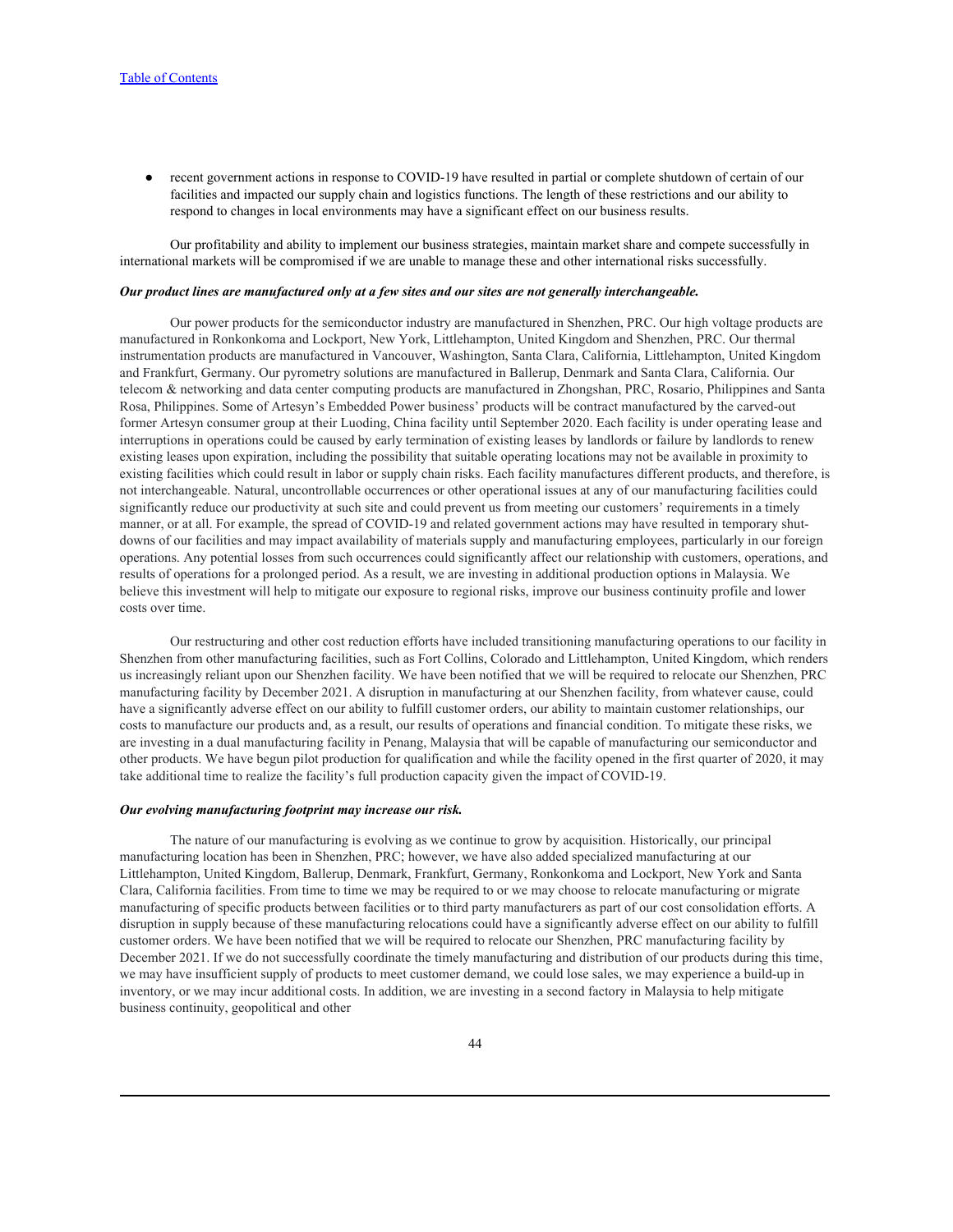risks. If we do not successfully implement this factory it could result in increased expenses and disruption of supply to our customers during the transition period.

In addition, the acquisition of Artesyn's Embedded Power business added significant vertically integrated manufacturing sites in China and the Philippines. These sites represent large fixed costs which are difficult to adjust as economic and other conditions change. If we do not successfully integrate these operations and operate them in an efficient manner, we could experience greater losses in times of revenue reduction.

With the acquisition of Artesyn, our strategy is to optimize and reduce our manufacturing footprint over the next several years primarily in China and the Philippines. Our strategy will require the expenditure on facilities, employee severance and other related operations. If we are not successful in this strategy, we may impact our manufacturing capability and not reduce long-term costs as we had planned.

### *Raw material, part, component, and subassembly shortages, exacerbated by our dependence on sole and limited source suppliers, could affect our ability to manufacture products and systems and could delay our shipments.*

Our business depends on our ability to manufacture products that meet the rapidly changing demands of our customers. Our ability to timely manufacture our products depends in part on the timely delivery of raw materials, parts, components, and subassemblies from suppliers. We rely on sole and limited source suppliers for some of our raw materials, parts, components, and subassemblies that are critical to the manufacturing of our products.

This reliance involves several risks, including the following:

- the inability to obtain an adequate supply of required parts, components, or subassemblies;
- supply shortages, if a sole or limited source provider ceases operation;
- the need to fund the operating losses of a sole or limited source provider;
- reduced control over pricing and timing of delivery of raw materials and parts, components, or subassemblies;
- the need to qualify alternative suppliers;
- suppliers that may provide parts, components or subassemblies that are defective, contain counterfeit goods or are otherwise misrepresented to us in terms of form, fit or function;
- the inability of our suppliers to develop technologically advanced products to support our growth and development of new products;
- the impact of geopolitical issues or tariffs that could affect the cost and availability of required parts, components, or subassemblies; and
- the recent impact of COVID-19 has affected our global supply chain, resulting in many suppliers operating at partial capacity or being shut down at certain points in time. This impact can create part shortages, increased logistics costs and potential lost business if we are not ultimately able to deliver products to our customers in a timely fashion.

From time to time, our sole or limited source suppliers have given us notice that they are ending supply of critical parts, components, and subassemblies that are required for us to deliver product. If we cannot qualify alternative suppliers before ending supply of critical parts from the sole or limited source suppliers, we may be required to make a last-time-buy(s) and take possession of material amounts of inventory in advance of customer demand. In some instances, the last-time-buy materials required to be purchased may be for several years which in turn exposes us to additional excess and obsolescence risk. If we cannot qualify alternative suppliers before the last-time-buy materials are utilized in our products or legacy inverter warranty operations, we may be unable to deliver further product or legacy inverter warranty service to our customers.

Qualifying alternative suppliers could be time consuming and lead to delays in, or prevention of delivery of products to our customers, as well as increased costs. If we are unable to qualify additional suppliers and manage relationships with our existing and future suppliers successfully, if our suppliers experience financial difficulties including bankruptcy, or if our suppliers cannot meet our performance or quality specifications or timing requirements, we may experience shortages, delays, or increased costs of raw materials, parts, components, or subassemblies. This in turn could limit or prevent our ability to manufacture and ship our products, which could materially and adversely affect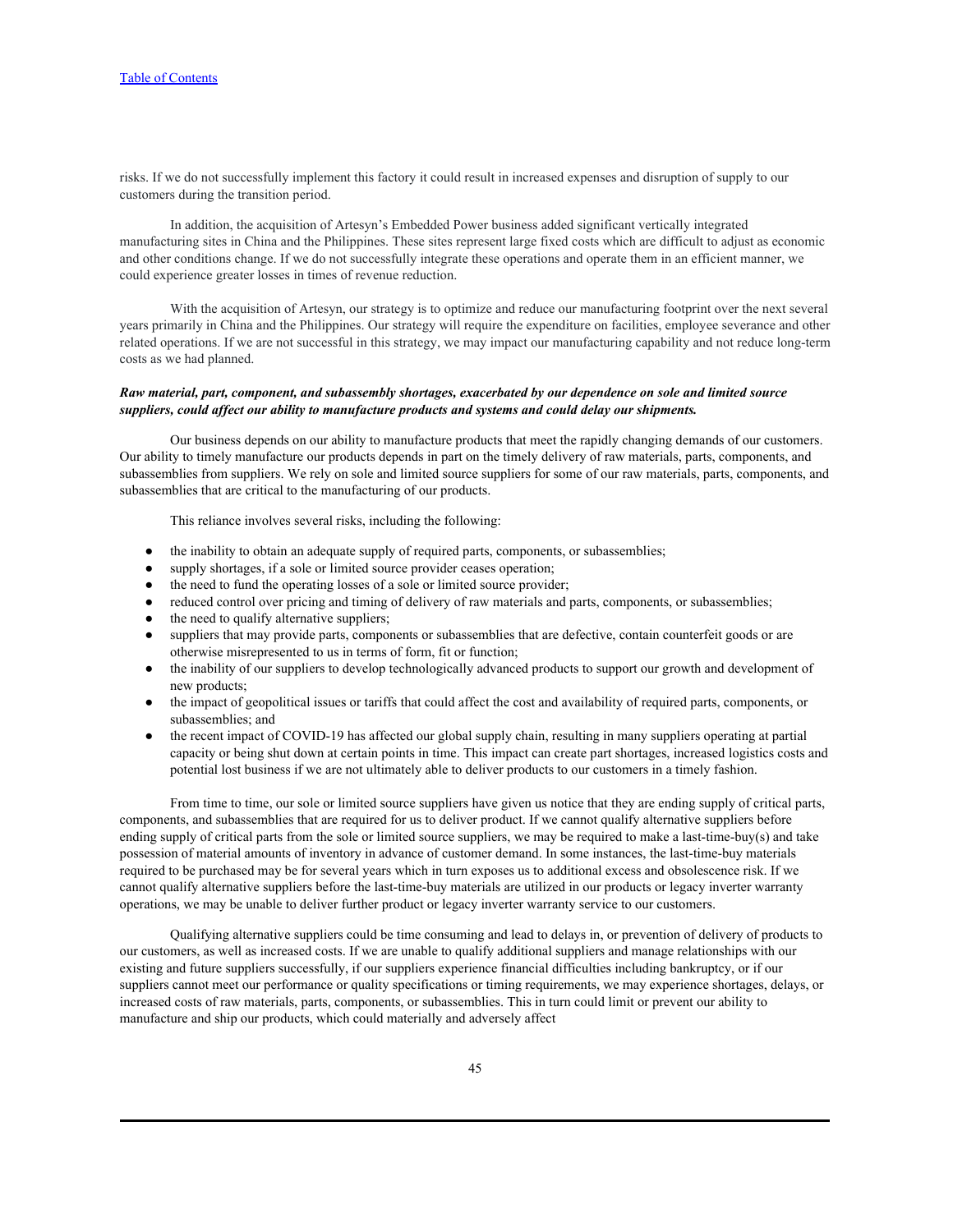our relationships with our current and prospective customers and our business, financial condition, and results of operations.

#### *Our orders of raw materials, parts, components, and subassemblies are based on demand forecasts.*

We place orders with many of our suppliers based on our customers' quarterly forecasts and our annual forecasts. These forecasts are based on our customers' and our expectations as to demand for our products. As the quarter and the year progress, such demand can change rapidly or we may realize that our customers' expectations were overly optimistic or pessimistic, especially when industry or general economic conditions change. Orders with our suppliers cannot always be amended in response. In addition, in order to assure availability of certain components or to obtain priority pricing, we have entered into contracts with some of our suppliers that require us to purchase a specified amount of components and subassemblies each quarter, even if we are not able to use such components or subassemblies. Moreover, we have obligations to some of our customers to hold a minimum amount of finished goods in inventory, in order to fulfill just in time orders, regardless of whether the customers expect to place such orders. We currently have firm purchase commitments and agreements with various suppliers to ensure the availability of components. If demand for our products does not continue at current levels, we might not be able to use all of the components that we are required to purchase under these commitments and agreements, and our reserves for excess and obsolete inventory may increase, which could have a material adverse effect on our results of operations. If demand for our products exceeds our customers' and our forecasts, we may not be able to timely obtain enough raw materials, parts, components, or subassemblies, on favorable terms or at all, to fulfill the excess demand.

#### *Increased governmental action on income tax regulations could negatively impact our business.*

International governments have heightened their review and scrutiny of multinational businesses like ours which could increase our compliance costs and future tax liability to those governments. As governments continue to look for ways to increase their revenue streams, they could increase audits of companies to accelerate the recovery of monies perceived as owed to them under current or past regulations. Such an increase in audit activity could have a negative impact on companies which operate internationally, as we do.

# *Activities necessary to integrate acquisitions may result in costs in excess of current expectations or be less successful than anticipated.*

We have completed acquisitions in the past and we may acquire other businesses in the future. The success of such transactions will depend on, among other things, our ability to integrate assets and personnel acquired in these transactions and to apply our internal controls process to these acquired businesses. The integration of acquisitions may require significant attention from our management, and the diversion of management's attention and resources could have a material adverse effect on our ability to manage our business. Furthermore, we may not realize the degree or timing of benefits we anticipated when we first entered into the acquisition transaction. If actual integration costs are higher than amounts originally anticipated, if we are unable to integrate the assets and personnel acquired in an acquisition as anticipated, or if we are unable to fully benefit from anticipated synergies, our business, financial condition, results of operations, and cash flows could be materially adversely affected.

# *We have historically made acquisitions and divestitures. However, we may not find suitable acquisition candidates in the future and we may not be able to successfully integrate and manage acquired businesses. In either an acquisition or a divestiture, we may be required to make fundamental changes in our ERP, business processes and tools which could disrupt our core business and harm our financial condition.*

In the past, we have made strategic acquisitions of other corporations and entities, as well as asset purchases, and we continue to evaluate potential strategic acquisitions of complementary companies, products, and technologies. We have also divested businesses. In the future, we could:

- issue stock that would dilute our current stockholders' percentage ownership;
- pay cash that would decrease our working capital;
- incur debt;
- assume liabilities; or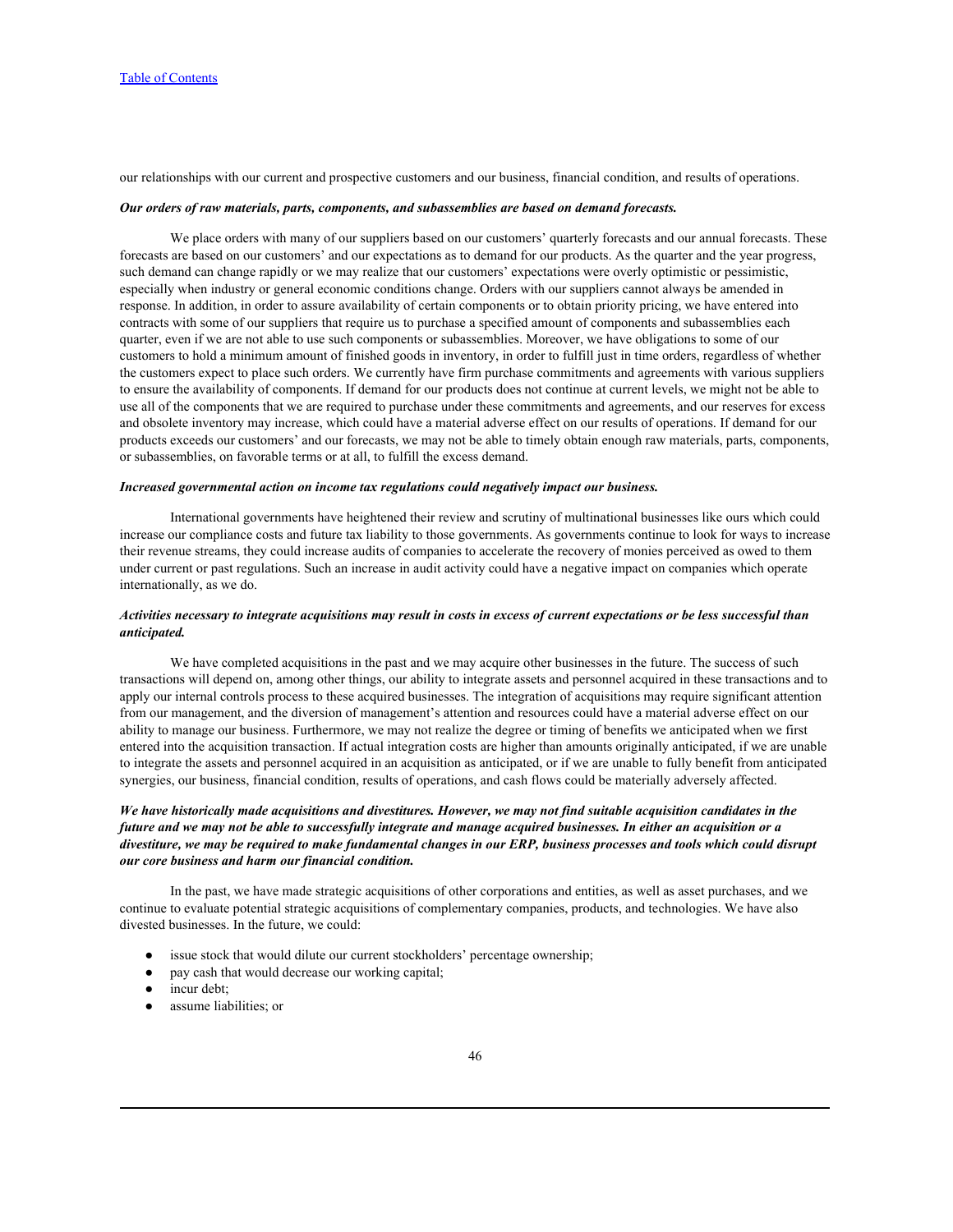● incur expenses related to impairment of goodwill and amortization.

Acquisitions and divestitures also involve numerous risks, including:

- problems combining or separating the acquired/divested operations, systems, technologies, or products;
- an inability to realize expected sales forecasts, operating efficiencies or product integration benefits;
- difficulties in coordinating and integrating geographically separated personnel, organizations, systems, and facilities;
- difficulties integrating business cultures;
- unanticipated costs or liabilities;
- diversion of management's attention from our core business;
- adverse effects on existing business relationships with suppliers and customers;
- potential loss of key employees, particularly those of purchased organizations;
- incurring unforeseen obligations or liabilities in connection with either acquisitions or divestitures; and
- the failure to complete acquisitions even after signing definitive agreements which, among other things, would result in the expensing of potentially significant professional fees and other charges in the period in which the acquisition or negotiations are terminated.

We may not be able to successfully identify appropriate acquisition candidates, to integrate any businesses, products, technologies, or personnel that we might acquire in the future or achieve the anticipated benefits of such transactions, which may harm our business.

### *Changes in tax laws, tax rates, or mix of earnings in tax jurisdictions in which we do business, could impact our future tax liabilities and related corporate profitability*

We are subject to income taxes in the U.S. (federal and state) and numerous foreign jurisdictions. Tax laws, regulations, and administrative practices in various jurisdictions may be subject to significant change due to economic, political, and other conditions, and significant judgment is required in evaluating and estimating our provision and accruals for these taxes. There are many transactions that occur during the ordinary course of business for which the ultimate tax determination is uncertain. Our effective tax rates could be adversely affected by earnings being lower than anticipated in jurisdictions where we have lower statutory rates and earnings higher than anticipated in jurisdictions where we have higher statutory rates, losses incurred in jurisdictions for which we are not able to realize the related tax benefit, changes in foreign currency exchange rates, entry into new businesses and geographies and changes to our existing businesses, acquisitions (including integrations) and investments, changes in our deferred tax assets and liabilities and their valuation, and changes in the relevant tax, accounting, and other laws, regulations, administrative practices, principles, and interpretations, including fundamental changes to the tax laws applicable to corporate multinationals. The U.S., many countries in the European Union, and several other countries are actively considering changes in this regard. The acquisition of Artesyn may change our mix of earnings in various tax jurisdictions and may impact our overall current or future tax rate. above effects one twisting bosines relationships with supplies and could be adversely and could be provision for income that the income that the requisions of diversion of the income of the subject of the subject of the su We may not be able to successfully identify appropriate acquisition enadidate, to integrate any basis ensures, the memories, or presented that we might nequire in the future or achieve the nutricipated benefits of asic fr We any one has be to access that in the properties acquited to encillence, to integrate a plusters, probable, the details of the properties at the total state in the foreign the state of experiment and the control of the heliones on provided provided in the state of provided the future of achieve the activity and the required the controllegies and the results of the relations, Change in the future in the recognition of the controllegies an harm our basiness.<br>
Changes in tax democraties are meta of remember in taxe jurisdictions in which we do business, ondd impact and functions in the Co-Organization corrections in the U.S. (isolend and stable) and minerocon

### *Changes in our provision for income taxes or adverse outcomes resulting from examination of our income tax returns could adversely affect our results*

anticipated in countries that have lower tax rates and higher than anticipated in countries that have higher tax rates; by changes in the valuation of our deferred tax assets and liabilities; by changes, regulations, and interpretations of foreign-derived intangible income (FDII), global intangible low-tax income (GILTI) and base erosion and anti-abuse tax laws (BEAT); by expiration of or lapses in tax incentives; by transfer pricing adjustments, including the effect of acquisitions on our legal structure; by tax effects of nondeductible compensation; by tax costs related to intercompany realignments; by changes in accounting principles; or by association comprised of 36 countries, including the United States, has made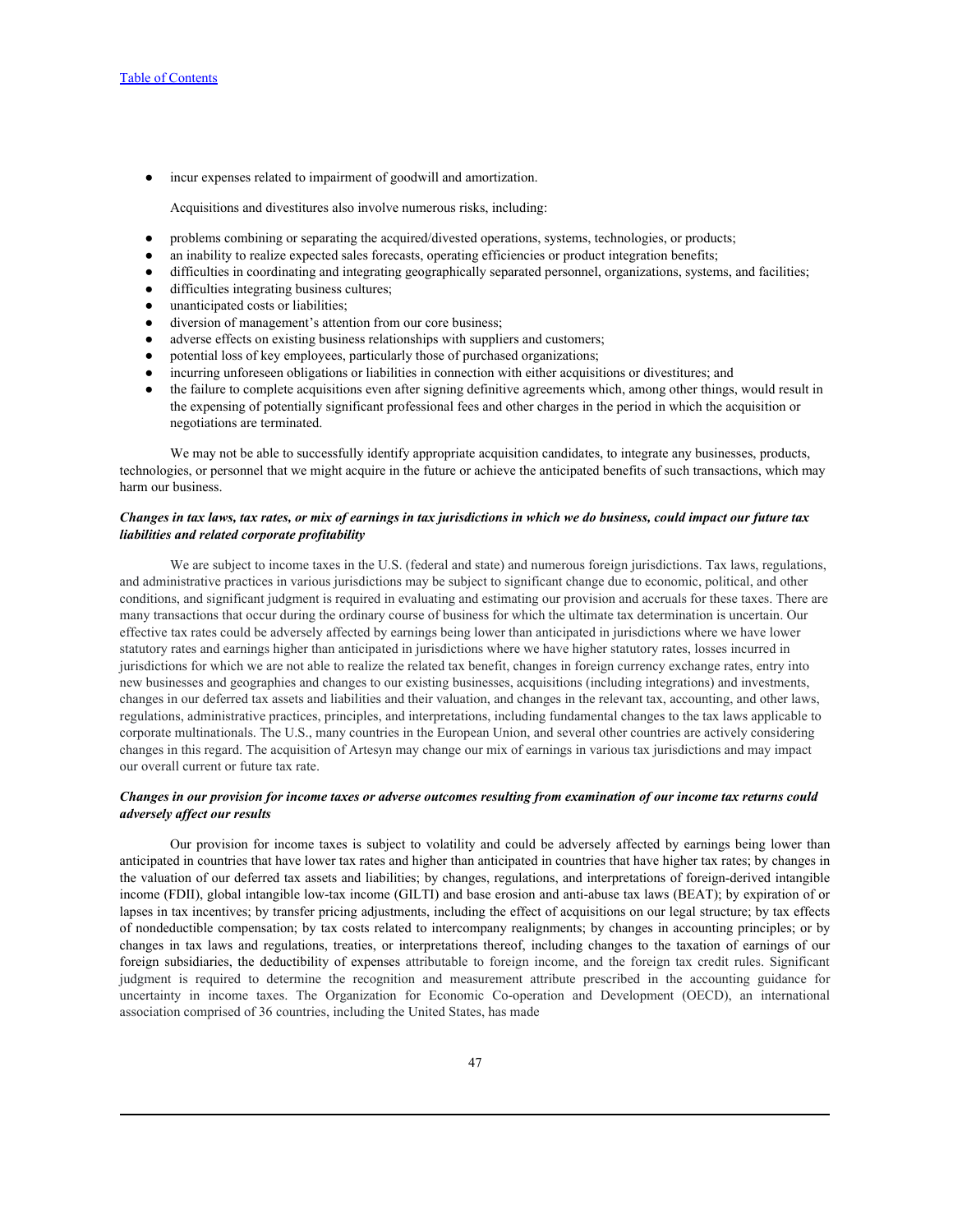changes to numerous long-standing tax principles. There can be no assurance that these changes, once adopted by countries, will not have an adverse impact on our provision for income taxes. Further, as a result of certain of our ongoing employment and capital investment actions and commitments, our income in certain countries is subject to reduced tax rates. Our failure to meet these commitments could adversely impact our provision for income taxes. In addition, we are subject of regular examination of Tableof Contents<br>
or thanges to numerous long-standing tax principles. There can be no assurance that these changes, once adopted by countries, will<br>
not have an adverse impact on our provision for income taxes. Further, examinations to determine the adequacy of our provision for income taxes. There can be no assurance that the outcomes from these continuous examinations will not have an adverse effect on our operating results and financial condition.

### *We are exposed to risks associated with worldwide financial markets and the global economy.*

Our business depends on the expansion of manufacturing capacity in our end markets and the installation base for the products we sell. In the past, severe tightening of credit markets, turmoil in the financial markets, and a weakening global economy have contributed to slowdowns in the industries in which we operate. Some of our key markets depend largely on consumer spending. Economic uncertainty, such as that recently experienced in the PRC, exacerbates negative trends in consumer spending and may cause our customers to push out, cancel, or refrain from placing orders.

Difficulties in obtaining capital and uncertain market conditions may also lead to a reduction of our sales and greater instances of nonpayment. These conditions may similarly affect our key suppliers, which could affect their ability to deliver parts and result in delays for our products. Further, these conditions and uncertainty about future economic conditions could make it challenging for us to forecast our operating results and evaluate the risks that may affect our business, financial condition, and results of operations. As discussed in "Our orders of raw materials, parts, components, and subassemblies are based on demand forecasts," a significant percentage of our expenses are relatively fixed and based, in part, on expectations of future net sales. If a sudden decrease in demand for our products from one or more customers were to occur, the inability to adjust spending quickly enough to compensate for any shortfall would magnify the adverse impact of a shortfall in net sales on our results of operations. Conversely, if market conditions were to unexpectedly improve and demand for our products were to increase suddenly, we might not be able to respond quickly enough, which could have a negative impact on our results of operations and customer relations.

# *Our results of operations could be affected by natural disasters and other events in the locations in which we or our customers or suppliers operate.*

We have manufacturing and other operations in locations subject to natural occurrences such as severe weather and geological events including earthquakes or tsunamis that could disrupt operations. In addition, our suppliers and customers also have operations in such locations. A natural disaster, fire, explosion, or other event that results in a prolonged disruption to our operations, or the operations of our customers or suppliers, may materially adversely affect our business, results of operations, or financial condition.

### *We transitioned a significant amount of our supply base to Asian suppliers.*

We transitioned the purchasing of a substantial portion of components for our products to Asian suppliers to lower our materials costs and shipping expenses. These components might require us to incur higher than anticipated testing or repair costs, which would have an adverse effect on our operating results. Customers who have strict and extensive qualification requirements might not accept our products if these lower-cost components do not meet their requirements. A delay or refusal by our customers to accept such products, as well as an inability of our suppliers to meet our purchasing requirements, might require us to purchase higher-priced components from our existing suppliers or might cause us to lose sales to these customers, either of which could lead to decreased revenue and gross margins and have an adverse effect on our results of operations.

# *We must continually design and introduce new products into the markets we serve to respond to competition and rapid technological changes.*

We operate in a highly competitive environment where innovation is critical, our future success depends on many factors, including the effective commercialization and customer acceptance of our products and services. The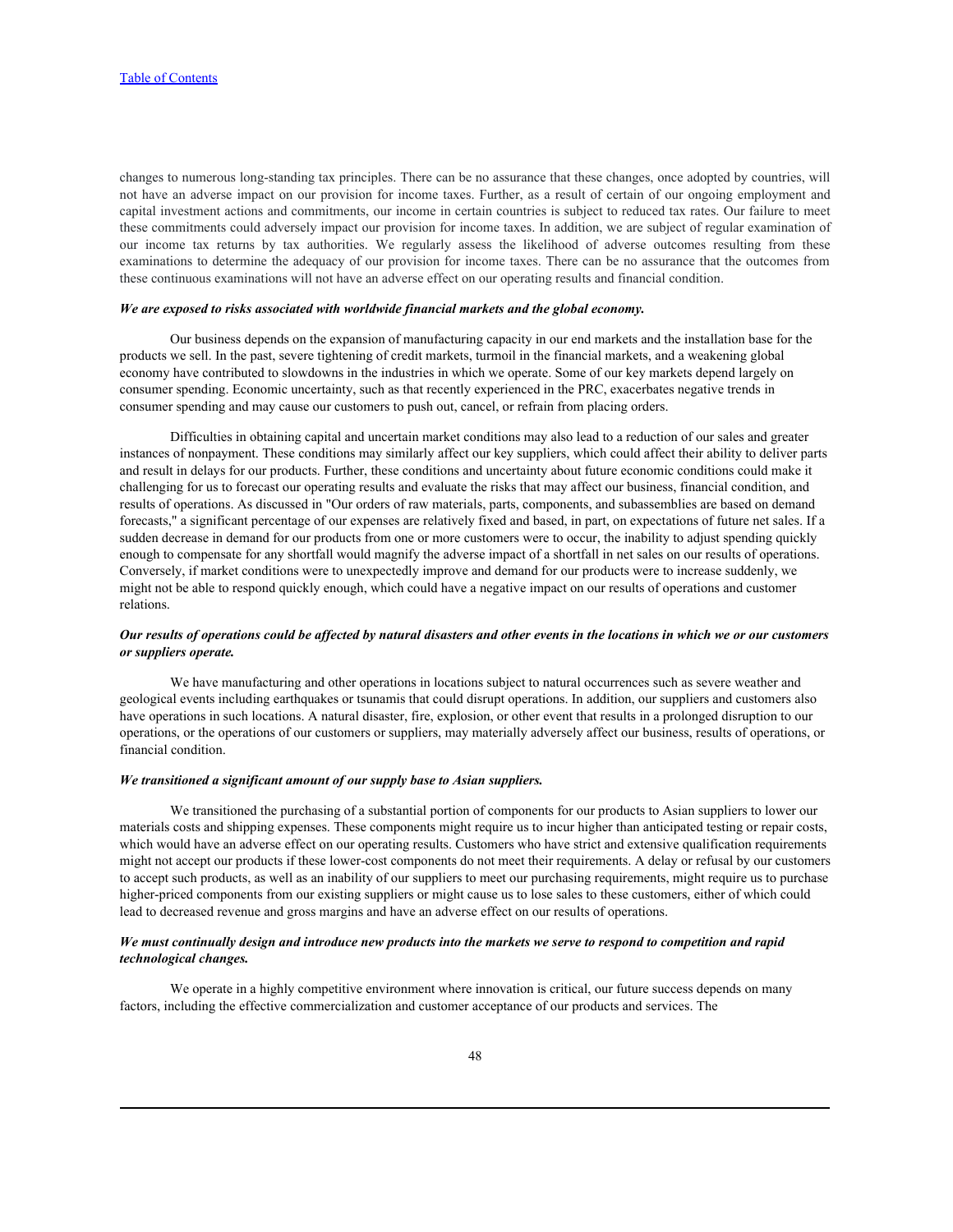development, introduction, and support of a broadening set of products is critical to our continued success. Our results of operations could be adversely affected if we do not continue to develop new products, improve and develop new applications for existing products, and differentiate our products from those of competitors resulting in their adoption by customers.

### *We must achieve design wins to retain our existing customers and to obtain new customers, although design wins achieved do not necessarily result in substantial sales.*

Driven by continuing technology migration and changing customers demand the markets we serve are constantly changing in terms of advancement in applications, core technology and competitive pressures. New products we design for capital equipment manufacturers typically have a lifespan of five to ten years. Our success and future growth depend on our products being designed into our customers new generations of equipment as they develop new technologies and applications. We must work with these manufacturers early in their design cycles to modify, enhance and upgrade our products or design new products that meet the requirements of their new systems. The design win process is highly competitive, and we may win or lose new design wins for our existing customers or new customers next generations of equipment. In case existing or new customers do not choose our products as a result of the development, evaluation and qualification efforts related to the design win process, our market share will be reduced, the potential revenues related to the lifespan of our customers' products, which can be five to ten years, will not be realized, and our business, financial condition and results of operations would be materially and adversely impacted.

# *We generally have no long-term contracts with our customers requiring them to purchase any specified quantities from us.*

Our sales are primarily made on a purchase order basis, and we generally have no long-term purchase commitments from our customers, which is typical in the industries we serve. As a result, we are limited in our ability to predict the level of future sales or commitments from our current customers, which may diminish our ability to allocate labor, materials, and equipment in the manufacturing process effectively. In addition, we may purchase inventory in anticipation of sales that do not materialize, resulting in excess and obsolete inventory write-offs.

# *If we are unable to adjust our business strategy successfully for some of our product lines to reflect the increasing price sensitivity on the part of our customers, our business and financial condition could be harmed.*

Our business strategy for many of our product lines has been focused on product performance and technology innovation to provide enhanced efficiencies and productivity. As a result of recent economic conditions and changes in various markets that we serve, our customers have experienced significant cost pressures. We have observed increased price sensitivity on the part of our customers. If competition against any of our product lines should come to focus solely on price rather than on product performance and technology innovation, we will need to adjust our business strategy and product offerings accordingly, and if we are unable to do so, our business, financial condition, and results of operations could be materially and adversely affected.

# *Our competitive position could be weakened if we are unable to convince end users to specify that our products be used in the equipment sold by our customers.*

The end users in our markets may direct equipment manufacturers to use a specified supplier's product in their equipment at a particular facility. This occurs with frequency because our products are critical in manufacturing process control for thin-film applications. Our success, therefore, depends in part on our ability to have end users specify that our products be used at their facilities. In addition, we may encounter difficulties in changing established relationships of competitors that already have a large installed base of products within such facilities.

#### *The markets we operate in are highly competitive.*

We face substantial competition, primarily from established companies, some of which have greater financial, marketing, and technical resources than we do. We expect our competitors will continue to develop new products in direct competition with ours, improve the design and performance of their products, and introduce new products with enhanced performance characteristics. In order to remain competitive, we must improve and expand our products and product offerings. In addition, we may need to maintain a high level of investment in research and development and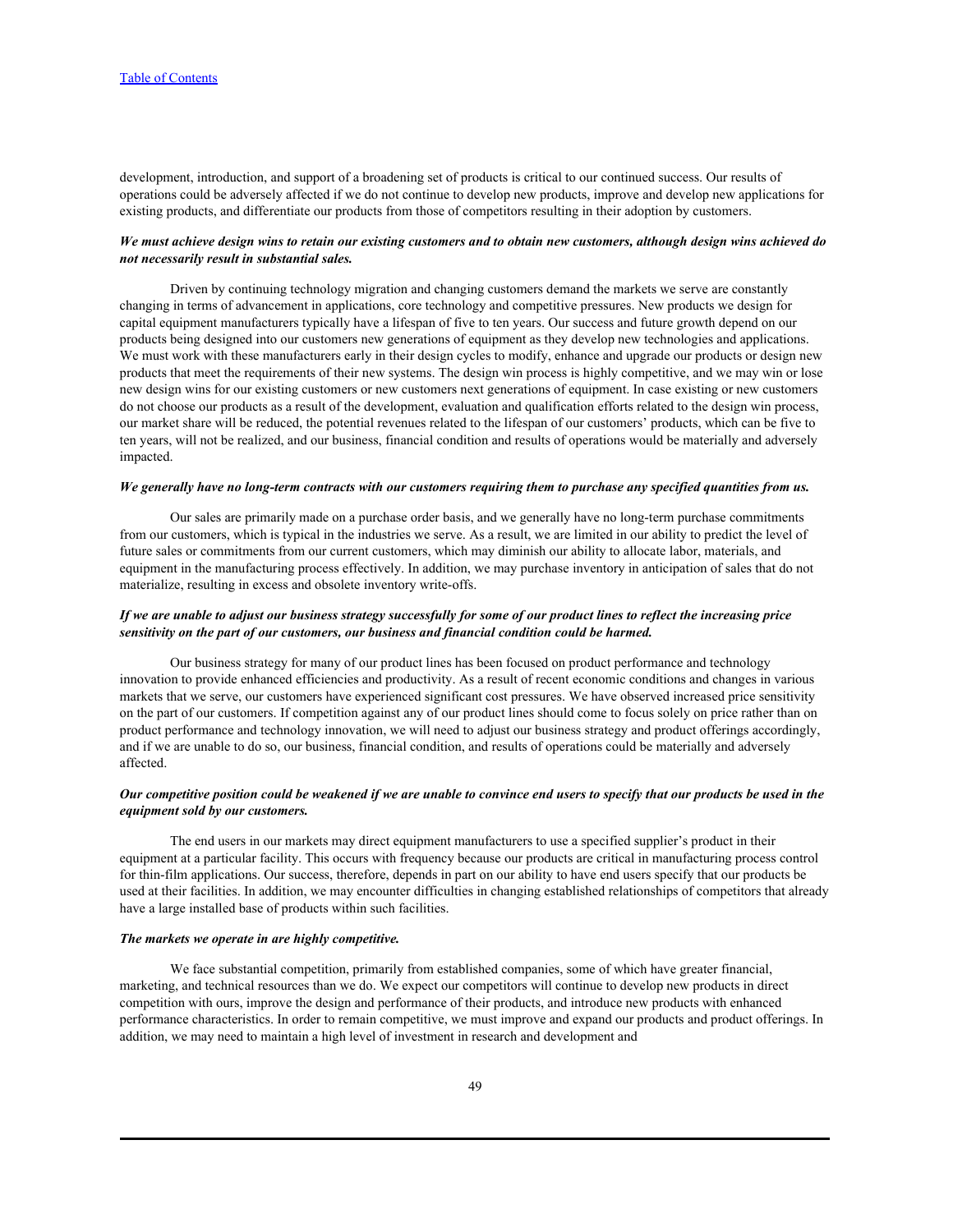expand our sales and marketing efforts, particularly outside of the United States. We might not be able to make the technological advances and investments necessary to remain competitive. If we were unable to improve and expand our products and product offerings, our business, financial condition, and results of operations could be materially and adversely affected.

#### *A significant portion of our sales and accounts receivable are concentrated among a few customers.*

Our ten largest customers accounted for 59.2% and 39.8% of our sales for the three months ended March 31, 2020 and 2019, respectively. During the three months ended March 31, 2020, sales to Applied Materials, Inc. and Lam Research were \$51.0 million and \$33.0 million, respectively. Applied Material, Inc. had a \$32.6 million and \$36.9 million accounts receivable balance as of March 31, 2020 and December 31, 2019, respectively. A significant decline in sales from these customers, or the Company's inability to collect on these sales, could materially and adversely impact our business, results of operations and financial condition.

### *We maintain significant amounts of cash in international locations.*

Given the global nature of our business, we have both domestic and international concentrations of cash and investments. The value of our cash, cash equivalents, and marketable securities can be negatively affected by liquidity, credit deterioration, financial results, economic risk, political risk, sovereign risk or other factors. The Company intends to utilize its foreign cash to expand our international operations through internal growth and strategic acquisitions. If our intent changes or if these funds are needed for our U.S. operations, or we are negatively impacted by any of the factors above, our financial condition and results of operations could be materially adversely affected.

#### *Globalization of sales increases risk of compliance with policy.*

We operate in an increasingly complex sales environment around the world which places greater importance on our global control environment and imposes additional oversight risk. Such increased complexity could adversely affect our operating results by increasing compliance costs in the near-term and by increasing the risk of control failures in the event of noncompliance.

#### *Market pressures and increased low-cost competition may reduce or eliminate our profitability.*

Our customers continually exert pressure on us to reduce our prices and extend payment terms. Given the nature of our customer base and the highly competitive markets in which we compete, we may be required to reduce our prices or extend payment terms to remain competitive. We have recently seen pricing pressure from our largest customers due in part to low-cost competition and market consolidation. As a result of the competitive markets we serve, from time to time we may enter into long term pricing agreements with our largest customers that results in reduced product pricing. Such reduced product pricing may result in product margin declines unless we are successful in reducing our product costs ahead of such price reductions. In addition, Artesyn competes in markets that are more price competitive which may include dual or multi sourcing. We believe some of our Asian competitors benefit from local governmental funding incentives and purchasing preferences from end-user customers in their respective countries. Moreover, in order to be successful in the current competitive environment, we are required to accelerate our investment in research & development to meet time-to-market, performance and technology adoption cycle needs of our customers simply in order to compete for design wins, and if successful, receive potential purchase orders. Given such up-front investments we must make and the competitive nature of our markets, we may not be able to reduce our expenses in an amount enough to offset potential margin declines or loss of business and may not be able to meet customer product time-line expectations. The potential decrease in cash flow could materially and adversely impact our financial condition.

### *We are highly dependent on our intellectual property.*

Our success depends significantly on our proprietary technology. We attempt to protect our intellectual property rights through patents and non-disclosure agreements; however, we might not be able to protect our technology, and competitors might be able to develop similar technology independently. In addition, the laws of some foreign countries might not afford our intellectual property the same protections as do the laws of the United States. Our intellectual property is not protected by patents in several countries in which we do business, and we have limited patent protection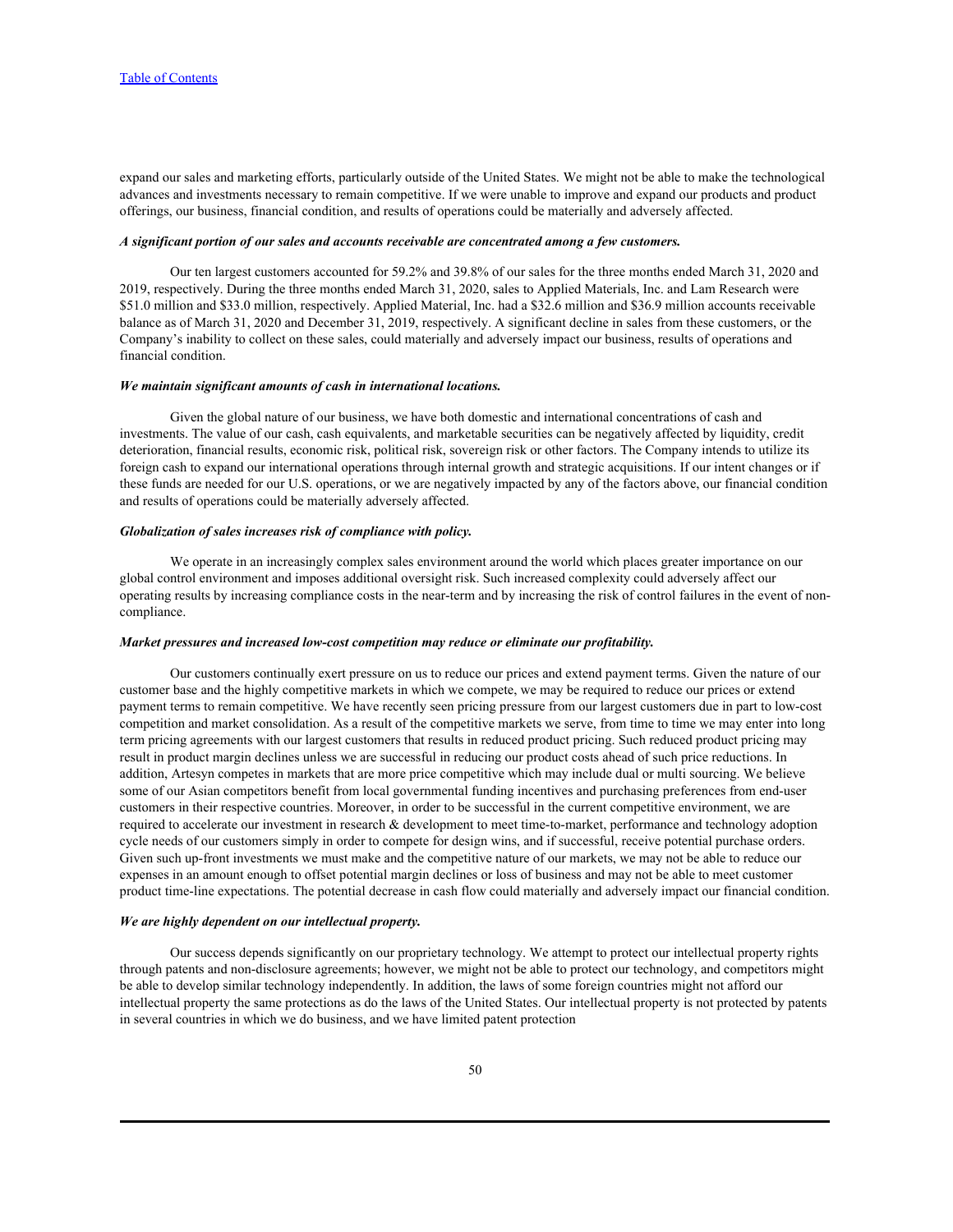in other countries, including the PRC. The cost of applying for patents in foreign countries and translating the applications into foreign languages requires us to carefully select the inventions for which we apply for patent protection and the countries in which we seek such protection. Generally, our efforts to obtain international patents have been concentrated in the European Union and certain industrialized countries in Asia, including Korea, Japan, and Taiwan. If we are unable to protect our intellectual property successfully, our business, financial condition, and results of operations could be materially and adversely affected.

The PRC commercial law is relatively undeveloped compared to the commercial law in the United States. Limited protection of intellectual property is available under PRC law. Consequently, manufacturing our products in the PRC may subject us to an increased risk that unauthorized parties may attempt to copy our products or otherwise obtain or use our intellectual property. We may not be able to protect our intellectual property rights effectively. Additionally, we may not have adequate legal recourse if we encounter infringements of our intellectual property in the PRC.

#### *Our legacy inverter products may suffer higher than anticipated litigation, damage, or warranty claims.*

Our legacy inverter products (of which we discontinued the manufacture, engineering, and sale in December 2015 and which are reflected as Discontinued Operations in this filing) contain components that may contain errors or defects and were sold with original product warranties ranging from one to ten years with an option to purchase additional warranty coverage for up to 20 years. If any of our products are defective or fail because of their design, we might be required to repair, redesign or recall those products or to pay damages (including liquidated damages) or warranty claims, and we could suffer significant harm to our reputation. We are experiencing increasing claims from customers and suppliers and increasing litigation related to the legacy inverter product line. We review such claims and vigorously defend against such lawsuits in the ordinary course of our business. We cannot assure that any such claims or litigation brought against us will not have a material adverse effect on our business or financial statements. Our involvement in such litigation could result in significant expense to us and divert the efforts of our technical and management personnel. We also accrue a warranty reserve for estimated costs to provide warranty services including the cost of technical support, product repairs, and product replacement for units that cannot be repaired. Our estimate of costs to fulfill our warranty obligations is based on historical experience and expectation of future conditions. To the extent we experience increased warranty claim activity or increased costs associated with servicing those claims, our warranty accrual will increase, resulting in additional expenses in the line "Income (loss) from discontinued operations, net of tax" on our Consolidated Statement of Operations in future periods. We plan to continue supporting inverter customers with service maintenance and repair operations. This includes performing service to fulfill obligations under existing service maintenance contracts. There is no certainty that these can be performed profitably and could be adversely affected by higher than anticipated product failure rates, loss of critical service technician skills, an inability to obtain service parts, customer demands and disputes and cost of repair parts, among other factors. See *Note 4. Disposed and Discontinued Operations* in Part I, Item 1 "Unaudited Consolidated Financial Statements" contained herein.

#### *Our products may suffer from defects or errors leading to damage or warranty claims.*

Our products use complex system designs and components that may contain errors or defects, particularly when we incorporate new technology into our products or release new versions. If any of our products are defective or fail because of their design, we might be required to repair, redesign, or recall those products, pay damages (including liquidated damages) or warranty claims, and we could suffer significant harm to our reputation. We accrue a warranty reserve for estimated costs to provide warranty services including the cost of technical support, product repairs, and product replacement for units that cannot be repaired. Our estimate of costs to fulfill our warranty obligations is based on historical experience and expectation of future conditions. To the extent we experience increased warranty claim activity or increased costs associated with servicing those claims, our warranty accrual will increase, resulting in decreased gross profit. In recent years, we have experienced increased warranty costs for our legacy inverter product lines, which is reflected in "Income from discontinued operations, net of income taxes." See *Note 4. Disposed and Discontinued Operations* in Part I, Item 1 "Unaudited Consolidated Financial Statements" contained herein.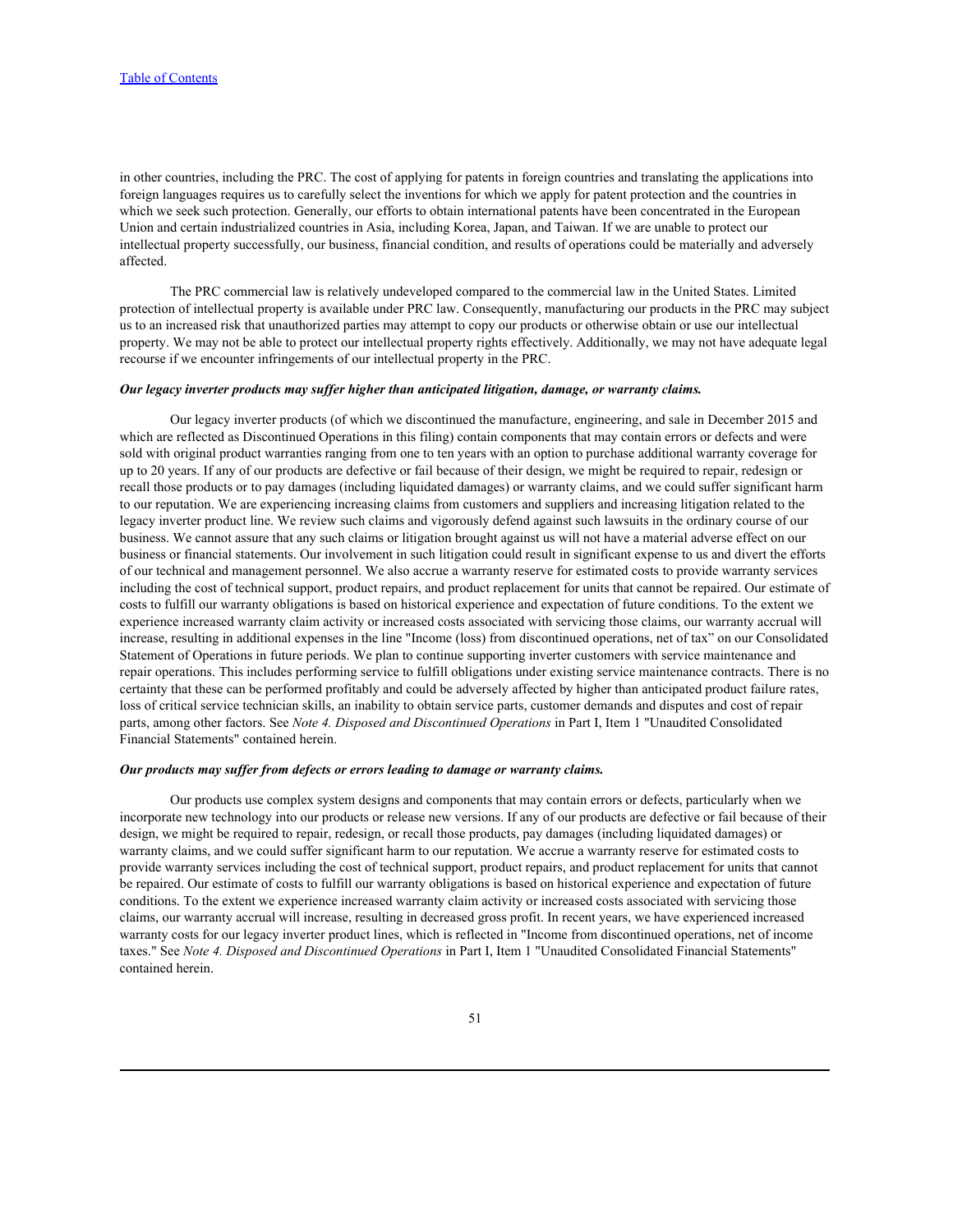# *Unfavorable currency exchange rate fluctuations may lead to lower operating margins, or may cause us to raise prices, which could result in reduced sales.*

Currency exchange rate fluctuations could have an adverse effect on our sales and results of operations, and we could experience losses with respect to forward exchange contracts into which we may enter. Unfavorable currency fluctuations could require us to increase prices to foreign customers, which could result in lower net sales by us to such customers. Alternatively, if we do not adjust the prices for our products in response to unfavorable currency fluctuations, our results of operations could be materially and adversely affected. In addition, most sales made by our foreign subsidiaries are denominated in the currency of the country in which these products are sold and the currency in which they receive payment for such sales could be less valuable at the time of receipt as a result of exchange rate fluctuations. Given recent acquisitions in Europe and Asia, our exposure to fluctuations in the value of the Euro and Chinese Yuan is becoming more significant. From time to time, we enter into forward exchange contracts and local currency purchased options to reduce currency exposures related to likely or pending transactions including those arising from intercompany sales of inventory. However, we cannot be certain that our efforts will be adequate to protect us against significant currency fluctuations or that such efforts will not expose us to additional exchange rate risks, which could materially and adversely affect our results of operations.

### *Recent developments relating to the United Kingdom's referendum vote in favor of leaving the European Union and related actions could adversely affect us.*

On June 23, 2016, the United Kingdom (UK) held a referendum in which voters approved an exit from the European Union ("EU"). On January 23, 2020, the UK left the EU, which is commonly referred to as "Brexit". The UK and the EU are now in a transitionary period through the end of 2020. Negotiation on the UK's withdrawal from the EU as well as its relationship with the EU going forward, including the terms of trade between the UK and the EU, is unclear. Although it is unknown what those terms will be, it is possible that there will be greater restrictions on imports and exports between the UK and EU countries and increased regulatory complexities. These changes may adversely affect our sales, operations, and financial results. Our operations in the UK may be adversely affected by extreme fluctuations in the UK exchange rates. Moreover, the imposition of any import restrictions and duties levied on our UK products as imported for EU customers may make our products more expensive for such customers and less competitive from a pricing perspective.

### *Changes in the value of the Chinese yuan could impact the cost of our operation in the PRC and our sales growth in our PRC markets.*

The PRC government is continually pressured by its trading partners to allow its currency to float in a manner like other major currencies. Any change in the value of the Chinese yuan may impact our ability to control the cost of our products in the world market. Specifically, the decision by the PRC government to allow the yuan to begin to float against the United States dollar could significantly increase the labor and other costs incurred in the operation of our Shenzhen and Zhongshan facilities and the cost of raw materials, parts, components, and subassemblies that we source in the PRC, thereby having a material and adverse effect on our financial condition and results of operations.

# *Difficulties with our enterprise resource planning ("ERP") system and other parts of our global information technology system could harm our business and results of operation.*

Like many multinational corporations, we maintain a global information technology system, including software products licensed from third parties. The acquisition of Artesyn added additional information systems that are initially different from current systems. Any system, network or Internet failures, misuse by system users, the hacking into or disruption caused by unauthorized access or loss of license rights could disrupt our ability to timely and accurately manufacture and ship products or to report our financial information in compliance with the timelines mandated by the SEC. Any such failure, misuse, hacking, disruptions, or loss would likely cause a diversion of management's attention from the underlying business and could harm our operations. In addition, a significant failure of our global information technology system could adversely affect our ability to complete an evaluation of our internal controls and attestation activities pursuant to Section 404 of the Sarbanes-Oxley Act of 2002.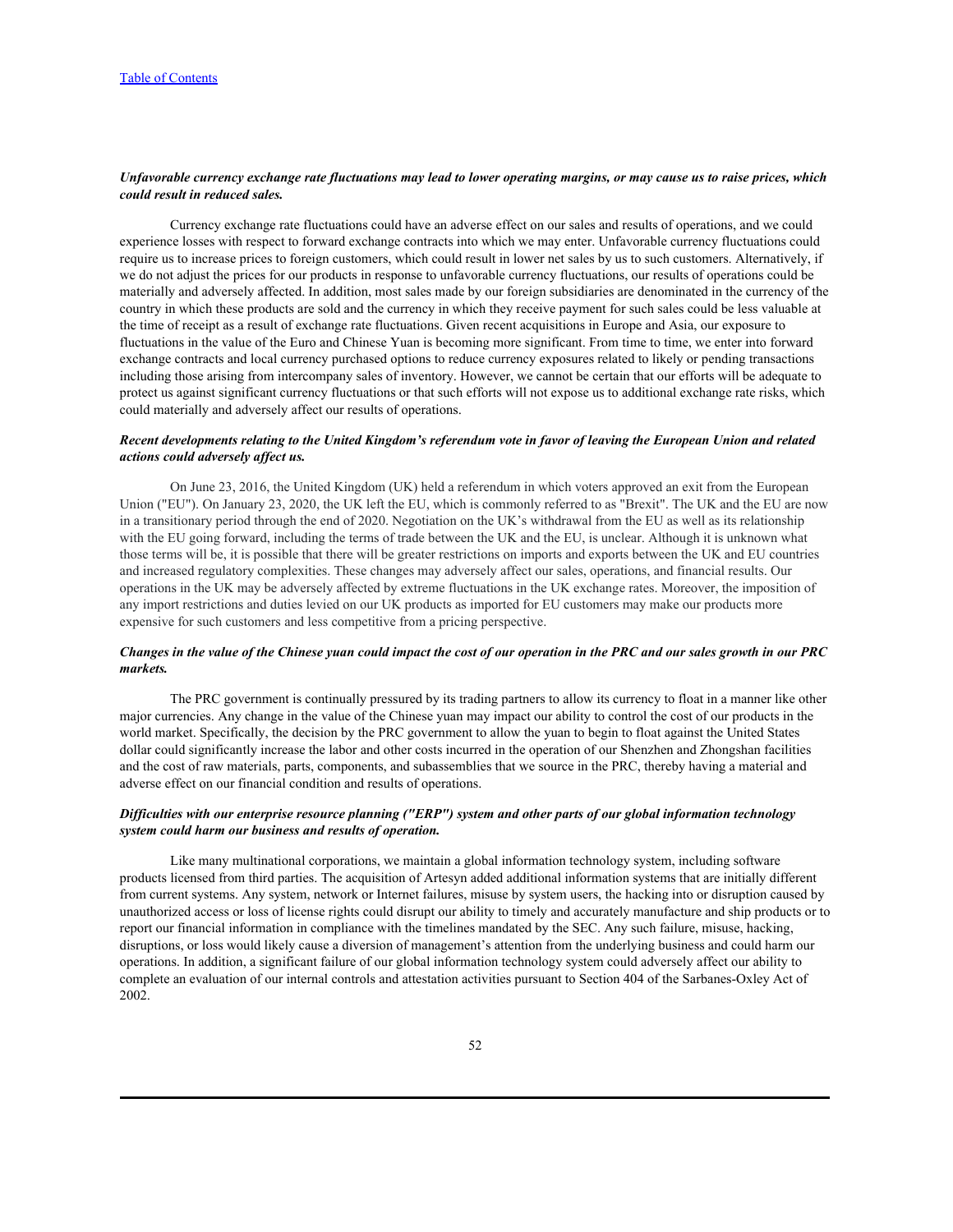# *If our network security measures are breached and unauthorized access is obtained to a customer's data or our data or our information technology systems, we may incur significant legal and financial exposure and liabilities.*

As part of our day-to-day business, we store our data and certain data about our customers in our global information technology system. Unauthorized access to our data, including any regarding our customers, could expose us to a risk of loss of this information, loss of business, litigation, and possible liability. These security measures may be breached by intentional misconduct by computer hackers, as a result of third-party action, employee error, malfeasance or otherwise. Additionally, third parties may attempt to fraudulently induce employees or customers into disclosing sensitive information such as usernames, passwords or other information in order to gain access to our customers' data or our data, including our intellectual property and other confidential business information, or our information technology systems. Because the techniques used to obtain unauthorized access, or to sabotage systems, change frequently and generally are not recognized until launched against a target, we may be unable to anticipate these techniques or to implement adequate preventative measures. Any security breach could result in a loss of confidence by our customers, damage our reputation, disrupt our business, lead to legal liability and negatively impact our future sales.

# *Our business is subject to complex and evolving U.S. and international laws and regulations regarding privacy and data protection. Many of these laws and regulations are subject to change and uncertain interpretation and could result in claims, changes to our business practices, penalties, increased cost of operations, or declines in user growth or engagement, or otherwise harm our business.*

Regulatory authorities around the world are considering several legislative and regulatory proposals concerning data protection, including measures to ensure that encryption of users' data does not hinder law enforcement agencies' access to that data. In addition, the interpretation and application of consumer and data protection laws in the U.S., Europe and elsewhere are often uncertain and in flux. It is possible that these laws may be interpreted and applied in a manner that is inconsistent with our data practices. These legislative and regulatory proposals, if adopted, and such interpretations could, in addition to the possibility of fines, result in an order requiring that we change our data practices, which could have an adverse effect on our business and results of operations. Complying with these various laws could cause us to incur substantial costs or require us to change our business practices in a manner adverse to our business.

Recent legal developments in Europe have created compliance uncertainty regarding certain transfers of personal data from Europe to the United States. For example, the General Data Protection Regulation ("GDPR"), effective in the EU starting on May 25, 2018, applies to all our activities conducted from an establishment in the EU or related to products and services that we offer to EU users. The GDPR creates a range of new compliance obligations, which could cause us to change our business practices, and will significantly increase financial penalties for noncompliance (including possible fines of up to 4% of global annual turnover for the preceding financial year or  $E20$  million (whichever is higher) for the most serious infringements).

#### *The loss of any of our key personnel could significantly harm our results of operations and competitive position.*

Our success depends to a significant degree upon the continuing contributions of our key management, technical, marketing, and sales employees. We may not be successful in retaining our key employees or attracting or retaining additional skilled personnel as required. Failure to retain or attract key personnel could significantly harm our results of operations and competitive position. Our success in hiring and retaining employees depends on a variety of factors, including the attractiveness of our compensation and benefit programs, global economic or political and industry conditions, our organizational structure, our reputation, culture and working environment, competition for talent and the availability of qualified employees, the availability of career development opportunities, and our ability to offer a challenging and rewarding work environment. We must develop our personnel to provide succession plans capable of maintaining continuity during the inevitable unpredictability of personnel retention. While we have plans for key management succession and long-term compensation plans designed to retain our senior employees, if our succession plans do not operate effectively, our business could be adversely affected.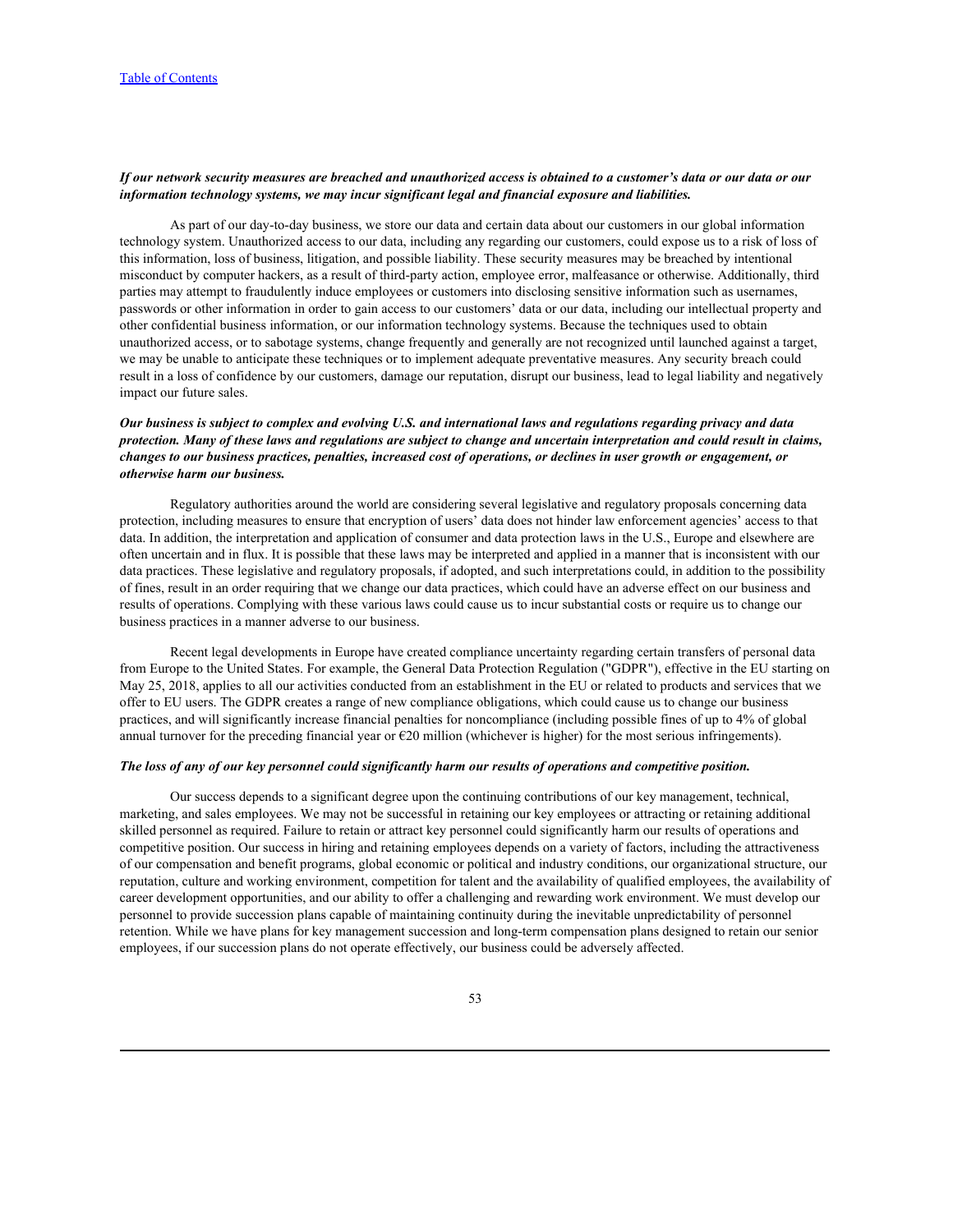# *We have been, and in the future may again be, involved in litigation. Litigation is costly and could result in further restrictions on our ability to conduct business or make use of market relationships we have developed, or an inability to prevent others from using our technology.*

Litigation may be necessary to enforce our commercial or property rights, to defend ourselves against claimed violations of such rights of others, or to protect our interests in regulatory, tax, customs, commercial, and other disputes, or similar matters. In particular, we have been experiencing increased litigation related to our legacy inverter product line. Litigation often requires a substantial amount of our management's time and attention, as well as financial and other resources, including:

- substantial costs in the form of legal fees, fines, and royalty payments;
- restrictions on our ability to sell certain products or in certain markets;
- an inability to prevent others from using technology we have developed; and
- a need to redesign products or seek alternative marketing strategies.

Any of these events could have a significant adverse effect on our business, financial condition, and results of operations.

### *Return on investments or interest rate declines on plan investments could result in additional unfunded pension obligations for our pension plan.*

We currently have unfunded obligations to our pension plans. The extent of future contributions to the pension plan depends heavily on market factors such as the discount rate used to calculate our future obligations and the actual return on plan assets which enable future payments. We estimate future contributions to the plan using assumptions with respect to these and other items. Changes to those assumptions could have a significant effect on future contributions. Additionally, a material deterioration in the funded status of the plan could increase pension expenses and reduce our profitability. See *Note 17. Pension Liability* in Part I, Item 1 "Unaudited Consolidated Financial Statements" contained herein.

### *Funds associated with our marketable securities that we have traditionally held as short-term investments may not be liquid or readily available.*

In the past, certain of our investments have been affected by external market conditions that impacted the liquidity of the investment. We do not currently have investments with reduced liquidity, but external market conditions that we cannot anticipate or mitigate may impact the liquidity of our marketable securities. Any changes in the liquidity associated with these investments may require us to borrow funds at terms that are not favorable or repatriate cash from international locations at a significant cost. We cannot be certain that we will be able to borrow funds or continue to repatriate cash on favorable terms, or at all. If we are unable to do so, our available cash may be reduced until those investments can be liquidated. The lack of available cash may prevent us from taking advantage of business opportunities that arise and may prevent us from executing some of our business plans, either of which could cause our business, financial condition or results of operations to be materially and adversely affected.

#### *Our intangible assets may become impaired.*

As of March 31, 2020, we have \$215.9 million of goodwill and \$178.4 million in intangible assets. We periodically review the estimated useful lives of our identifiable intangible assets, taking into consideration any events or circumstances that might result in either a diminished fair value, or for intangible assets, a revised useful life. The events and circumstances include significant changes in the business climate, legal factors, operating performance indicators, and competition. Any impairment or revised useful life could have a material and adverse effect on our financial position and results of operations and could harm the trading price of our common stock.

#### *We are subject to numerous governmental regulations.*

We are subject to federal, state, local and foreign regulations, including environmental regulations and regulations relating to the design and operation of our products and control systems and regulations governing the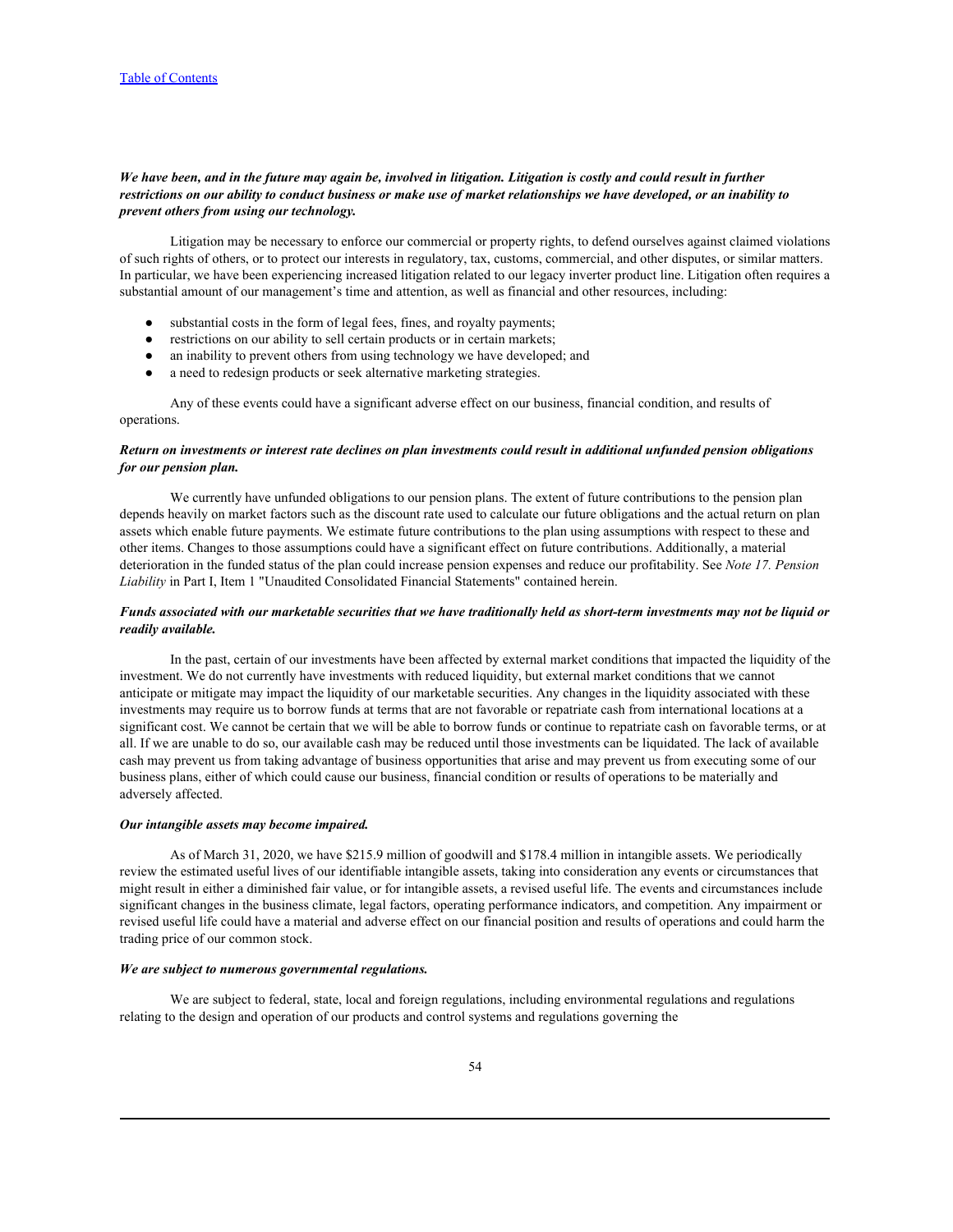import, export and customs duties related to our products. We might incur significant costs as we seek to ensure that our products meet safety and emissions standards, many of which vary across the states and countries in which our products are used. In the past, we have invested significant resources to redesign our products to comply with these directives. Compliance with future regulations, directives, and standards could require us to modify or redesign some products, make capital expenditures, or incur substantial costs. Also, we may incur significant costs in complying with the numerous imports, exports, and customs regulations as we seek to sell our products internationally. If we do not comply with current or future regulations, directives, and standards:

- we could be subject to fines and penalties;
- our production or shipments could be suspended; and
- we could be prohibited from offering particular products in specified markets.

If we were unable to comply with current or future regulations, directives and standards, our business, financial condition and results of operations could be materially and adversely affected.

### *Financial reform legislation will result in new laws and regulations that may increase our costs of operations.*

The Dodd-Frank Wall Street Reform and Consumer Protection Act (the "Dodd-Frank Act") requires various federal agencies to adopt a broad range of new implementing rules and regulations, and to prepare numerous studies and reports for Congress. On August 22, 2012, under the Dodd-Frank Act, the SEC adopted new requirements for companies that use certain minerals and metals, known as conflict minerals, in their products, whether or not these products are manufactured by third parties. These requirements require companies to perform due diligence, disclose and report whether or not such minerals originate from the Democratic Republic of Congo and adjoining countries. We must perform sufficient due diligence to determine whether such minerals are used in the manufacture of our products. With regard to our acquisition of Artesyn, we will need to complete due diligence over the minerals used in the manufacture of those products. In addition, we incur costs to comply with the disclosure requirements, including costs related to determining the source of any of the relevant minerals and metals used in our products. Since our supply chain is complex, we may not be able to sufficiently verify the origins for these minerals and metals used in our products through the due diligence procedures that we implement, which may harm our reputation. In such event, we may also face difficulties in satisfying customers who require that all the components of our products are certified as conflict mineral free. condition and regulations (originations contil be maternally and adversely affected.<br> **Financial referent into the meta-stand regulations are may dependent and may develop the control of the sales of the sales are the cycl** 

# *The market price of our common stock has fluctuated and may continue to fluctuate for reasons over which we have no control.*

The stock market has from time to time experienced, and is likely to continue to experience, extreme price and volume fluctuations. Prices of securities of technology companies have been especially volatile and have often fluctuated for reasons that are unrelated to their operating performance. In the past, companies that have experienced volatility in the market price of their stock have been the subject of securities class action litigation. If we were the subject of securities class action litigation, it could result in substantial costs and a diversion of management's attention and resources.

# *Our operating results are subject to fluctuations, and if we fail to meet the expectations of securities analysts or investors, our share price may decrease significantly.*

Our annual and quarterly results may vary significantly depending on various factors, many of which are beyond our relatively long, and a high percentage of our expenses are fixed for the short term, a small variation in the timing of recognition of revenue can cause significant variations in operating results from period to period. If our earnings do not meet the expectations of securities analysts or investors, the price of our stock could decline.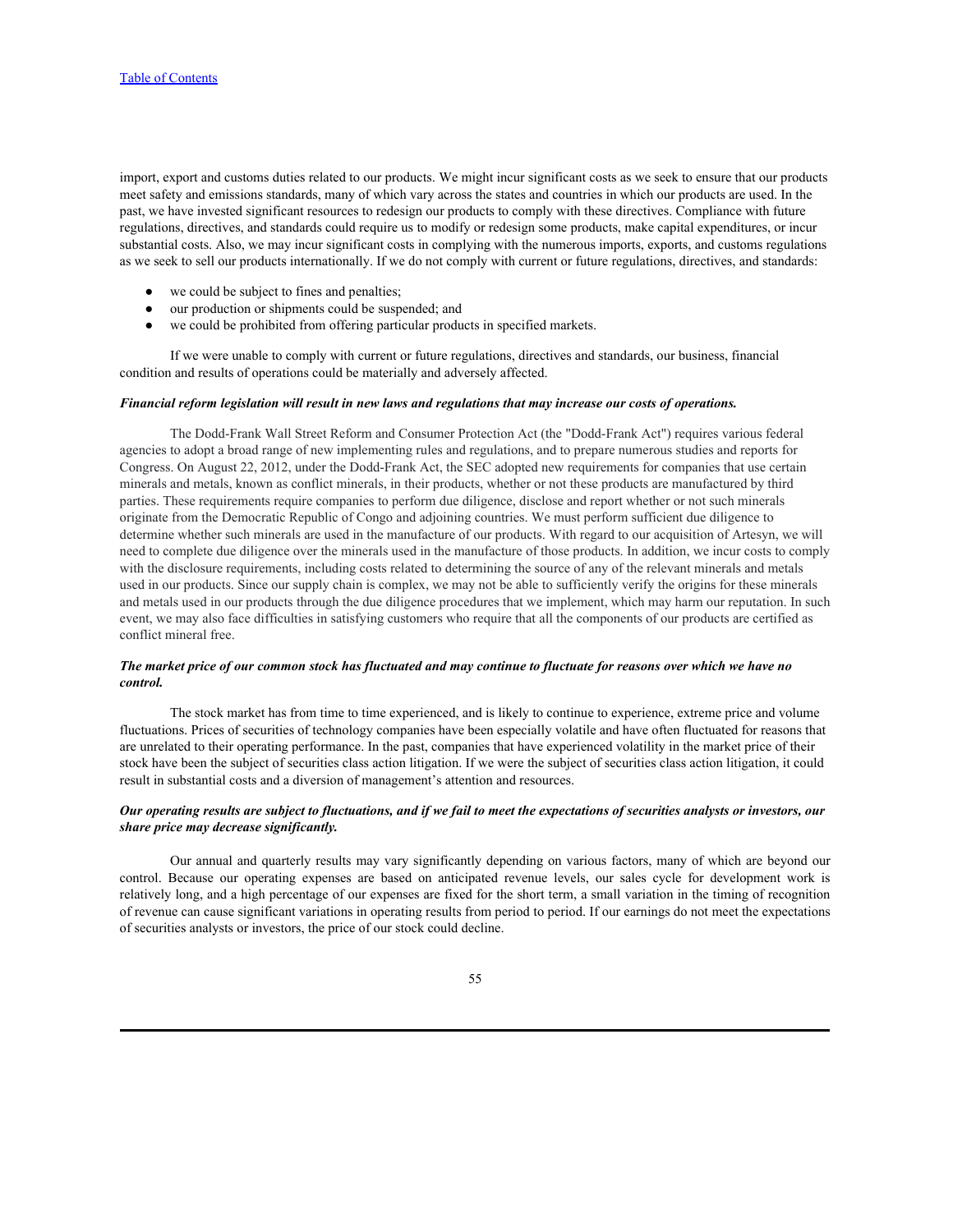# <span id="page-55-0"></span>**ITEM 2. UNREGISTERED SALES OF EQUITY SECURITIES AND USE OF PROCEEDS**

In September 2015, our Board of Directors authorized a program to repurchase up to \$150.0 million of our stock over a Tableof Contents<br>
In September 2015, our Board of Directors authorized a program to repurchase up to \$150.0 million of our stock over a<br>
linty-month period. In November 2017, our Board of Directors approved an extension o December 2019 from its original maturity of March 2018. In May 2018, our Board of Directors approved a \$50 million increase in the repurchase authorization.

On December 18, 2019, our Board of Directors authorized the removal of the expiration date from the repurchase program and increased the balance available for stock repurchase by \$25.1 million. As of March 31, 2020, the Company was authorized to repurchase shares of the Company's common stock of up to a total of \$42.8 million.

In order to execute the repurchase of shares of our common stock, the Company periodically enters into stock repurchase agreements. The following table provides information about the Company's purchases of its equity securities that are registered pursuant to Section 12 of the Exchange Act during the quarter ended March 31, 2020 (in thousands, except per share amounts):

|                                      |                                 |                   | <b>Total</b>                    | Maximum             |
|--------------------------------------|---------------------------------|-------------------|---------------------------------|---------------------|
|                                      |                                 |                   | Number of                       | <b>Dollar Value</b> |
|                                      |                                 |                   | <b>Shares</b>                   | of Shares           |
|                                      |                                 |                   | Purchased as                    | that May            |
|                                      |                                 |                   | Part of                         | <b>Yet be</b>       |
|                                      | <b>Total</b>                    |                   | <b>Publicly</b>                 | Purchased           |
|                                      | Number of                       | Average           | Announced                       | Under the           |
|                                      | <b>Shares</b>                   | <b>Price Paid</b> | <b>Plans or</b>                 | <b>Plans or</b>     |
|                                      | Purchased                       | per Share         | Programs                        | Programs            |
| January 1, 2020 - January 31, 2020   | $\hspace{0.1mm}-\hspace{0.1mm}$ | __                | $\overline{\phantom{m}}$        | 50,000              |
| February 1, 2020 - February 29, 2020 |                                 |                   | $\hspace{0.1mm}-\hspace{0.1mm}$ | 50,000              |
| March 1, 2020 - March 31, 2020       | 170                             | 42.59             | 170                             | 42,751              |
| Total                                | 170                             | 42.59             | 170                             | 42,751              |
|                                      |                                 |                   |                                 |                     |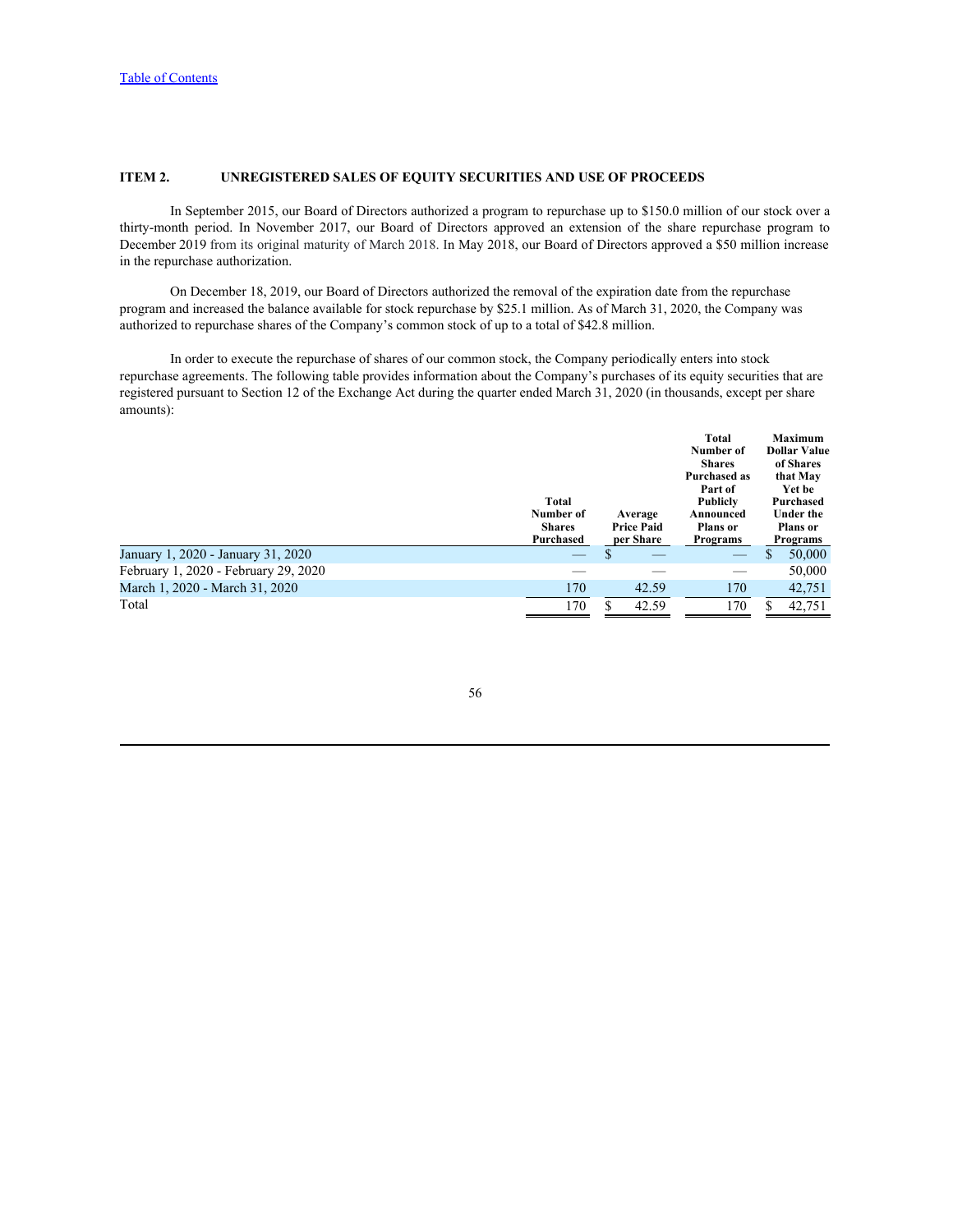# <span id="page-56-0"></span>**ITEM 6. EXHIBITS**

The exhibits listed in the following Exhibit Index are filed as part of this Quarterly Report on Form 10-Q.

### **Exhibit Index to Form 10-Q for the Period Ended March 31, 2020**

- 31.1 Certification of the Chief Executive Officer Pursuant to Rule 13a-14(a) under the Securities Exchange Act of 1934, as adopted pursuant to Section 302 of the Sarbanes-Oxley Act of 2002.
- 31.2 Certification of the Chief Financial Officer Pursuant to Rule 13a-14(a) under the Securities Exchange Act of 1934, as adopted pursuant to Section 302 of the Sarbanes-Oxley Act of 2002.
- 32.1 Certification of the Chief Executive Officer Pursuant to 18 U.S.C. Section 1350, as adopted pursuant to Section 906 of the Sarbanes-Oxley Act of 2002.
- 32.2 Certification of the Chief Financial Officer Pursuant to 18 U.S.C. Section 1350, as adopted pursuant to Section 906 of the Sarbanes-Oxley Act of 2002.
- 101.INS XBRL Instance Document the instance document does not appear in the Interactive Data File because its XBRL tags are embedded within the Inline XBRL document.
- 101.SCH XBRL Taxonomy Extension Schema Document
- 101.CAL XBRL Taxonomy Extension Calculation Linkbase Document
- 101.DEF XBRL Taxonomy Extension Definition Linkbase Document
- 101.LAB XBRL Taxonomy Extension Label Linkbase Document
- 101.PRE XBRL Taxonomy Extension Presentation Linkbase Document
	- 104 Cover Page Interactive Data File––the cover page interactive data file does not appear in the Interactive Data File because its XBRL tags are embedded within the Inline XBRL document.

Attached as Exhibit 101 to this report are the following materials from Advanced Energy, Inc.'s Quarterly Report on Centricutionsof the Chief Exceptive Officer Parsonn to Reick 13a-14(a) and<br>energy decreases the Scheme Chief Enterstand Officer Parsonation (May 13a-14(a) index the Securities Exchange Act of 1934, Centricutions of the C Language): (i) the Consolidated Statements of Earnings, (ii) the Consolidated Statements of Comprehensive Earnings, an adopted paramat to Secure 302 of the Sarbanes-Oxiey Act of 2002.<br>
Centilestinos of the Chief Flanceial Office Paramat to Reial 33a-14G) and<br>erther consolidated Scheff Flanceial Consolidated Statements 18 U.S.C.<br>
Centil Statements of Stockholders' Equity, and (vi) the Notes to the Consolidated Financial Statements.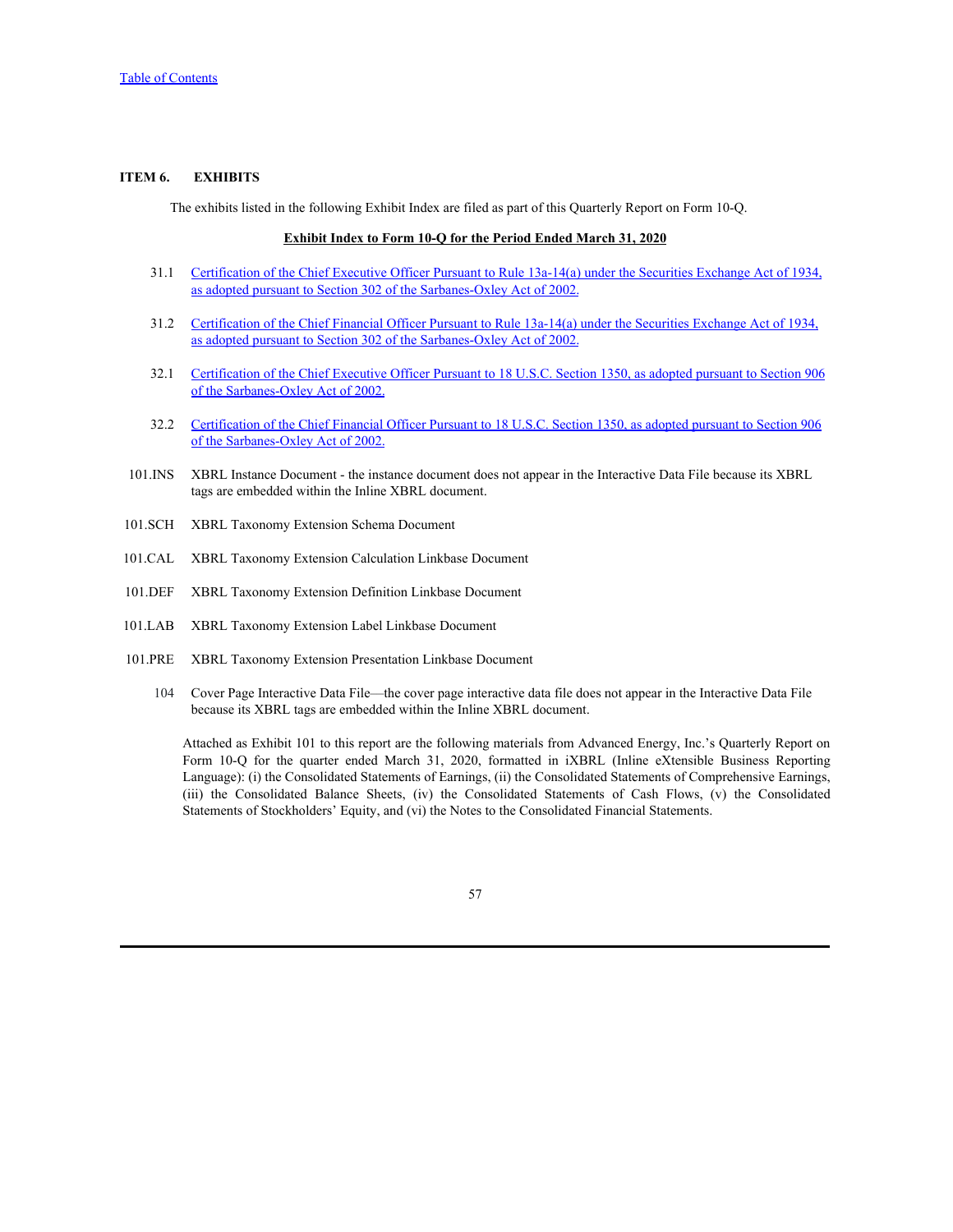# <span id="page-57-0"></span>**SIGNATURES**

Pursuant to the requirements of the Securities Exchange Act of 1934, the registrant has duly caused this report to be signed on its behalf by the undersigned thereunto duly authorized.

# ADVANCED ENERGY INDUSTRIES, INC.

Dated: May 6, 2020 /s/ Paul Oldham

Paul Oldham Chief Financial Officer & Executive Vice President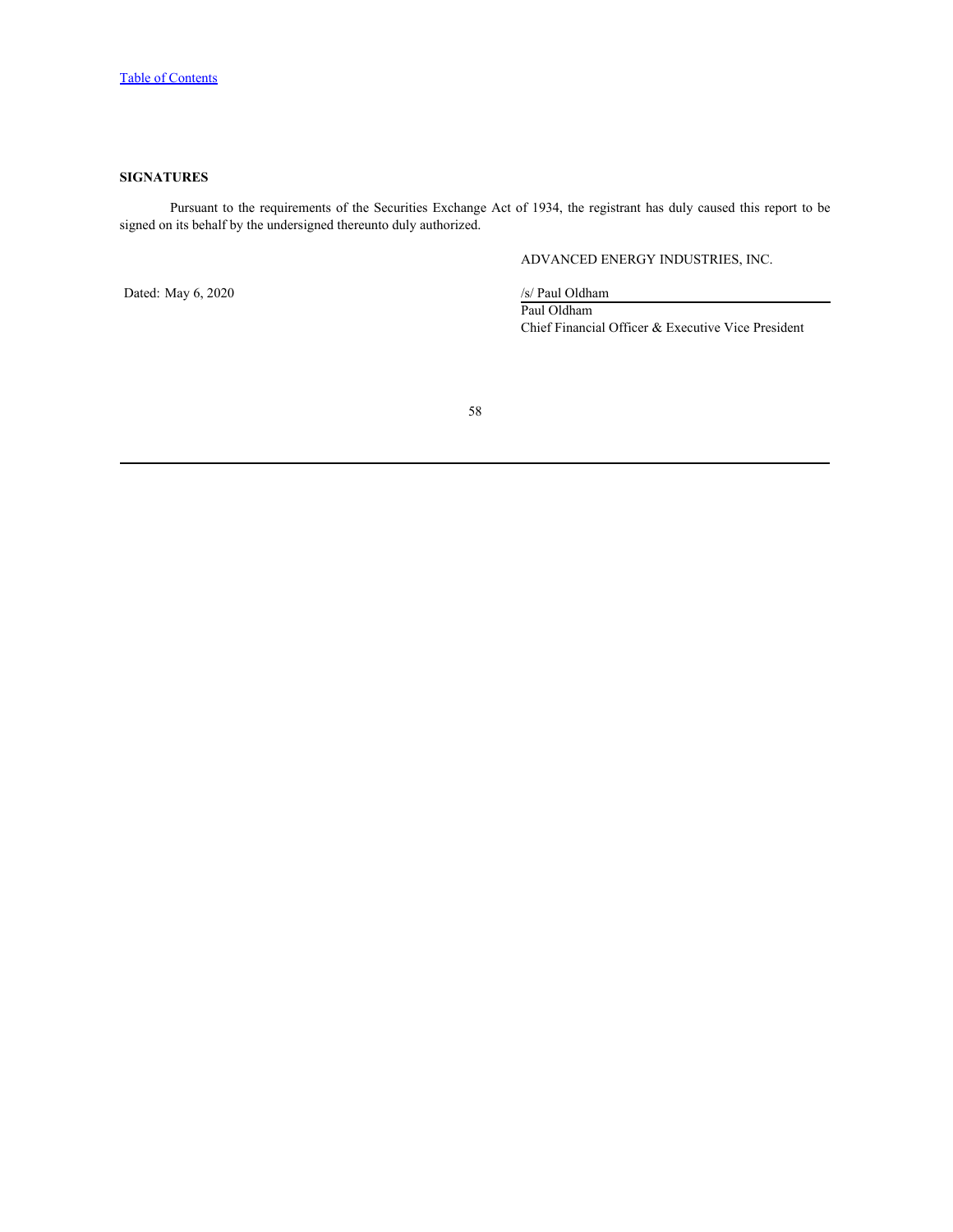### <span id="page-58-0"></span>I, Yuval Wasserman, certify that:

- 1. I have reviewed this quarterly report on Form 10-Q for the period ended March 31, 2020 of Advanced Energy Industries, Inc.;
- 2. Based on my knowledge, this report does not contain any untrue statement of a material fact or omit to state a material fact necessary to make the statements made, in light of the circumstances under which such statements were made, not misleading with respect to the period covered by this report;
- 3. Based on my knowledge, the financial statements, and other financial information included in this report, fairly present in all material respects the financial condition, results of operations and cash flows of the registrant as of, and for, the periods presented in this report;
- 4. The registrant's other certifying officer and I are responsible for establishing and maintaining disclosure controls and procedures (as defined in Exchange Act Rules 13a-15(e) and 15d-15(e)) and internal control over financial reporting (as defined in Exchange Act Rules 13a-15(f) and 15d-15(f)) for the registrant and have:
	- a. Designed such disclosure controls and procedures, or caused such disclosure controls and procedures to be designed under our supervision, to ensure that material information relating to the registrant, including its consolidated subsidiaries, is made known to us by others within those entities, particularly during the period in which this report is being prepared;
	- b. Designed such internal control over financial reporting, or caused such internal control over financial reporting to be designed under our supervision, to provide reasonable assurance regarding the reliability of financial reporting and the preparation of financial statements for external purposes in accordance with generally accepted accounting principles;
	- c. Evaluated the effectiveness of the registrant's disclosure controls and procedures and presented in this report our conclusions about the effectiveness of the disclosure controls and procedures, as of the end of the period covered by this report based on such evaluation; and
	- d. Disclosed in this report any change in the registrant's internal control over financial reporting that occurred during the registrant's most recent fiscal quarter (the registrant's fourth fiscal quarter in the case of an annual report) that has materially affected, or is reasonably likely to materially affect, the registrant's internal control over financial reporting; and
- 5. The registrant's other certifying officer and I have disclosed, based on our most recent evaluation of internal control over financial reporting, to the registrant's auditors and the audit committee of the registrant's board of directors (or persons performing the equivalent functions):
	- a. All significant deficiencies and material weaknesses in the design or operation of internal control over financial reporting which are reasonably likely to adversely affect the registrant's ability to record, process, summarize and report financial information; and
	- b. Any fraud, whether or not material, that involves management or other employees who have a significant role in the registrant's internal control over financial reporting.

Date: May 6, 2020

/s/ Yuval Wasserman Yuval Wasserman Chief Executive Officer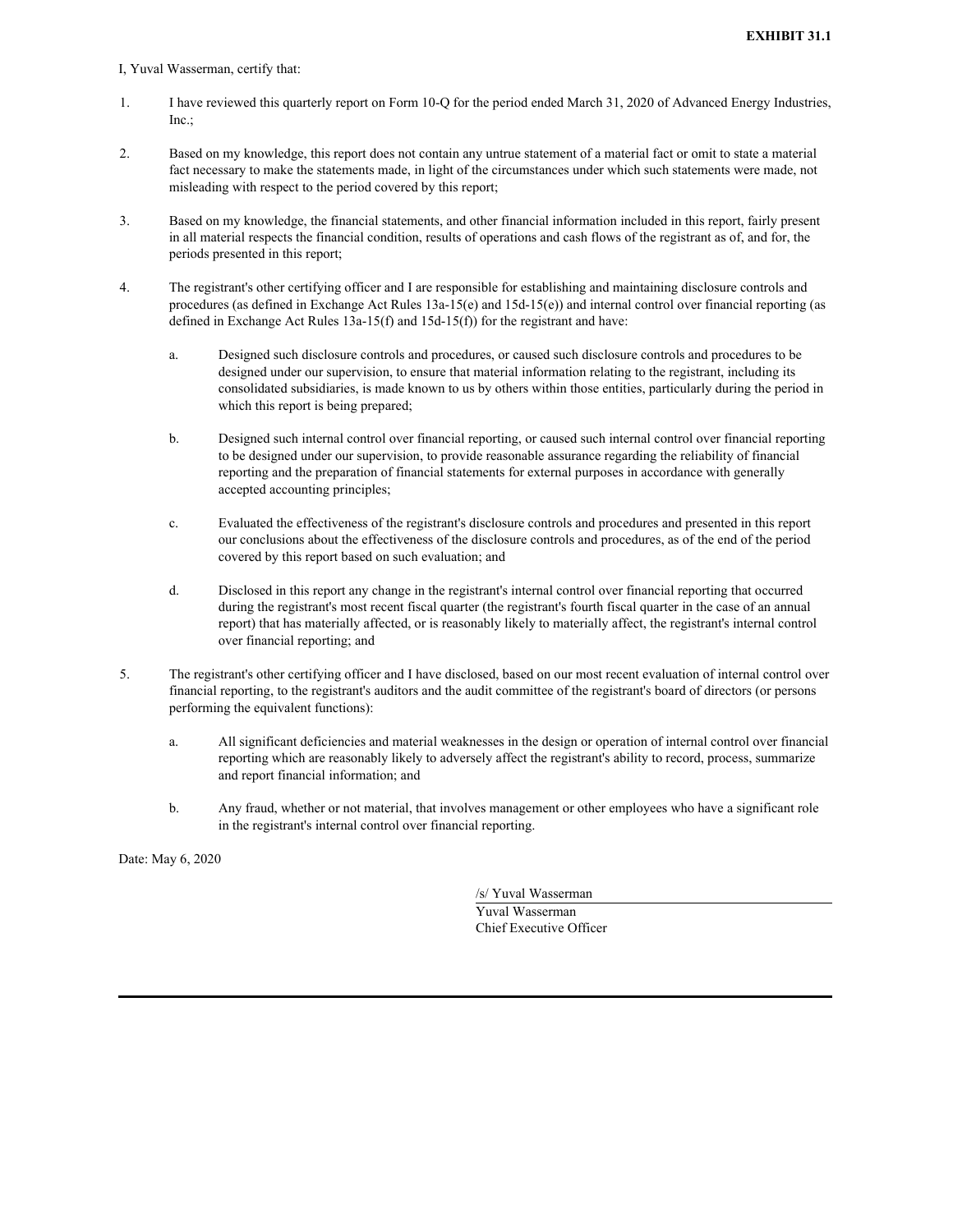<span id="page-59-0"></span>I, Paul Oldham, certify that:

- 1. I have reviewed this quarterly report on Form 10-Q for the period ended March 31, 2020 of Advanced Energy Industries, Inc.;
- 2. Based on my knowledge, this report does not contain any untrue statement of a material fact or omit to state a material fact necessary to make the statements made, in light of the circumstances under which such statements were made, not misleading with respect to the period covered by this report;
- 3. Based on my knowledge, the financial statements, and other financial information included in this report, fairly present in all material respects the financial condition, results of operations and cash flows of the registrant as of, and for, the periods presented in this report;
- 4. The registrant's other certifying officer and I are responsible for establishing and maintaining disclosure controls and procedures (as defined in Exchange Act Rules 13a-15(e) and 15d-15(e)) and internal control over financial reporting (as defined in Exchange Act Rules 13a-15(f) and 15d-15(f)) for the registrant and have:
	- a. Designed such disclosure controls and procedures, or caused such disclosure controls and procedures to be designed under our supervision, to ensure that material information relating to the registrant, including its consolidated subsidiaries, is made known to us by others within those entities, particularly during the period in which this report is being prepared;
	- b. Designed such internal control over financial reporting, or caused such internal control over financial reporting to be designed under our supervision, to provide reasonable assurance regarding the reliability of financial reporting and the preparation of financial statements for external purposes in accordance with generally accepted accounting principles;
	- c. Evaluated the effectiveness of the registrant's disclosure controls and procedures and presented in this report our conclusions about the effectiveness of the disclosure controls and procedures, as of the end of the period covered by this report based on such evaluation; and
	- d. Disclosed in this report any change in the registrant's internal control over financial reporting that occurred during the registrant's most recent fiscal quarter (the registrant's fourth fiscal quarter in the case of an annual report) that has materially affected, or is reasonably likely to materially affect, the registrant's internal control over financial reporting; and
- 5. The registrant's other certifying officer and I have disclosed, based on our most recent evaluation of internal control over financial reporting, to the registrant's auditors and the audit committee of the registrant's board of directors (or persons performing the equivalent functions):
	- a. All significant deficiencies and material weaknesses in the design or operation of internal control over financial reporting which are reasonably likely to adversely affect the registrant's ability to record, process, summarize and report financial information; and
	- b. Any fraud, whether or not material, that involves management or other employees who have a significant role in the registrant's internal control over financial reporting.

Date: May 6, 2020

/s/ Paul Oldham Paul Oldham Chief Financial Officer & Executive Vice President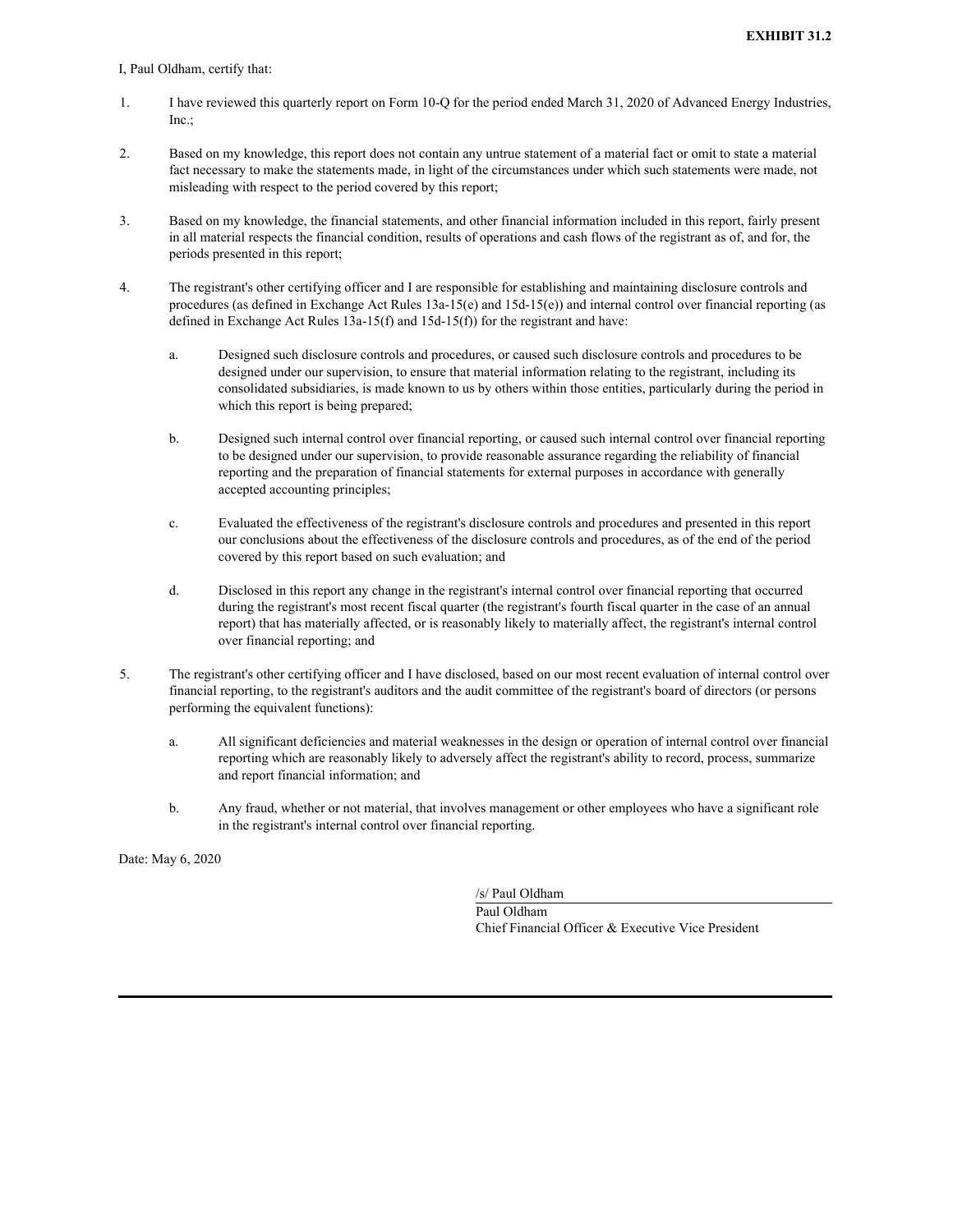Certification of the Chief Executive Officer Pursuant to 18 U.S.C. Section 1350, as Adopted Pursuant to Section 906 of the Sarbanes-Oxley Act of 2002

<span id="page-60-0"></span>I hereby certify, pursuant to 18 U.S.C. Section 1350, that the accompanying Quarterly Report on Form 10-Q for the period ended March 31, 2020, of Advanced Energy Industries, Inc., fully complies with the requirements of Section 13(a) or 15(d) of the Securities Exchange Act of 1934 and that information contained in the Quarterly Report on Form 10-Q fairly presents, in all material respects, the financial condition and results of operations of Advanced Energy Industries, Inc.

Date: May 6, 2020

/s/ Yuval Wasserman Yuval Wasserman Chief Executive Officer

A signed original of this written statement required by Section 906 has been provided to the Company and will be retained by the Company and furnished to the Securities and Exchange Commission or its staff upon request.